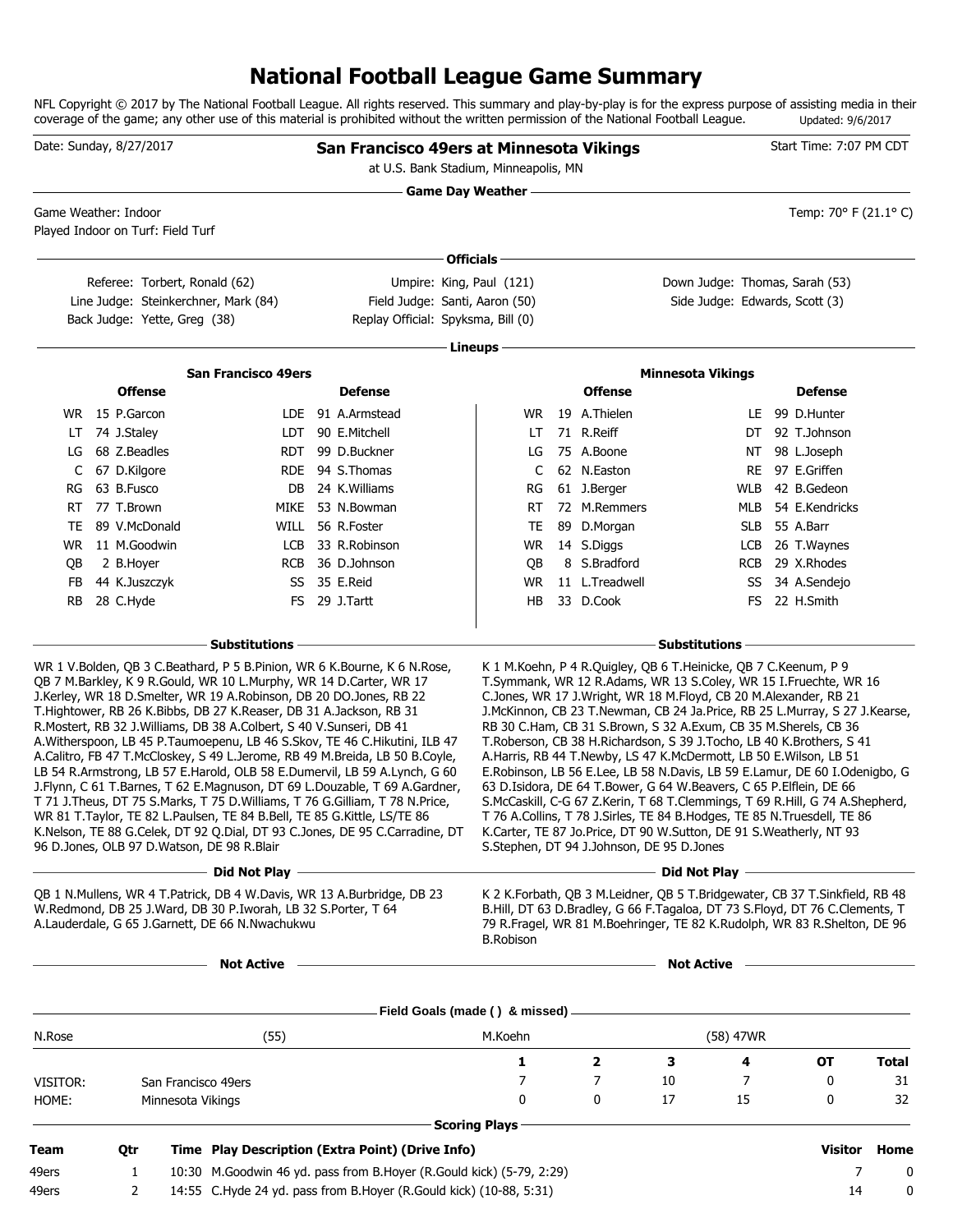# **National Football League Game Summary**

NFL Copyright © 2017 by The National Football League. All rights reserved. This summary and play-by-play is for the express purpose of assisting media in their coverage of the game; any other use of this material is prohibited without the written permission of the National Football League. Updated: 9/6/2017

| <b>Vikings</b>          |   | 10:59 M.Koehn 58 yd. Field Goal (6-27, 1:53)                           | 14 | 3          |
|-------------------------|---|------------------------------------------------------------------------|----|------------|
| 49ers                   |   | 5:32 N. Rose 55 yd. Field Goal (8-26, 3:07)                            | 17 | 3          |
| <b>Vikings</b>          |   | 1:43 R.Adams 9 yd. pass from C.Keenum (M.Koehn kick) (7-75, 3:49)      | 17 | 10         |
| 49ers                   |   | 0:49 R.Mostert 87 yd. pass from C.Beathard (N.Rose kick) (4-75, 0:54)  | 24 | 10         |
| Vikings                 |   | 0:37 J.McKinnon 108 yd. kickoff return (M.Koehn kick) (0-0, 0:12)      | 24 | 17         |
| 49ers                   | 4 | 7:48 R. Mostert 4 yd. run (R. Gould kick) (13-75, 7:49)                | 31 | 17         |
| Vikings                 | 4 | 6:09 K. Carter 16 yd. pass from C. Keenum (M. Koehn kick) (6-75, 1:39) | 31 | 24         |
| Vikings                 | 4 | 0:00 T. Newby 1 yd. run (T. Heinicke run) (14-63, 2:44)                | 31 | 32         |
| Paid Attendance: 66,551 |   |                                                                        |    | Time: 3:07 |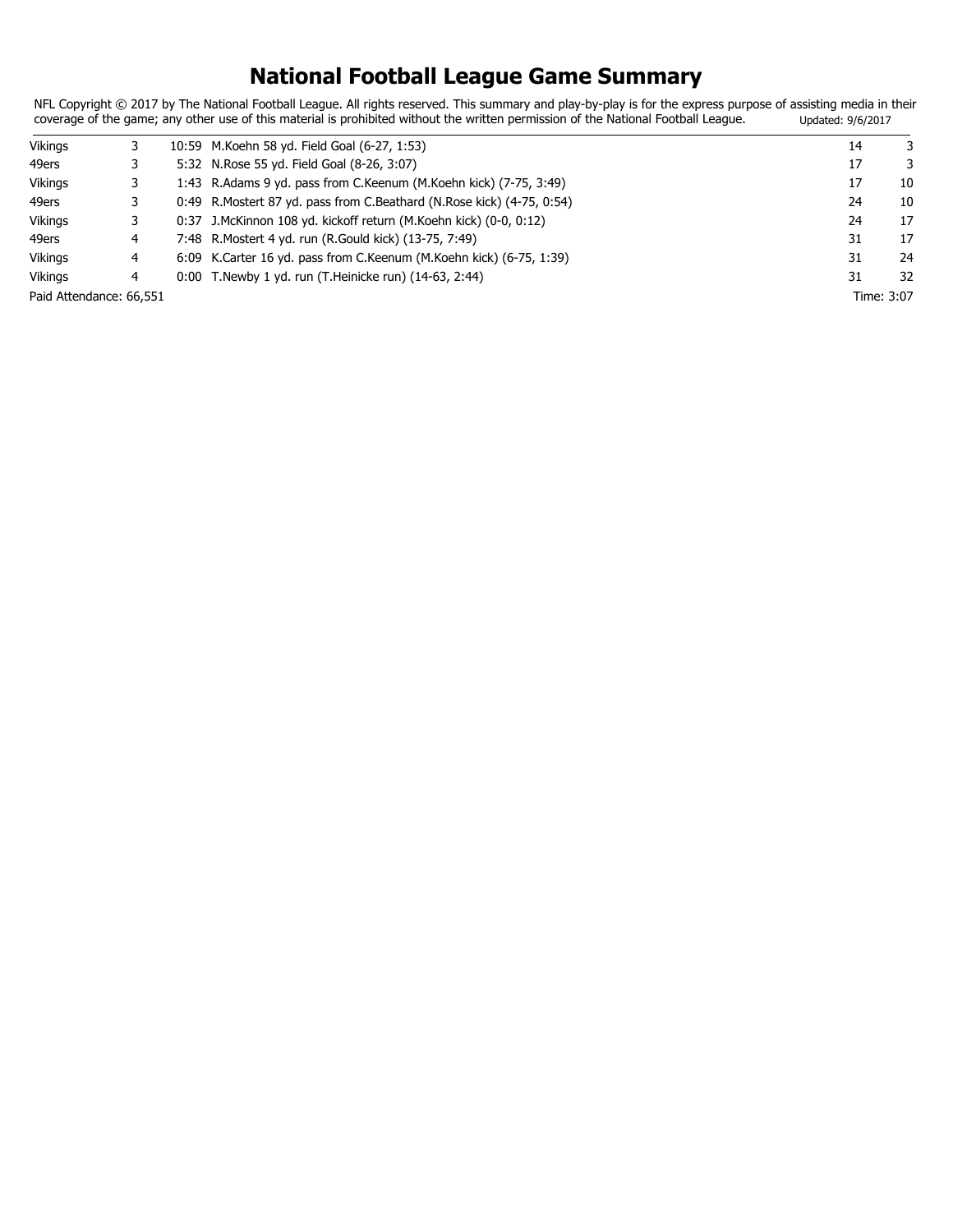# **Final Individual Statistics**

| <b>RUSHING</b><br><b>ATT</b><br><b>YDS</b><br><b>AVG</b><br><b>TD</b><br><b>RUSHING</b><br><b>ATT</b><br><b>AVG</b><br>LG<br><b>TD</b><br>LG<br><b>YDS</b><br>7<br>$\overline{7}$<br>$\bf{0}$<br>M.Breida<br>29<br>0<br>J.McKinnon<br>27<br>3.9<br>17<br>4.1<br>10<br>R.Mostert<br>26<br>6.5<br>D.Cook<br>5<br>17<br>6<br>0<br>4<br>18<br>3.4<br>1<br>0<br>C.Hyde<br>7<br>7<br>2<br>6<br>19<br>2.7<br>0<br>L.Murray<br>3.0<br>3<br>J.Williams<br>7<br>16<br>2.3<br>1<br>6<br>0<br>T.Newby<br>1<br>1<br>1.0<br>1<br>C.Beathard<br>A.Thielen<br>0<br>1<br>1<br>1.0<br>0<br>1<br>-1.0<br>1<br>-1<br>-1<br>26<br>91<br>3.5<br>50<br>17<br>1<br>Total<br>18<br>Total<br>16<br>3.1<br>1<br><b>PASSING</b><br><b>PASSING</b><br><b>CMP</b><br>ATT<br><b>CMP</b><br><b>YDS</b><br>SK/YD TD<br>LG IN<br>RT<br>ATT<br><b>YDS</b><br><b>SK/YD</b><br>LG IN<br><b>RT</b><br>TD<br>12<br>2<br>$0$ 143.3<br>S.Bradford<br>93.3<br><b>B.Hoyer</b><br>17<br>176<br>1/9<br>46<br>21<br>17<br>134<br>3/22<br>0<br>28<br>0<br>142.6<br>C.Beathard<br>7<br>159<br>1/5<br>91.5<br>C.Keenum<br>139<br>2<br>39<br>0<br>13<br>1<br>87<br>14<br>10<br>0/0<br>$\mathbf{1}$<br>$\overline{2}$<br>$\overline{2}$<br>83.0<br>M.Barkley<br>0/0<br>$0$ 106.2<br>T.Heinicke<br>12<br>73<br>0<br>19<br>0<br>11<br>8<br>1/0<br>15<br>0<br>109.0<br>32<br>21<br>354<br>3<br>87<br>47<br>4/22<br>2<br>39<br>Total<br>2/14<br>1 121.1<br>Total<br>35<br>346<br>0<br><b>PASS RECEIVING</b><br><b>REC</b><br><b>AVG</b><br><b>PASS RECEIVING</b><br><b>REC</b><br><b>AVG</b><br><b>TD</b><br><b>TAR</b><br><b>YDS</b><br>LG<br>TD<br><b>TAR</b><br><b>YDS</b><br>LG<br>7<br>6<br>64<br>10.7<br>16<br>0<br>A.Thielen<br>5<br>5<br>50<br>10.0<br>28<br>0<br>P.Garcon<br>C.Hyde<br>3<br>3<br>45<br>15.0<br>S.Coley<br>5<br>4<br>76<br>19.0<br>39<br>0<br>24<br>1<br>3<br>3<br>36<br>12.0<br>18<br>J.McKinnon<br>4<br>31<br>7.8<br>0<br>T.Taylor<br>0<br>4<br>11<br>2<br>2<br>104<br>52.0<br>87<br>L.Treadwell<br>3<br>3<br>36<br>12.0<br>19<br>0<br>R.Mostert<br>1<br>5<br>M.Goodwin<br>2<br>46<br>46.0<br>46<br>R.Adams<br>3<br>35<br>11.7<br>20<br>1<br>1<br>1<br>5<br>16.0<br>C.Jones<br>3<br>26<br>8.7<br>0<br>K.Juszczyk<br>1<br>1<br>16<br>16<br>0<br>11<br>3<br>3<br>0<br>13<br>13.0<br>13<br>2<br>10<br>5.0<br>8<br>L.Murphy<br>1<br>0<br>L.Murray<br>5<br>0<br>J.Williams<br>2<br>6<br>3.0<br>8<br>1<br>1<br>11<br>11.0<br>11<br>0<br>S.Diggs<br>2<br>8<br>8.0<br>8<br>K.Carter<br>16<br>16.0<br>16<br>1<br>K.Bourne<br>1<br>1<br>0<br>1<br>T.McCloskey<br>6.0<br>I.Fruechte<br>2<br>13<br>13.0<br>13<br>0<br>1<br>1<br>6<br>6<br>0<br>1<br>M.Breida<br>5<br>5.0<br>5<br><b>B.Hodges</b><br>13<br>13.0<br>13<br>0<br>1<br>1<br>0<br>1<br>1<br>G.Kittle<br>2<br>0<br>0<br>0.0<br>M.Floyd<br>2<br>10<br>10.0<br>10<br>0<br>0<br>0<br>1<br>0<br>A.Robinson<br>0.0<br>9<br>9.0<br>9<br>1<br>0<br>0<br>0<br>D.Morgan<br>1<br>1<br>0<br>V.Bolden<br>0<br>0.0<br>N.Truesdell<br>8<br>8.0<br>8<br>0<br>1<br>0<br>0<br>0<br>1<br>1<br>0<br>L.Paulsen<br>0<br>0.0<br>C.Ham<br>7<br>7.0<br>7<br>1<br>0<br>0<br>1<br>1<br>0<br>J.Kerley<br>0<br>0.0<br>T.Newby<br>5<br>5.0<br>5<br>0<br>1<br>0<br>0<br>1<br>1<br>0<br>$-5$<br>V.McDonald<br>1<br>0<br>0<br>0.0<br>D.Cook<br>$-5$<br>$-5.0$<br>0<br>0<br>0<br>1<br>1<br>2<br>32<br>21<br>354<br>16.9<br>87<br>3<br>47<br>35<br>346<br>9.9<br>39<br>Total<br>Total<br><b>TD</b><br><b>INTERCEPTIONS</b><br><b>NO</b><br><b>YDS</b><br><b>AVG</b><br>LG<br><b>TD</b><br><b>INTERCEPTIONS</b><br><b>NO</b><br><b>YDS</b><br><b>AVG</b><br>LG<br>A.Exum<br>10<br>10.0<br>10<br>0<br>1<br>10<br>10.0<br>10<br><b>Total</b><br>0<br>0<br>0<br>0<br>$\mathbf{0}$<br>Total<br>1<br><b>PUNTING</b><br>NO YDS<br><b>AVG</b><br><b>NET</b><br><b>IN20</b><br><b>PUNTING</b><br><b>YDS</b><br><b>AVG</b><br><b>NET</b><br>TB<br><b>IN20</b><br>TВ<br>LG<br>NO –<br>$\overline{2}$<br>5<br>223<br>44.6<br>34.4<br>$\mathbf 0$<br>3<br>126<br>42.0<br>38.7<br>$\mathbf 0$<br>0<br><b>B.Pinion</b><br>56<br>R.Quigley<br>T.Symmank<br>2<br>83<br>41.5<br>41.5<br>0<br>1<br>5<br>5<br>223<br>34.4<br>0<br>2<br>56<br>Total<br>209<br>41.8<br>39.8<br>0<br>$\mathbf{1}$<br>44.6<br>Total<br><b>YDS</b><br><b>PUNT RETURNS</b><br><b>YDS</b><br><b>AVG</b><br>LG<br><b>PUNT RETURNS</b><br><b>NO</b><br><b>AVG</b><br>FC<br>LG<br>TD<br><b>NO</b><br>FC<br>10<br>$\overline{2}$<br>M.Sherels<br>2<br>9.5<br>T.Taylor<br>1<br>10.0<br>10<br>0<br>19<br>1<br>10<br>R.Adams<br>J.Kerley<br>0<br>$\mathbf{0}$<br>0.0<br>0<br>32<br>32.0<br>32<br>1<br>0<br>1<br>0<br>[OUT OF BOUNDS]<br>0.0<br>[OUT OF BOUNDS]<br>0<br>0.0<br>0<br>1<br>0<br>0<br>0<br>0<br>1<br>0<br>3<br>Total<br>1<br>10<br>10.0<br>3<br>10<br>0<br>Total<br>51<br>17.0<br>1<br>32<br><b>KICKOFF RETURNS</b><br><b>NO</b><br><b>YDS</b><br><b>AVG</b><br>FC<br>LG<br><b>TD</b><br><b>KICKOFF RETURNS</b><br><b>NO</b><br><b>YDS</b><br><b>AVG</b><br>FC<br>LG<br>V.Bolden<br>28<br>28.0<br>0<br>28<br>0<br>J.McKinnon<br>108<br>108.0<br>0<br>108<br>1<br>1<br>0<br>[TOUCHBACK]<br>5<br>$\bf{0}$<br>[TOUCHBACK]<br>0.0<br>0<br>0.0<br>0<br>0<br>4<br>0<br>0<br>$\mathbf{1}$<br>28<br>28.0<br>0<br>0<br>Total<br>$\mathbf{1}$<br>108<br>108.0<br>0<br>108<br>Total<br>28<br><b>San Francisco 49ers</b><br><b>FUMBLES</b><br><b>LOST</b><br><b>OWN-REC YDS</b><br>TD<br><b>FORCED</b><br><b>OPP-REC</b><br><b>YDS</b><br>TD<br><b>OUT-BDS</b><br><b>FUM</b><br>0<br>0<br>$\mathbf 0$<br>$\mathbf 0$<br>0<br>0<br>Total<br>0<br>0<br>0<br>0 |  | <b>San Francisco 49ers</b> |  |  |  | <b>Minnesota Vikings</b> |  |  |              |
|-----------------------------------------------------------------------------------------------------------------------------------------------------------------------------------------------------------------------------------------------------------------------------------------------------------------------------------------------------------------------------------------------------------------------------------------------------------------------------------------------------------------------------------------------------------------------------------------------------------------------------------------------------------------------------------------------------------------------------------------------------------------------------------------------------------------------------------------------------------------------------------------------------------------------------------------------------------------------------------------------------------------------------------------------------------------------------------------------------------------------------------------------------------------------------------------------------------------------------------------------------------------------------------------------------------------------------------------------------------------------------------------------------------------------------------------------------------------------------------------------------------------------------------------------------------------------------------------------------------------------------------------------------------------------------------------------------------------------------------------------------------------------------------------------------------------------------------------------------------------------------------------------------------------------------------------------------------------------------------------------------------------------------------------------------------------------------------------------------------------------------------------------------------------------------------------------------------------------------------------------------------------------------------------------------------------------------------------------------------------------------------------------------------------------------------------------------------------------------------------------------------------------------------------------------------------------------------------------------------------------------------------------------------------------------------------------------------------------------------------------------------------------------------------------------------------------------------------------------------------------------------------------------------------------------------------------------------------------------------------------------------------------------------------------------------------------------------------------------------------------------------------------------------------------------------------------------------------------------------------------------------------------------------------------------------------------------------------------------------------------------------------------------------------------------------------------------------------------------------------------------------------------------------------------------------------------------------------------------------------------------------------------------------------------------------------------------------------------------------------------------------------------------------------------------------------------------------------------------------------------------------------------------------------------------------------------------------------------------------------------------------------------------------------------------------------------------------------------------------------------------------------------------------------------------------------------------------------------------------------------------------------------------------------------------------------------------------------------------------------------------------------------------------------------------------------------------------------------------------------------------------------------------------------------------------------------------------------------------------------------------------------------------------------------------------------------------------------------------------------------------------------------------------------------------------------------------------------------------------------------------------------------------------------------------------------------------------------------------------------------------------------------------------------------------------------------------------------------------------------------------------------------------------------------------------------------------------------------------------------------------------------------------------------------------------------------------------------------------------------------------------------------------------------------------------------------------------------------------------------|--|----------------------------|--|--|--|--------------------------|--|--|--------------|
|                                                                                                                                                                                                                                                                                                                                                                                                                                                                                                                                                                                                                                                                                                                                                                                                                                                                                                                                                                                                                                                                                                                                                                                                                                                                                                                                                                                                                                                                                                                                                                                                                                                                                                                                                                                                                                                                                                                                                                                                                                                                                                                                                                                                                                                                                                                                                                                                                                                                                                                                                                                                                                                                                                                                                                                                                                                                                                                                                                                                                                                                                                                                                                                                                                                                                                                                                                                                                                                                                                                                                                                                                                                                                                                                                                                                                                                                                                                                                                                                                                                                                                                                                                                                                                                                                                                                                                                                                                                                                                                                                                                                                                                                                                                                                                                                                                                                                                                                                                                                                                                                                                                                                                                                                                                                                                                                                                                                                                                                                         |  |                            |  |  |  |                          |  |  |              |
|                                                                                                                                                                                                                                                                                                                                                                                                                                                                                                                                                                                                                                                                                                                                                                                                                                                                                                                                                                                                                                                                                                                                                                                                                                                                                                                                                                                                                                                                                                                                                                                                                                                                                                                                                                                                                                                                                                                                                                                                                                                                                                                                                                                                                                                                                                                                                                                                                                                                                                                                                                                                                                                                                                                                                                                                                                                                                                                                                                                                                                                                                                                                                                                                                                                                                                                                                                                                                                                                                                                                                                                                                                                                                                                                                                                                                                                                                                                                                                                                                                                                                                                                                                                                                                                                                                                                                                                                                                                                                                                                                                                                                                                                                                                                                                                                                                                                                                                                                                                                                                                                                                                                                                                                                                                                                                                                                                                                                                                                                         |  |                            |  |  |  |                          |  |  |              |
|                                                                                                                                                                                                                                                                                                                                                                                                                                                                                                                                                                                                                                                                                                                                                                                                                                                                                                                                                                                                                                                                                                                                                                                                                                                                                                                                                                                                                                                                                                                                                                                                                                                                                                                                                                                                                                                                                                                                                                                                                                                                                                                                                                                                                                                                                                                                                                                                                                                                                                                                                                                                                                                                                                                                                                                                                                                                                                                                                                                                                                                                                                                                                                                                                                                                                                                                                                                                                                                                                                                                                                                                                                                                                                                                                                                                                                                                                                                                                                                                                                                                                                                                                                                                                                                                                                                                                                                                                                                                                                                                                                                                                                                                                                                                                                                                                                                                                                                                                                                                                                                                                                                                                                                                                                                                                                                                                                                                                                                                                         |  |                            |  |  |  |                          |  |  |              |
|                                                                                                                                                                                                                                                                                                                                                                                                                                                                                                                                                                                                                                                                                                                                                                                                                                                                                                                                                                                                                                                                                                                                                                                                                                                                                                                                                                                                                                                                                                                                                                                                                                                                                                                                                                                                                                                                                                                                                                                                                                                                                                                                                                                                                                                                                                                                                                                                                                                                                                                                                                                                                                                                                                                                                                                                                                                                                                                                                                                                                                                                                                                                                                                                                                                                                                                                                                                                                                                                                                                                                                                                                                                                                                                                                                                                                                                                                                                                                                                                                                                                                                                                                                                                                                                                                                                                                                                                                                                                                                                                                                                                                                                                                                                                                                                                                                                                                                                                                                                                                                                                                                                                                                                                                                                                                                                                                                                                                                                                                         |  |                            |  |  |  |                          |  |  |              |
|                                                                                                                                                                                                                                                                                                                                                                                                                                                                                                                                                                                                                                                                                                                                                                                                                                                                                                                                                                                                                                                                                                                                                                                                                                                                                                                                                                                                                                                                                                                                                                                                                                                                                                                                                                                                                                                                                                                                                                                                                                                                                                                                                                                                                                                                                                                                                                                                                                                                                                                                                                                                                                                                                                                                                                                                                                                                                                                                                                                                                                                                                                                                                                                                                                                                                                                                                                                                                                                                                                                                                                                                                                                                                                                                                                                                                                                                                                                                                                                                                                                                                                                                                                                                                                                                                                                                                                                                                                                                                                                                                                                                                                                                                                                                                                                                                                                                                                                                                                                                                                                                                                                                                                                                                                                                                                                                                                                                                                                                                         |  |                            |  |  |  |                          |  |  |              |
|                                                                                                                                                                                                                                                                                                                                                                                                                                                                                                                                                                                                                                                                                                                                                                                                                                                                                                                                                                                                                                                                                                                                                                                                                                                                                                                                                                                                                                                                                                                                                                                                                                                                                                                                                                                                                                                                                                                                                                                                                                                                                                                                                                                                                                                                                                                                                                                                                                                                                                                                                                                                                                                                                                                                                                                                                                                                                                                                                                                                                                                                                                                                                                                                                                                                                                                                                                                                                                                                                                                                                                                                                                                                                                                                                                                                                                                                                                                                                                                                                                                                                                                                                                                                                                                                                                                                                                                                                                                                                                                                                                                                                                                                                                                                                                                                                                                                                                                                                                                                                                                                                                                                                                                                                                                                                                                                                                                                                                                                                         |  |                            |  |  |  |                          |  |  |              |
|                                                                                                                                                                                                                                                                                                                                                                                                                                                                                                                                                                                                                                                                                                                                                                                                                                                                                                                                                                                                                                                                                                                                                                                                                                                                                                                                                                                                                                                                                                                                                                                                                                                                                                                                                                                                                                                                                                                                                                                                                                                                                                                                                                                                                                                                                                                                                                                                                                                                                                                                                                                                                                                                                                                                                                                                                                                                                                                                                                                                                                                                                                                                                                                                                                                                                                                                                                                                                                                                                                                                                                                                                                                                                                                                                                                                                                                                                                                                                                                                                                                                                                                                                                                                                                                                                                                                                                                                                                                                                                                                                                                                                                                                                                                                                                                                                                                                                                                                                                                                                                                                                                                                                                                                                                                                                                                                                                                                                                                                                         |  |                            |  |  |  |                          |  |  |              |
|                                                                                                                                                                                                                                                                                                                                                                                                                                                                                                                                                                                                                                                                                                                                                                                                                                                                                                                                                                                                                                                                                                                                                                                                                                                                                                                                                                                                                                                                                                                                                                                                                                                                                                                                                                                                                                                                                                                                                                                                                                                                                                                                                                                                                                                                                                                                                                                                                                                                                                                                                                                                                                                                                                                                                                                                                                                                                                                                                                                                                                                                                                                                                                                                                                                                                                                                                                                                                                                                                                                                                                                                                                                                                                                                                                                                                                                                                                                                                                                                                                                                                                                                                                                                                                                                                                                                                                                                                                                                                                                                                                                                                                                                                                                                                                                                                                                                                                                                                                                                                                                                                                                                                                                                                                                                                                                                                                                                                                                                                         |  |                            |  |  |  |                          |  |  |              |
|                                                                                                                                                                                                                                                                                                                                                                                                                                                                                                                                                                                                                                                                                                                                                                                                                                                                                                                                                                                                                                                                                                                                                                                                                                                                                                                                                                                                                                                                                                                                                                                                                                                                                                                                                                                                                                                                                                                                                                                                                                                                                                                                                                                                                                                                                                                                                                                                                                                                                                                                                                                                                                                                                                                                                                                                                                                                                                                                                                                                                                                                                                                                                                                                                                                                                                                                                                                                                                                                                                                                                                                                                                                                                                                                                                                                                                                                                                                                                                                                                                                                                                                                                                                                                                                                                                                                                                                                                                                                                                                                                                                                                                                                                                                                                                                                                                                                                                                                                                                                                                                                                                                                                                                                                                                                                                                                                                                                                                                                                         |  |                            |  |  |  |                          |  |  |              |
|                                                                                                                                                                                                                                                                                                                                                                                                                                                                                                                                                                                                                                                                                                                                                                                                                                                                                                                                                                                                                                                                                                                                                                                                                                                                                                                                                                                                                                                                                                                                                                                                                                                                                                                                                                                                                                                                                                                                                                                                                                                                                                                                                                                                                                                                                                                                                                                                                                                                                                                                                                                                                                                                                                                                                                                                                                                                                                                                                                                                                                                                                                                                                                                                                                                                                                                                                                                                                                                                                                                                                                                                                                                                                                                                                                                                                                                                                                                                                                                                                                                                                                                                                                                                                                                                                                                                                                                                                                                                                                                                                                                                                                                                                                                                                                                                                                                                                                                                                                                                                                                                                                                                                                                                                                                                                                                                                                                                                                                                                         |  |                            |  |  |  |                          |  |  |              |
|                                                                                                                                                                                                                                                                                                                                                                                                                                                                                                                                                                                                                                                                                                                                                                                                                                                                                                                                                                                                                                                                                                                                                                                                                                                                                                                                                                                                                                                                                                                                                                                                                                                                                                                                                                                                                                                                                                                                                                                                                                                                                                                                                                                                                                                                                                                                                                                                                                                                                                                                                                                                                                                                                                                                                                                                                                                                                                                                                                                                                                                                                                                                                                                                                                                                                                                                                                                                                                                                                                                                                                                                                                                                                                                                                                                                                                                                                                                                                                                                                                                                                                                                                                                                                                                                                                                                                                                                                                                                                                                                                                                                                                                                                                                                                                                                                                                                                                                                                                                                                                                                                                                                                                                                                                                                                                                                                                                                                                                                                         |  |                            |  |  |  |                          |  |  |              |
|                                                                                                                                                                                                                                                                                                                                                                                                                                                                                                                                                                                                                                                                                                                                                                                                                                                                                                                                                                                                                                                                                                                                                                                                                                                                                                                                                                                                                                                                                                                                                                                                                                                                                                                                                                                                                                                                                                                                                                                                                                                                                                                                                                                                                                                                                                                                                                                                                                                                                                                                                                                                                                                                                                                                                                                                                                                                                                                                                                                                                                                                                                                                                                                                                                                                                                                                                                                                                                                                                                                                                                                                                                                                                                                                                                                                                                                                                                                                                                                                                                                                                                                                                                                                                                                                                                                                                                                                                                                                                                                                                                                                                                                                                                                                                                                                                                                                                                                                                                                                                                                                                                                                                                                                                                                                                                                                                                                                                                                                                         |  |                            |  |  |  |                          |  |  |              |
|                                                                                                                                                                                                                                                                                                                                                                                                                                                                                                                                                                                                                                                                                                                                                                                                                                                                                                                                                                                                                                                                                                                                                                                                                                                                                                                                                                                                                                                                                                                                                                                                                                                                                                                                                                                                                                                                                                                                                                                                                                                                                                                                                                                                                                                                                                                                                                                                                                                                                                                                                                                                                                                                                                                                                                                                                                                                                                                                                                                                                                                                                                                                                                                                                                                                                                                                                                                                                                                                                                                                                                                                                                                                                                                                                                                                                                                                                                                                                                                                                                                                                                                                                                                                                                                                                                                                                                                                                                                                                                                                                                                                                                                                                                                                                                                                                                                                                                                                                                                                                                                                                                                                                                                                                                                                                                                                                                                                                                                                                         |  |                            |  |  |  |                          |  |  |              |
|                                                                                                                                                                                                                                                                                                                                                                                                                                                                                                                                                                                                                                                                                                                                                                                                                                                                                                                                                                                                                                                                                                                                                                                                                                                                                                                                                                                                                                                                                                                                                                                                                                                                                                                                                                                                                                                                                                                                                                                                                                                                                                                                                                                                                                                                                                                                                                                                                                                                                                                                                                                                                                                                                                                                                                                                                                                                                                                                                                                                                                                                                                                                                                                                                                                                                                                                                                                                                                                                                                                                                                                                                                                                                                                                                                                                                                                                                                                                                                                                                                                                                                                                                                                                                                                                                                                                                                                                                                                                                                                                                                                                                                                                                                                                                                                                                                                                                                                                                                                                                                                                                                                                                                                                                                                                                                                                                                                                                                                                                         |  |                            |  |  |  |                          |  |  |              |
|                                                                                                                                                                                                                                                                                                                                                                                                                                                                                                                                                                                                                                                                                                                                                                                                                                                                                                                                                                                                                                                                                                                                                                                                                                                                                                                                                                                                                                                                                                                                                                                                                                                                                                                                                                                                                                                                                                                                                                                                                                                                                                                                                                                                                                                                                                                                                                                                                                                                                                                                                                                                                                                                                                                                                                                                                                                                                                                                                                                                                                                                                                                                                                                                                                                                                                                                                                                                                                                                                                                                                                                                                                                                                                                                                                                                                                                                                                                                                                                                                                                                                                                                                                                                                                                                                                                                                                                                                                                                                                                                                                                                                                                                                                                                                                                                                                                                                                                                                                                                                                                                                                                                                                                                                                                                                                                                                                                                                                                                                         |  |                            |  |  |  |                          |  |  |              |
|                                                                                                                                                                                                                                                                                                                                                                                                                                                                                                                                                                                                                                                                                                                                                                                                                                                                                                                                                                                                                                                                                                                                                                                                                                                                                                                                                                                                                                                                                                                                                                                                                                                                                                                                                                                                                                                                                                                                                                                                                                                                                                                                                                                                                                                                                                                                                                                                                                                                                                                                                                                                                                                                                                                                                                                                                                                                                                                                                                                                                                                                                                                                                                                                                                                                                                                                                                                                                                                                                                                                                                                                                                                                                                                                                                                                                                                                                                                                                                                                                                                                                                                                                                                                                                                                                                                                                                                                                                                                                                                                                                                                                                                                                                                                                                                                                                                                                                                                                                                                                                                                                                                                                                                                                                                                                                                                                                                                                                                                                         |  |                            |  |  |  |                          |  |  |              |
|                                                                                                                                                                                                                                                                                                                                                                                                                                                                                                                                                                                                                                                                                                                                                                                                                                                                                                                                                                                                                                                                                                                                                                                                                                                                                                                                                                                                                                                                                                                                                                                                                                                                                                                                                                                                                                                                                                                                                                                                                                                                                                                                                                                                                                                                                                                                                                                                                                                                                                                                                                                                                                                                                                                                                                                                                                                                                                                                                                                                                                                                                                                                                                                                                                                                                                                                                                                                                                                                                                                                                                                                                                                                                                                                                                                                                                                                                                                                                                                                                                                                                                                                                                                                                                                                                                                                                                                                                                                                                                                                                                                                                                                                                                                                                                                                                                                                                                                                                                                                                                                                                                                                                                                                                                                                                                                                                                                                                                                                                         |  |                            |  |  |  |                          |  |  |              |
|                                                                                                                                                                                                                                                                                                                                                                                                                                                                                                                                                                                                                                                                                                                                                                                                                                                                                                                                                                                                                                                                                                                                                                                                                                                                                                                                                                                                                                                                                                                                                                                                                                                                                                                                                                                                                                                                                                                                                                                                                                                                                                                                                                                                                                                                                                                                                                                                                                                                                                                                                                                                                                                                                                                                                                                                                                                                                                                                                                                                                                                                                                                                                                                                                                                                                                                                                                                                                                                                                                                                                                                                                                                                                                                                                                                                                                                                                                                                                                                                                                                                                                                                                                                                                                                                                                                                                                                                                                                                                                                                                                                                                                                                                                                                                                                                                                                                                                                                                                                                                                                                                                                                                                                                                                                                                                                                                                                                                                                                                         |  |                            |  |  |  |                          |  |  |              |
|                                                                                                                                                                                                                                                                                                                                                                                                                                                                                                                                                                                                                                                                                                                                                                                                                                                                                                                                                                                                                                                                                                                                                                                                                                                                                                                                                                                                                                                                                                                                                                                                                                                                                                                                                                                                                                                                                                                                                                                                                                                                                                                                                                                                                                                                                                                                                                                                                                                                                                                                                                                                                                                                                                                                                                                                                                                                                                                                                                                                                                                                                                                                                                                                                                                                                                                                                                                                                                                                                                                                                                                                                                                                                                                                                                                                                                                                                                                                                                                                                                                                                                                                                                                                                                                                                                                                                                                                                                                                                                                                                                                                                                                                                                                                                                                                                                                                                                                                                                                                                                                                                                                                                                                                                                                                                                                                                                                                                                                                                         |  |                            |  |  |  |                          |  |  |              |
|                                                                                                                                                                                                                                                                                                                                                                                                                                                                                                                                                                                                                                                                                                                                                                                                                                                                                                                                                                                                                                                                                                                                                                                                                                                                                                                                                                                                                                                                                                                                                                                                                                                                                                                                                                                                                                                                                                                                                                                                                                                                                                                                                                                                                                                                                                                                                                                                                                                                                                                                                                                                                                                                                                                                                                                                                                                                                                                                                                                                                                                                                                                                                                                                                                                                                                                                                                                                                                                                                                                                                                                                                                                                                                                                                                                                                                                                                                                                                                                                                                                                                                                                                                                                                                                                                                                                                                                                                                                                                                                                                                                                                                                                                                                                                                                                                                                                                                                                                                                                                                                                                                                                                                                                                                                                                                                                                                                                                                                                                         |  |                            |  |  |  |                          |  |  |              |
|                                                                                                                                                                                                                                                                                                                                                                                                                                                                                                                                                                                                                                                                                                                                                                                                                                                                                                                                                                                                                                                                                                                                                                                                                                                                                                                                                                                                                                                                                                                                                                                                                                                                                                                                                                                                                                                                                                                                                                                                                                                                                                                                                                                                                                                                                                                                                                                                                                                                                                                                                                                                                                                                                                                                                                                                                                                                                                                                                                                                                                                                                                                                                                                                                                                                                                                                                                                                                                                                                                                                                                                                                                                                                                                                                                                                                                                                                                                                                                                                                                                                                                                                                                                                                                                                                                                                                                                                                                                                                                                                                                                                                                                                                                                                                                                                                                                                                                                                                                                                                                                                                                                                                                                                                                                                                                                                                                                                                                                                                         |  |                            |  |  |  |                          |  |  |              |
|                                                                                                                                                                                                                                                                                                                                                                                                                                                                                                                                                                                                                                                                                                                                                                                                                                                                                                                                                                                                                                                                                                                                                                                                                                                                                                                                                                                                                                                                                                                                                                                                                                                                                                                                                                                                                                                                                                                                                                                                                                                                                                                                                                                                                                                                                                                                                                                                                                                                                                                                                                                                                                                                                                                                                                                                                                                                                                                                                                                                                                                                                                                                                                                                                                                                                                                                                                                                                                                                                                                                                                                                                                                                                                                                                                                                                                                                                                                                                                                                                                                                                                                                                                                                                                                                                                                                                                                                                                                                                                                                                                                                                                                                                                                                                                                                                                                                                                                                                                                                                                                                                                                                                                                                                                                                                                                                                                                                                                                                                         |  |                            |  |  |  |                          |  |  |              |
|                                                                                                                                                                                                                                                                                                                                                                                                                                                                                                                                                                                                                                                                                                                                                                                                                                                                                                                                                                                                                                                                                                                                                                                                                                                                                                                                                                                                                                                                                                                                                                                                                                                                                                                                                                                                                                                                                                                                                                                                                                                                                                                                                                                                                                                                                                                                                                                                                                                                                                                                                                                                                                                                                                                                                                                                                                                                                                                                                                                                                                                                                                                                                                                                                                                                                                                                                                                                                                                                                                                                                                                                                                                                                                                                                                                                                                                                                                                                                                                                                                                                                                                                                                                                                                                                                                                                                                                                                                                                                                                                                                                                                                                                                                                                                                                                                                                                                                                                                                                                                                                                                                                                                                                                                                                                                                                                                                                                                                                                                         |  |                            |  |  |  |                          |  |  |              |
|                                                                                                                                                                                                                                                                                                                                                                                                                                                                                                                                                                                                                                                                                                                                                                                                                                                                                                                                                                                                                                                                                                                                                                                                                                                                                                                                                                                                                                                                                                                                                                                                                                                                                                                                                                                                                                                                                                                                                                                                                                                                                                                                                                                                                                                                                                                                                                                                                                                                                                                                                                                                                                                                                                                                                                                                                                                                                                                                                                                                                                                                                                                                                                                                                                                                                                                                                                                                                                                                                                                                                                                                                                                                                                                                                                                                                                                                                                                                                                                                                                                                                                                                                                                                                                                                                                                                                                                                                                                                                                                                                                                                                                                                                                                                                                                                                                                                                                                                                                                                                                                                                                                                                                                                                                                                                                                                                                                                                                                                                         |  |                            |  |  |  |                          |  |  |              |
|                                                                                                                                                                                                                                                                                                                                                                                                                                                                                                                                                                                                                                                                                                                                                                                                                                                                                                                                                                                                                                                                                                                                                                                                                                                                                                                                                                                                                                                                                                                                                                                                                                                                                                                                                                                                                                                                                                                                                                                                                                                                                                                                                                                                                                                                                                                                                                                                                                                                                                                                                                                                                                                                                                                                                                                                                                                                                                                                                                                                                                                                                                                                                                                                                                                                                                                                                                                                                                                                                                                                                                                                                                                                                                                                                                                                                                                                                                                                                                                                                                                                                                                                                                                                                                                                                                                                                                                                                                                                                                                                                                                                                                                                                                                                                                                                                                                                                                                                                                                                                                                                                                                                                                                                                                                                                                                                                                                                                                                                                         |  |                            |  |  |  |                          |  |  |              |
|                                                                                                                                                                                                                                                                                                                                                                                                                                                                                                                                                                                                                                                                                                                                                                                                                                                                                                                                                                                                                                                                                                                                                                                                                                                                                                                                                                                                                                                                                                                                                                                                                                                                                                                                                                                                                                                                                                                                                                                                                                                                                                                                                                                                                                                                                                                                                                                                                                                                                                                                                                                                                                                                                                                                                                                                                                                                                                                                                                                                                                                                                                                                                                                                                                                                                                                                                                                                                                                                                                                                                                                                                                                                                                                                                                                                                                                                                                                                                                                                                                                                                                                                                                                                                                                                                                                                                                                                                                                                                                                                                                                                                                                                                                                                                                                                                                                                                                                                                                                                                                                                                                                                                                                                                                                                                                                                                                                                                                                                                         |  |                            |  |  |  |                          |  |  |              |
|                                                                                                                                                                                                                                                                                                                                                                                                                                                                                                                                                                                                                                                                                                                                                                                                                                                                                                                                                                                                                                                                                                                                                                                                                                                                                                                                                                                                                                                                                                                                                                                                                                                                                                                                                                                                                                                                                                                                                                                                                                                                                                                                                                                                                                                                                                                                                                                                                                                                                                                                                                                                                                                                                                                                                                                                                                                                                                                                                                                                                                                                                                                                                                                                                                                                                                                                                                                                                                                                                                                                                                                                                                                                                                                                                                                                                                                                                                                                                                                                                                                                                                                                                                                                                                                                                                                                                                                                                                                                                                                                                                                                                                                                                                                                                                                                                                                                                                                                                                                                                                                                                                                                                                                                                                                                                                                                                                                                                                                                                         |  |                            |  |  |  |                          |  |  |              |
|                                                                                                                                                                                                                                                                                                                                                                                                                                                                                                                                                                                                                                                                                                                                                                                                                                                                                                                                                                                                                                                                                                                                                                                                                                                                                                                                                                                                                                                                                                                                                                                                                                                                                                                                                                                                                                                                                                                                                                                                                                                                                                                                                                                                                                                                                                                                                                                                                                                                                                                                                                                                                                                                                                                                                                                                                                                                                                                                                                                                                                                                                                                                                                                                                                                                                                                                                                                                                                                                                                                                                                                                                                                                                                                                                                                                                                                                                                                                                                                                                                                                                                                                                                                                                                                                                                                                                                                                                                                                                                                                                                                                                                                                                                                                                                                                                                                                                                                                                                                                                                                                                                                                                                                                                                                                                                                                                                                                                                                                                         |  |                            |  |  |  |                          |  |  |              |
|                                                                                                                                                                                                                                                                                                                                                                                                                                                                                                                                                                                                                                                                                                                                                                                                                                                                                                                                                                                                                                                                                                                                                                                                                                                                                                                                                                                                                                                                                                                                                                                                                                                                                                                                                                                                                                                                                                                                                                                                                                                                                                                                                                                                                                                                                                                                                                                                                                                                                                                                                                                                                                                                                                                                                                                                                                                                                                                                                                                                                                                                                                                                                                                                                                                                                                                                                                                                                                                                                                                                                                                                                                                                                                                                                                                                                                                                                                                                                                                                                                                                                                                                                                                                                                                                                                                                                                                                                                                                                                                                                                                                                                                                                                                                                                                                                                                                                                                                                                                                                                                                                                                                                                                                                                                                                                                                                                                                                                                                                         |  |                            |  |  |  |                          |  |  |              |
|                                                                                                                                                                                                                                                                                                                                                                                                                                                                                                                                                                                                                                                                                                                                                                                                                                                                                                                                                                                                                                                                                                                                                                                                                                                                                                                                                                                                                                                                                                                                                                                                                                                                                                                                                                                                                                                                                                                                                                                                                                                                                                                                                                                                                                                                                                                                                                                                                                                                                                                                                                                                                                                                                                                                                                                                                                                                                                                                                                                                                                                                                                                                                                                                                                                                                                                                                                                                                                                                                                                                                                                                                                                                                                                                                                                                                                                                                                                                                                                                                                                                                                                                                                                                                                                                                                                                                                                                                                                                                                                                                                                                                                                                                                                                                                                                                                                                                                                                                                                                                                                                                                                                                                                                                                                                                                                                                                                                                                                                                         |  |                            |  |  |  |                          |  |  |              |
|                                                                                                                                                                                                                                                                                                                                                                                                                                                                                                                                                                                                                                                                                                                                                                                                                                                                                                                                                                                                                                                                                                                                                                                                                                                                                                                                                                                                                                                                                                                                                                                                                                                                                                                                                                                                                                                                                                                                                                                                                                                                                                                                                                                                                                                                                                                                                                                                                                                                                                                                                                                                                                                                                                                                                                                                                                                                                                                                                                                                                                                                                                                                                                                                                                                                                                                                                                                                                                                                                                                                                                                                                                                                                                                                                                                                                                                                                                                                                                                                                                                                                                                                                                                                                                                                                                                                                                                                                                                                                                                                                                                                                                                                                                                                                                                                                                                                                                                                                                                                                                                                                                                                                                                                                                                                                                                                                                                                                                                                                         |  |                            |  |  |  |                          |  |  |              |
|                                                                                                                                                                                                                                                                                                                                                                                                                                                                                                                                                                                                                                                                                                                                                                                                                                                                                                                                                                                                                                                                                                                                                                                                                                                                                                                                                                                                                                                                                                                                                                                                                                                                                                                                                                                                                                                                                                                                                                                                                                                                                                                                                                                                                                                                                                                                                                                                                                                                                                                                                                                                                                                                                                                                                                                                                                                                                                                                                                                                                                                                                                                                                                                                                                                                                                                                                                                                                                                                                                                                                                                                                                                                                                                                                                                                                                                                                                                                                                                                                                                                                                                                                                                                                                                                                                                                                                                                                                                                                                                                                                                                                                                                                                                                                                                                                                                                                                                                                                                                                                                                                                                                                                                                                                                                                                                                                                                                                                                                                         |  |                            |  |  |  |                          |  |  |              |
|                                                                                                                                                                                                                                                                                                                                                                                                                                                                                                                                                                                                                                                                                                                                                                                                                                                                                                                                                                                                                                                                                                                                                                                                                                                                                                                                                                                                                                                                                                                                                                                                                                                                                                                                                                                                                                                                                                                                                                                                                                                                                                                                                                                                                                                                                                                                                                                                                                                                                                                                                                                                                                                                                                                                                                                                                                                                                                                                                                                                                                                                                                                                                                                                                                                                                                                                                                                                                                                                                                                                                                                                                                                                                                                                                                                                                                                                                                                                                                                                                                                                                                                                                                                                                                                                                                                                                                                                                                                                                                                                                                                                                                                                                                                                                                                                                                                                                                                                                                                                                                                                                                                                                                                                                                                                                                                                                                                                                                                                                         |  |                            |  |  |  |                          |  |  |              |
|                                                                                                                                                                                                                                                                                                                                                                                                                                                                                                                                                                                                                                                                                                                                                                                                                                                                                                                                                                                                                                                                                                                                                                                                                                                                                                                                                                                                                                                                                                                                                                                                                                                                                                                                                                                                                                                                                                                                                                                                                                                                                                                                                                                                                                                                                                                                                                                                                                                                                                                                                                                                                                                                                                                                                                                                                                                                                                                                                                                                                                                                                                                                                                                                                                                                                                                                                                                                                                                                                                                                                                                                                                                                                                                                                                                                                                                                                                                                                                                                                                                                                                                                                                                                                                                                                                                                                                                                                                                                                                                                                                                                                                                                                                                                                                                                                                                                                                                                                                                                                                                                                                                                                                                                                                                                                                                                                                                                                                                                                         |  |                            |  |  |  |                          |  |  |              |
|                                                                                                                                                                                                                                                                                                                                                                                                                                                                                                                                                                                                                                                                                                                                                                                                                                                                                                                                                                                                                                                                                                                                                                                                                                                                                                                                                                                                                                                                                                                                                                                                                                                                                                                                                                                                                                                                                                                                                                                                                                                                                                                                                                                                                                                                                                                                                                                                                                                                                                                                                                                                                                                                                                                                                                                                                                                                                                                                                                                                                                                                                                                                                                                                                                                                                                                                                                                                                                                                                                                                                                                                                                                                                                                                                                                                                                                                                                                                                                                                                                                                                                                                                                                                                                                                                                                                                                                                                                                                                                                                                                                                                                                                                                                                                                                                                                                                                                                                                                                                                                                                                                                                                                                                                                                                                                                                                                                                                                                                                         |  |                            |  |  |  |                          |  |  | 0            |
|                                                                                                                                                                                                                                                                                                                                                                                                                                                                                                                                                                                                                                                                                                                                                                                                                                                                                                                                                                                                                                                                                                                                                                                                                                                                                                                                                                                                                                                                                                                                                                                                                                                                                                                                                                                                                                                                                                                                                                                                                                                                                                                                                                                                                                                                                                                                                                                                                                                                                                                                                                                                                                                                                                                                                                                                                                                                                                                                                                                                                                                                                                                                                                                                                                                                                                                                                                                                                                                                                                                                                                                                                                                                                                                                                                                                                                                                                                                                                                                                                                                                                                                                                                                                                                                                                                                                                                                                                                                                                                                                                                                                                                                                                                                                                                                                                                                                                                                                                                                                                                                                                                                                                                                                                                                                                                                                                                                                                                                                                         |  |                            |  |  |  |                          |  |  | LG           |
|                                                                                                                                                                                                                                                                                                                                                                                                                                                                                                                                                                                                                                                                                                                                                                                                                                                                                                                                                                                                                                                                                                                                                                                                                                                                                                                                                                                                                                                                                                                                                                                                                                                                                                                                                                                                                                                                                                                                                                                                                                                                                                                                                                                                                                                                                                                                                                                                                                                                                                                                                                                                                                                                                                                                                                                                                                                                                                                                                                                                                                                                                                                                                                                                                                                                                                                                                                                                                                                                                                                                                                                                                                                                                                                                                                                                                                                                                                                                                                                                                                                                                                                                                                                                                                                                                                                                                                                                                                                                                                                                                                                                                                                                                                                                                                                                                                                                                                                                                                                                                                                                                                                                                                                                                                                                                                                                                                                                                                                                                         |  |                            |  |  |  |                          |  |  | 47           |
|                                                                                                                                                                                                                                                                                                                                                                                                                                                                                                                                                                                                                                                                                                                                                                                                                                                                                                                                                                                                                                                                                                                                                                                                                                                                                                                                                                                                                                                                                                                                                                                                                                                                                                                                                                                                                                                                                                                                                                                                                                                                                                                                                                                                                                                                                                                                                                                                                                                                                                                                                                                                                                                                                                                                                                                                                                                                                                                                                                                                                                                                                                                                                                                                                                                                                                                                                                                                                                                                                                                                                                                                                                                                                                                                                                                                                                                                                                                                                                                                                                                                                                                                                                                                                                                                                                                                                                                                                                                                                                                                                                                                                                                                                                                                                                                                                                                                                                                                                                                                                                                                                                                                                                                                                                                                                                                                                                                                                                                                                         |  |                            |  |  |  |                          |  |  | 46           |
|                                                                                                                                                                                                                                                                                                                                                                                                                                                                                                                                                                                                                                                                                                                                                                                                                                                                                                                                                                                                                                                                                                                                                                                                                                                                                                                                                                                                                                                                                                                                                                                                                                                                                                                                                                                                                                                                                                                                                                                                                                                                                                                                                                                                                                                                                                                                                                                                                                                                                                                                                                                                                                                                                                                                                                                                                                                                                                                                                                                                                                                                                                                                                                                                                                                                                                                                                                                                                                                                                                                                                                                                                                                                                                                                                                                                                                                                                                                                                                                                                                                                                                                                                                                                                                                                                                                                                                                                                                                                                                                                                                                                                                                                                                                                                                                                                                                                                                                                                                                                                                                                                                                                                                                                                                                                                                                                                                                                                                                                                         |  |                            |  |  |  |                          |  |  | 47           |
|                                                                                                                                                                                                                                                                                                                                                                                                                                                                                                                                                                                                                                                                                                                                                                                                                                                                                                                                                                                                                                                                                                                                                                                                                                                                                                                                                                                                                                                                                                                                                                                                                                                                                                                                                                                                                                                                                                                                                                                                                                                                                                                                                                                                                                                                                                                                                                                                                                                                                                                                                                                                                                                                                                                                                                                                                                                                                                                                                                                                                                                                                                                                                                                                                                                                                                                                                                                                                                                                                                                                                                                                                                                                                                                                                                                                                                                                                                                                                                                                                                                                                                                                                                                                                                                                                                                                                                                                                                                                                                                                                                                                                                                                                                                                                                                                                                                                                                                                                                                                                                                                                                                                                                                                                                                                                                                                                                                                                                                                                         |  |                            |  |  |  |                          |  |  | TD           |
|                                                                                                                                                                                                                                                                                                                                                                                                                                                                                                                                                                                                                                                                                                                                                                                                                                                                                                                                                                                                                                                                                                                                                                                                                                                                                                                                                                                                                                                                                                                                                                                                                                                                                                                                                                                                                                                                                                                                                                                                                                                                                                                                                                                                                                                                                                                                                                                                                                                                                                                                                                                                                                                                                                                                                                                                                                                                                                                                                                                                                                                                                                                                                                                                                                                                                                                                                                                                                                                                                                                                                                                                                                                                                                                                                                                                                                                                                                                                                                                                                                                                                                                                                                                                                                                                                                                                                                                                                                                                                                                                                                                                                                                                                                                                                                                                                                                                                                                                                                                                                                                                                                                                                                                                                                                                                                                                                                                                                                                                                         |  |                            |  |  |  |                          |  |  | 0            |
|                                                                                                                                                                                                                                                                                                                                                                                                                                                                                                                                                                                                                                                                                                                                                                                                                                                                                                                                                                                                                                                                                                                                                                                                                                                                                                                                                                                                                                                                                                                                                                                                                                                                                                                                                                                                                                                                                                                                                                                                                                                                                                                                                                                                                                                                                                                                                                                                                                                                                                                                                                                                                                                                                                                                                                                                                                                                                                                                                                                                                                                                                                                                                                                                                                                                                                                                                                                                                                                                                                                                                                                                                                                                                                                                                                                                                                                                                                                                                                                                                                                                                                                                                                                                                                                                                                                                                                                                                                                                                                                                                                                                                                                                                                                                                                                                                                                                                                                                                                                                                                                                                                                                                                                                                                                                                                                                                                                                                                                                                         |  |                            |  |  |  |                          |  |  | 0            |
|                                                                                                                                                                                                                                                                                                                                                                                                                                                                                                                                                                                                                                                                                                                                                                                                                                                                                                                                                                                                                                                                                                                                                                                                                                                                                                                                                                                                                                                                                                                                                                                                                                                                                                                                                                                                                                                                                                                                                                                                                                                                                                                                                                                                                                                                                                                                                                                                                                                                                                                                                                                                                                                                                                                                                                                                                                                                                                                                                                                                                                                                                                                                                                                                                                                                                                                                                                                                                                                                                                                                                                                                                                                                                                                                                                                                                                                                                                                                                                                                                                                                                                                                                                                                                                                                                                                                                                                                                                                                                                                                                                                                                                                                                                                                                                                                                                                                                                                                                                                                                                                                                                                                                                                                                                                                                                                                                                                                                                                                                         |  |                            |  |  |  |                          |  |  | 0            |
|                                                                                                                                                                                                                                                                                                                                                                                                                                                                                                                                                                                                                                                                                                                                                                                                                                                                                                                                                                                                                                                                                                                                                                                                                                                                                                                                                                                                                                                                                                                                                                                                                                                                                                                                                                                                                                                                                                                                                                                                                                                                                                                                                                                                                                                                                                                                                                                                                                                                                                                                                                                                                                                                                                                                                                                                                                                                                                                                                                                                                                                                                                                                                                                                                                                                                                                                                                                                                                                                                                                                                                                                                                                                                                                                                                                                                                                                                                                                                                                                                                                                                                                                                                                                                                                                                                                                                                                                                                                                                                                                                                                                                                                                                                                                                                                                                                                                                                                                                                                                                                                                                                                                                                                                                                                                                                                                                                                                                                                                                         |  |                            |  |  |  |                          |  |  | 0            |
|                                                                                                                                                                                                                                                                                                                                                                                                                                                                                                                                                                                                                                                                                                                                                                                                                                                                                                                                                                                                                                                                                                                                                                                                                                                                                                                                                                                                                                                                                                                                                                                                                                                                                                                                                                                                                                                                                                                                                                                                                                                                                                                                                                                                                                                                                                                                                                                                                                                                                                                                                                                                                                                                                                                                                                                                                                                                                                                                                                                                                                                                                                                                                                                                                                                                                                                                                                                                                                                                                                                                                                                                                                                                                                                                                                                                                                                                                                                                                                                                                                                                                                                                                                                                                                                                                                                                                                                                                                                                                                                                                                                                                                                                                                                                                                                                                                                                                                                                                                                                                                                                                                                                                                                                                                                                                                                                                                                                                                                                                         |  |                            |  |  |  |                          |  |  | TD           |
|                                                                                                                                                                                                                                                                                                                                                                                                                                                                                                                                                                                                                                                                                                                                                                                                                                                                                                                                                                                                                                                                                                                                                                                                                                                                                                                                                                                                                                                                                                                                                                                                                                                                                                                                                                                                                                                                                                                                                                                                                                                                                                                                                                                                                                                                                                                                                                                                                                                                                                                                                                                                                                                                                                                                                                                                                                                                                                                                                                                                                                                                                                                                                                                                                                                                                                                                                                                                                                                                                                                                                                                                                                                                                                                                                                                                                                                                                                                                                                                                                                                                                                                                                                                                                                                                                                                                                                                                                                                                                                                                                                                                                                                                                                                                                                                                                                                                                                                                                                                                                                                                                                                                                                                                                                                                                                                                                                                                                                                                                         |  |                            |  |  |  |                          |  |  | 1            |
|                                                                                                                                                                                                                                                                                                                                                                                                                                                                                                                                                                                                                                                                                                                                                                                                                                                                                                                                                                                                                                                                                                                                                                                                                                                                                                                                                                                                                                                                                                                                                                                                                                                                                                                                                                                                                                                                                                                                                                                                                                                                                                                                                                                                                                                                                                                                                                                                                                                                                                                                                                                                                                                                                                                                                                                                                                                                                                                                                                                                                                                                                                                                                                                                                                                                                                                                                                                                                                                                                                                                                                                                                                                                                                                                                                                                                                                                                                                                                                                                                                                                                                                                                                                                                                                                                                                                                                                                                                                                                                                                                                                                                                                                                                                                                                                                                                                                                                                                                                                                                                                                                                                                                                                                                                                                                                                                                                                                                                                                                         |  |                            |  |  |  |                          |  |  | 0            |
|                                                                                                                                                                                                                                                                                                                                                                                                                                                                                                                                                                                                                                                                                                                                                                                                                                                                                                                                                                                                                                                                                                                                                                                                                                                                                                                                                                                                                                                                                                                                                                                                                                                                                                                                                                                                                                                                                                                                                                                                                                                                                                                                                                                                                                                                                                                                                                                                                                                                                                                                                                                                                                                                                                                                                                                                                                                                                                                                                                                                                                                                                                                                                                                                                                                                                                                                                                                                                                                                                                                                                                                                                                                                                                                                                                                                                                                                                                                                                                                                                                                                                                                                                                                                                                                                                                                                                                                                                                                                                                                                                                                                                                                                                                                                                                                                                                                                                                                                                                                                                                                                                                                                                                                                                                                                                                                                                                                                                                                                                         |  |                            |  |  |  |                          |  |  | $\mathbf{1}$ |
|                                                                                                                                                                                                                                                                                                                                                                                                                                                                                                                                                                                                                                                                                                                                                                                                                                                                                                                                                                                                                                                                                                                                                                                                                                                                                                                                                                                                                                                                                                                                                                                                                                                                                                                                                                                                                                                                                                                                                                                                                                                                                                                                                                                                                                                                                                                                                                                                                                                                                                                                                                                                                                                                                                                                                                                                                                                                                                                                                                                                                                                                                                                                                                                                                                                                                                                                                                                                                                                                                                                                                                                                                                                                                                                                                                                                                                                                                                                                                                                                                                                                                                                                                                                                                                                                                                                                                                                                                                                                                                                                                                                                                                                                                                                                                                                                                                                                                                                                                                                                                                                                                                                                                                                                                                                                                                                                                                                                                                                                                         |  |                            |  |  |  |                          |  |  |              |
|                                                                                                                                                                                                                                                                                                                                                                                                                                                                                                                                                                                                                                                                                                                                                                                                                                                                                                                                                                                                                                                                                                                                                                                                                                                                                                                                                                                                                                                                                                                                                                                                                                                                                                                                                                                                                                                                                                                                                                                                                                                                                                                                                                                                                                                                                                                                                                                                                                                                                                                                                                                                                                                                                                                                                                                                                                                                                                                                                                                                                                                                                                                                                                                                                                                                                                                                                                                                                                                                                                                                                                                                                                                                                                                                                                                                                                                                                                                                                                                                                                                                                                                                                                                                                                                                                                                                                                                                                                                                                                                                                                                                                                                                                                                                                                                                                                                                                                                                                                                                                                                                                                                                                                                                                                                                                                                                                                                                                                                                                         |  |                            |  |  |  |                          |  |  |              |

**Minnesota Vikings**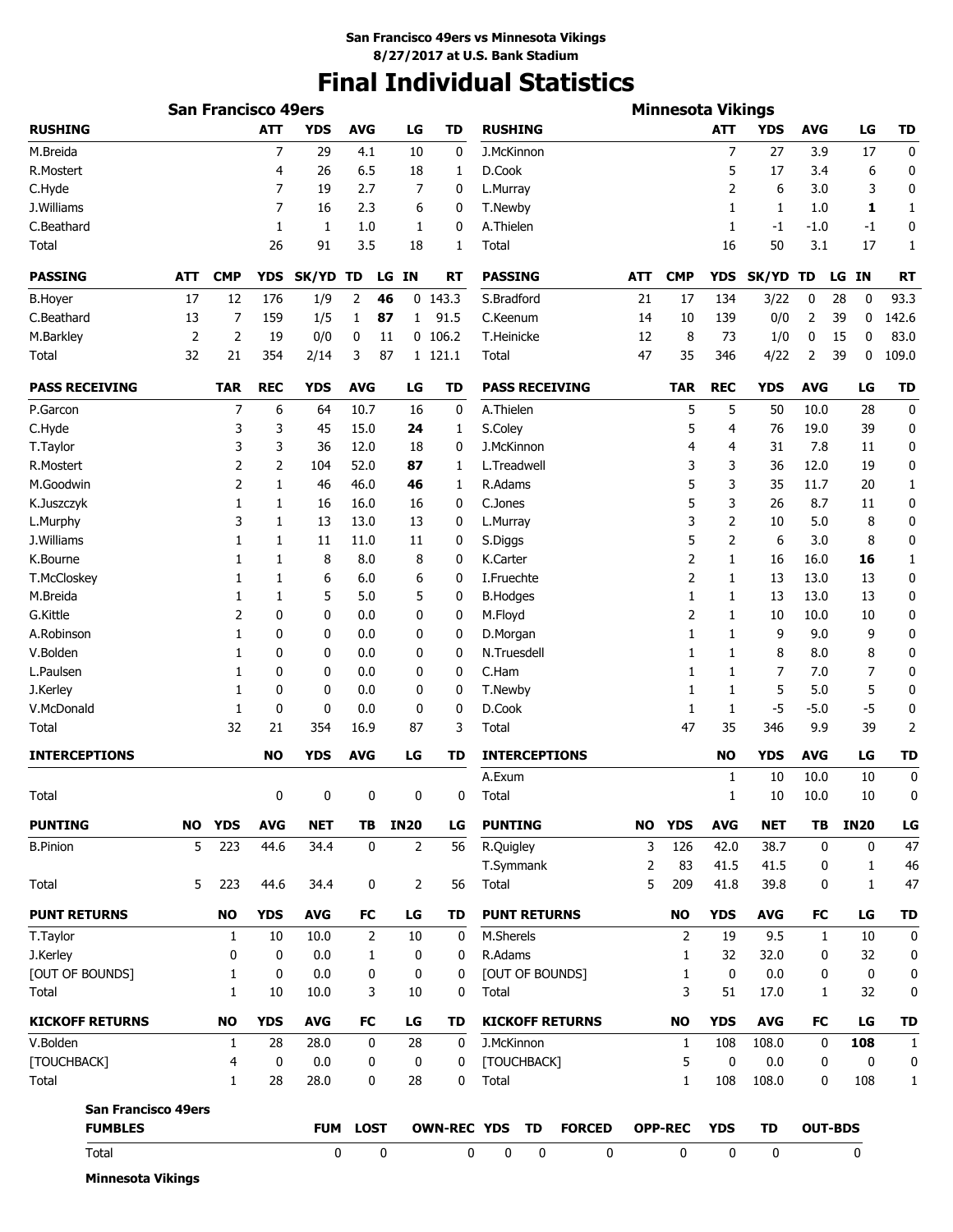### **Final Individual Statistics**

| <b>FUMBLES</b> | <b>FUM</b> | LOST | OWN-REC YDS TD FORCED |                                          |     |     | <b>OPP-REC YDS</b> |              | - TD | <b>OUT-BDS</b> |
|----------------|------------|------|-----------------------|------------------------------------------|-----|-----|--------------------|--------------|------|----------------|
| S.Bradford     |            |      |                       | $1 \quad 0$                              |     | 0   |                    | $\mathsf{n}$ |      | 0              |
| Total          |            |      |                       | $\begin{array}{ccc} & 1 & 0 \end{array}$ | - 0 | - 0 |                    | 0            |      | 0              |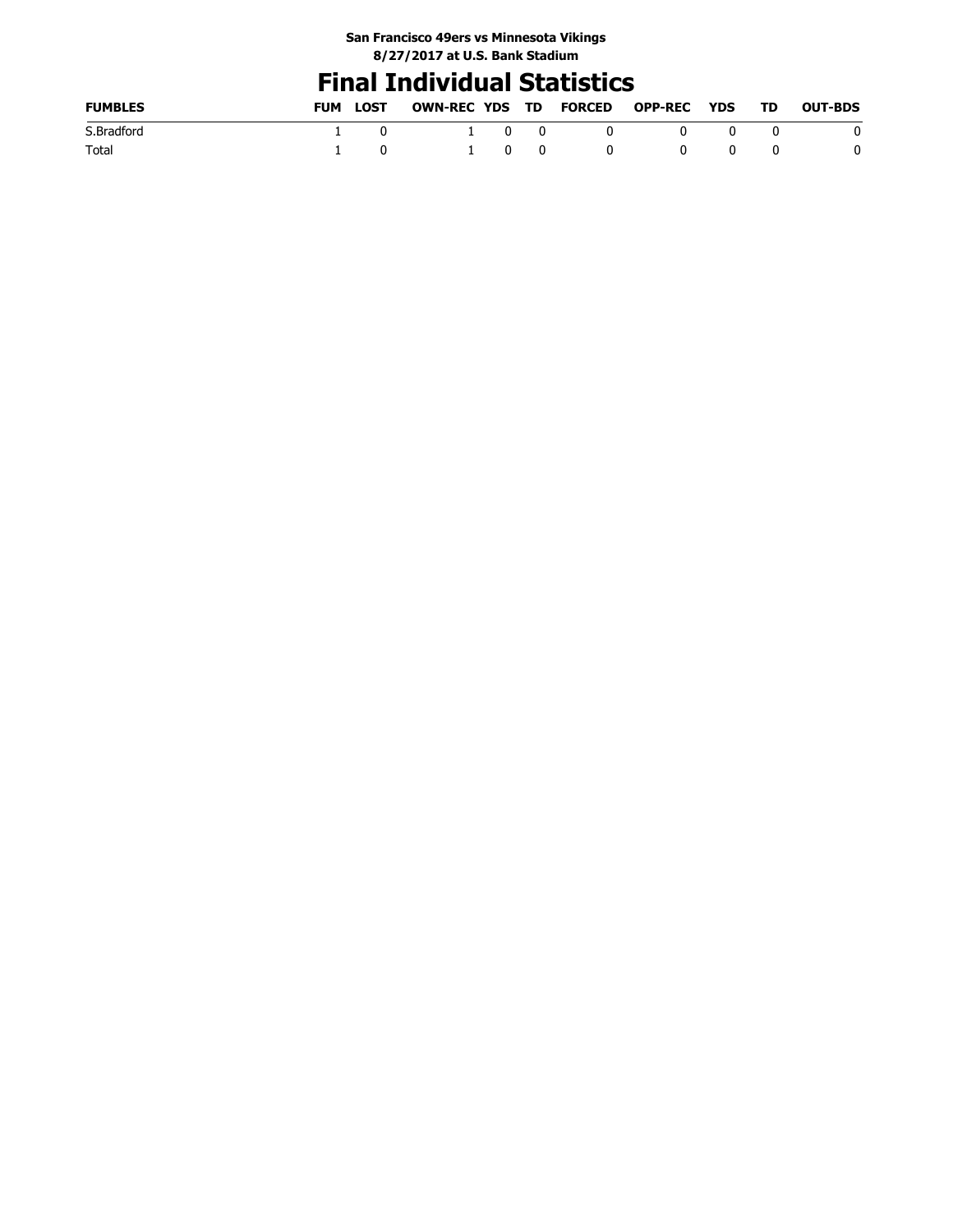# **Final Team Statistics**

|                                                   | <b>Visitor</b> | Home           |
|---------------------------------------------------|----------------|----------------|
|                                                   | 49ers          | <b>Vikings</b> |
| <b>TOTAL FIRST DOWNS</b>                          | 19             | 25             |
| By Rushing                                        | 5              | 5              |
| By Passing                                        | 14             | 15             |
| By Penalty                                        | 0              | 5              |
| THIRD DOWN EFFICIENCY                             | 6-12-50%       | 4-12-33%       |
| <b>FOURTH DOWN EFFICIENCY</b>                     | $0 - 0 - 0%$   | 1-1-100%       |
| <b>TOTAL NET YARDS</b>                            | 431            | 374            |
| Total Offensive Plays (inc. times thrown passing) | 60             | 67             |
| Average gain per offensive play                   | 7.2            | 5.6            |
| <b>NET YARDS RUSHING</b>                          | 91             | 50             |
| <b>Total Rushing Plays</b>                        | 26             | 16             |
| Average gain per rushing play                     | 3.5            | 3.1            |
| Tackles for a loss-number and yards               | $2 - 2$        | $2 - 6$        |
| <b>NET YARDS PASSING</b>                          | 340            | 324            |
| Times thrown - yards lost attempting to pass      | $2 - 14$       | $4 - 22$       |
| Gross yards passing                               | 354            | 346            |
| <b>PASS ATTEMPTS-COMPLETIONS-HAD INTERCEPTED</b>  | $32 - 21 - 1$  | 47-35-0        |
| Avg gain per pass play (inc.# thrown passing)     | 10.0           | 6.4            |
| <b>KICKOFFS Number-In End Zone-Touchbacks</b>     | $6 - 6 - 5$    | $5 - 5 - 4$    |
| <b>PUNTS Number and Average</b>                   | $5 - 44.6$     | $5 - 41.8$     |
| <b>Had Blocked</b>                                | 0              | 0              |
| <b>FGs - PATs Had Blocked</b>                     | $0 - 0$        | $0 - 0$        |
| <b>Net Punting Average</b>                        | 34.4           | 39.8           |
| TOTAL RETURN YARDAGE (Not Including Kickoffs)     | 10             | 61             |
| No. and Yards Punt Returns                        | $1 - 10$       | $3 - 51$       |
| No. and Yards Kickoff Returns                     | $1 - 28$       | $1 - 108$      |
| No. and Yards Interception Returns                | $0 - 0$        | $1 - 10$       |
| <b>PENALTIES Number and Yards</b>                 | $9 - 75$       | $7 - 50$       |
| <b>FUMBLES Number and Lost</b>                    | $0 - 0$        | $1 - 0$        |
| <b>TOUCHDOWNS</b>                                 | 4              | 4              |
| Rushing                                           | 1              | 1              |
| Passing                                           | 3              | 2              |
| <b>Kickoff Returns</b>                            | 0              | $\mathbf{1}$   |
| <b>EXTRA POINTS Made-Attempts</b>                 | 4-4            | 4-4            |
| Kicking Made-Attempts                             | $4 - 4$        | $3 - 3$        |
| <b>Rushing Made-Attempts</b>                      | $0 - 0$        | $1 - 1$        |
| <b>FIELD GOALS Made-Attempts</b>                  | $1 - 1$        | $1 - 2$        |
| <b>RED ZONE EFFICIENCY</b>                        | 1-1-100%       | 3-3-100%       |
| <b>GOAL TO GO EFFICIENCY</b>                      | 1-1-100%       | 2-2-100%       |
| <b>SAFETIES</b>                                   | 0              | 0              |
| <b>FINAL SCORE</b>                                | 31             | 32             |
| <b>TIME OF POSSESSION</b>                         | 29:54          | 30:06          |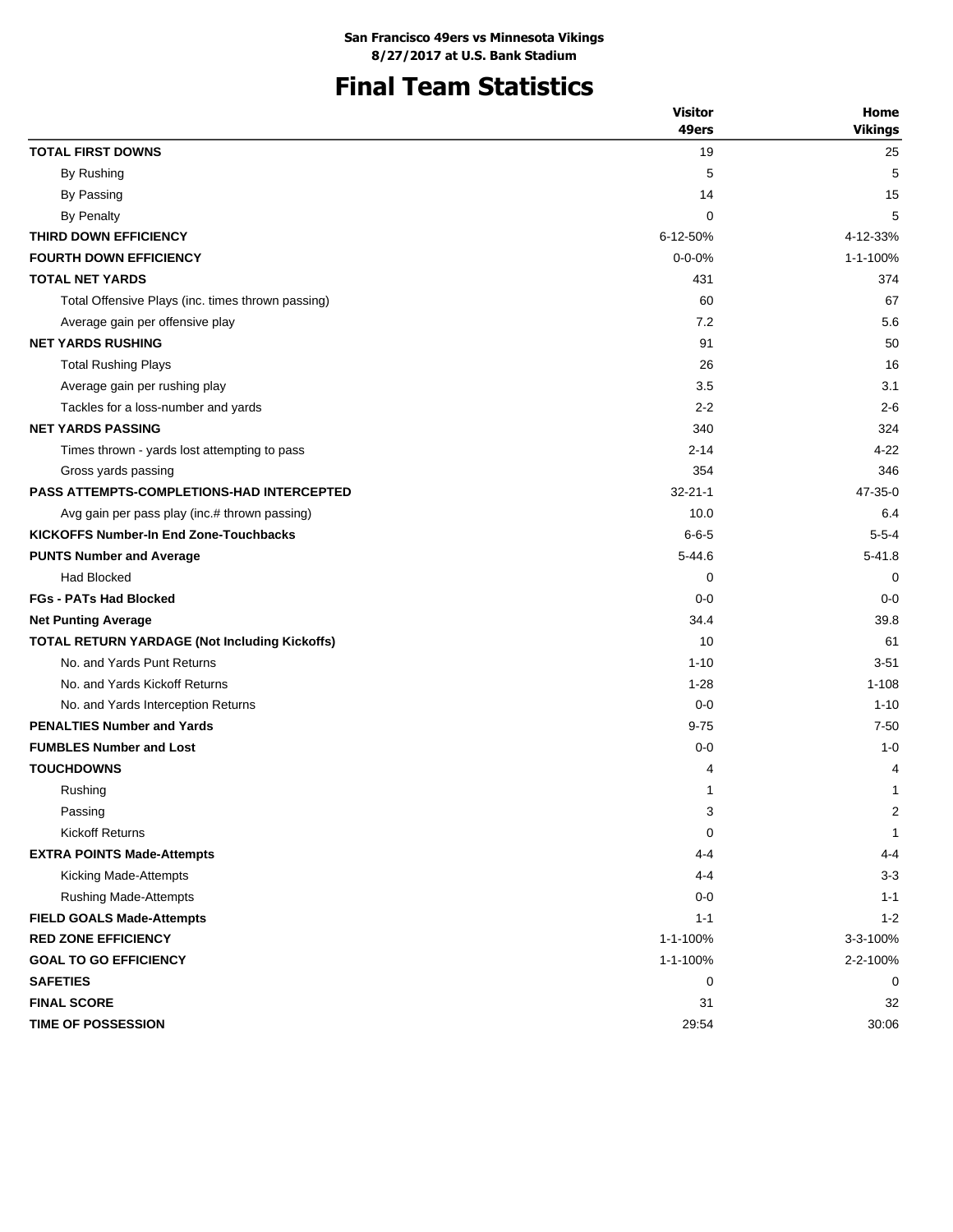# **Ball Possession And Drive Chart**

#### **San Francisco 49ers**

| #  | Time<br>Recd | Time<br>Lost | <b>Time How Ball</b><br><b>Poss Obtained</b> | <b>Drive</b><br>Began | #<br><b>Play</b> | Yds<br>Gain | Yds<br><b>Pen</b> | Net<br>Yds   | 1st<br>Down    | Last<br><b>Scrm</b> | <b>How Given</b><br>Up |
|----|--------------|--------------|----------------------------------------------|-----------------------|------------------|-------------|-------------------|--------------|----------------|---------------------|------------------------|
|    | 12:59        | 10:30        | 2:29 Punt                                    | <b>SF 21</b>          | 5                | 79          | 0                 | 79           | 3              | <b>MIN 46</b>       | Touchdown              |
| 2  | 5:26         | 14:55        | 5:31 Punt                                    | <b>SF 12</b>          | 10               | 88          | 0                 | 88           | 4              | <b>MIN 24</b>       | Touchdown              |
| 3  | 11:26        | 10:20        | $1:06$ Punt                                  | SF 28                 | 3                | 7           | 0                 | 7            | 0              | SF 35               | Punt                   |
| 4  | 6:55         | 4:50         | 2:05 Punt                                    | SF 23                 | 5                | 20          | $\mathbf{0}$      | 20           |                | SF 43               | Punt                   |
| 5. | 1:53         | 0:49         | $1:04$ Punt                                  | <b>SF 28</b>          | 3                | -6          | 0                 | -6           | $\mathbf{0}$   | <b>SF 22</b>        | Punt                   |
| 6  | 15:00        | 12:52        | 2:08 Kickoff                                 | <b>SF 25</b>          | 3                | 9           | 0                 | 9            | $\bf{0}$       | SF 34               | Punt                   |
|    | 10:59        | 10:43        | 0:16 Kickoff                                 | <b>SF 25</b>          |                  | 0           | 0                 | $\mathbf{0}$ | 0              | <b>SF 25</b>        | Interception           |
| 8  | 8:39         | 5:32         | 3:07 Missed FG                               | SF 37                 | 8                | 26          | 0                 | 26           | $\overline{2}$ | <b>MIN 37</b>       | Field Goal             |
| 9  | 1:43         | 0:49         | 0:54 Kickoff                                 | <b>SF 25</b>          | 4                | 88          | $-13$             | 75           |                | SF 13               | Touchdown              |
| 10 | 0:37         | 7:48         | 7:49 Kickoff                                 | <b>SF 25</b>          | 13               | 90          | $-15$             | 75           | 6              | $*$ MIN 4           | Touchdown              |
| 11 | 6:09         | 2:44         | 3:25 Kickoff                                 | <b>SF 25</b>          | 6                | 30          | 0                 | 30           | 2              | <b>MIN 45</b>       | Punt                   |
|    |              |              |                                              | (274) Average SF 25   |                  |             |                   |              |                |                     |                        |

**Minnesota Vikings**

| #  | Time<br>Recd | Time<br>Lost | <b>Time How Ball</b><br><b>Poss Obtained</b> | <b>Drive</b><br>Began | #<br>Play | Yds<br>Gain | Yds<br>Pen | Net<br>Yds | 1st<br>Down  | Last<br>Scrm  | <b>How Given</b><br>Up |
|----|--------------|--------------|----------------------------------------------|-----------------------|-----------|-------------|------------|------------|--------------|---------------|------------------------|
|    | 15:00        | 12:59        | 2:01 Kickoff                                 | <b>MIN 25</b>         | 3         | 7           | 0          | 7          | 0            | <b>MIN 32</b> | Punt                   |
|    | 10:30        | 5:26         | 5:04 Kickoff                                 | <b>MIN 25</b>         |           | 12          | 5          | 17         | 2            | <b>MIN 42</b> | Punt                   |
| 3  | 14:55        | 11:26        | 3:29 Kickoff                                 | <b>MIN 25</b>         | 5         | 17          | -5         | 12         | 1            | <b>MIN 37</b> | Punt                   |
| 4  | 10:20        | 6:55         | 3:25 Punt                                    | MIN 19                |           | 21          | 0          | 21         | 2            | MIN 40        | Punt                   |
| 5  | 4:50         | 1:53         | 2:57 Punt                                    | MIN 13                | 6         | 25          | 0          | 25         | 1            | MIN 38        | Punt                   |
| 6  | 0:49         | 0:00         | $0:49$ Punt                                  | <b>MIN 37</b>         | 4         | 52          | 5          | 57         | 3            | SF 34         | End of Half            |
|    | 12:52        | 10:59        | $1:53$ Punt                                  | <b>MIN 33</b>         | 6         | 22          | 5          | 27         | 2            | SF 40         | Field Goal             |
| 8  | 10:43        | 8:39         | 2:04 Interception                            | SF 26                 | 4         | 7           | $-10$      | -3         | $\mathbf{0}$ | SF 29         | Missed FG              |
| 9  | 5:32         | 1:43         | 3:49 Kickoff                                 | <b>MIN 25</b>         |           | 52          | 23         | 75         | 5            | $*$ SF 9      | Touchdown              |
| 10 | 0:49         | 0:37         | 0:12 Kickoff                                 |                       | 0         | 0           | 0          | 0          | 0            |               | Touchdown              |
| 11 | 7:48         | 6:09         | 1:39 Kickoff                                 | <b>MIN 25</b>         | 6         | 85          | -10        | 75         | 3            | $*$ SF 16     | Touchdown              |
| 12 | 2:44         | 0:00         | $2:44$ Punt                                  | <b>MIN 37</b>         | 14        | 74          | $-11$      | 63         | 6            | $*$ SF 1      | Touchdown              |

(338) Average MIN 31

**\* inside opponent's 20**

|         | <b>Time of Possession by Quarter</b>   | 1st  | 2nd              | 3rd  | 4th                 | ΟТ | Total |
|---------|----------------------------------------|------|------------------|------|---------------------|----|-------|
| Visitor | San Francisco 49ers                    | 7:55 | 4:20             | 7:02 | 10:37               |    | 29:54 |
| Home    | Minnesota Vikings                      | 7:05 | 10:40            | 7:58 | 4:23                |    | 30:06 |
|         | <b>Kickoff Drive No.-Start Average</b> |      | 49ers: 5 - SF 25 |      | Vikings: 5 - MIN 25 |    |       |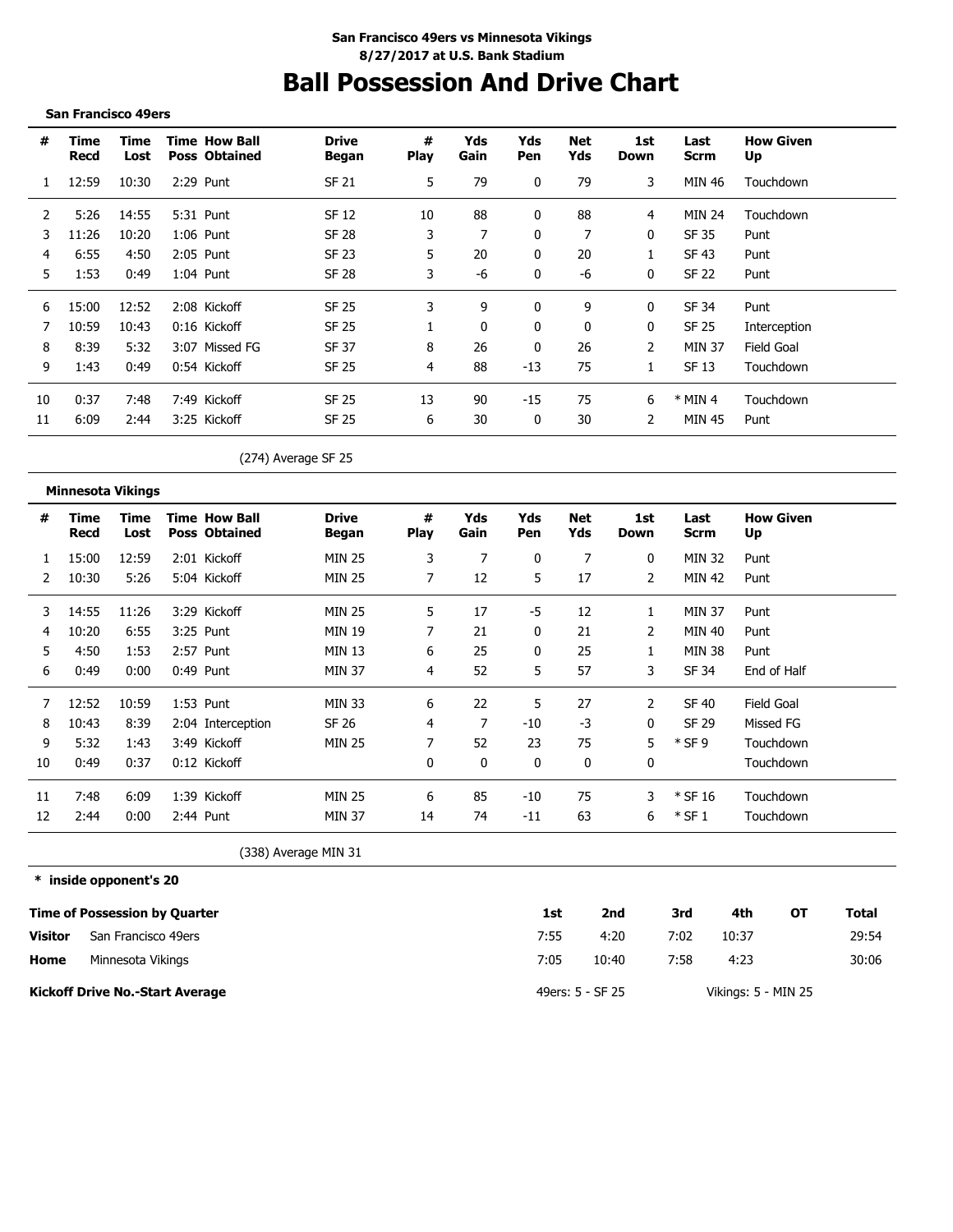### **Final Defensive Statistics**

| San Francisco 49ers |              |                |                |              | <b>Regular Defensive Plays</b> |              |             |              |           |              |             |            | <b>Special Teams</b> |           |             |           |              | <b>Misc</b>  |              |             |
|---------------------|--------------|----------------|----------------|--------------|--------------------------------|--------------|-------------|--------------|-----------|--------------|-------------|------------|----------------------|-----------|-------------|-----------|--------------|--------------|--------------|-------------|
|                     | <b>TKL</b>   | <b>AST</b>     | <b>COMB</b>    | <b>SK</b>    | / YDS TFL                      |              | Q           | ΙN           | <b>PD</b> | FF           | <b>FR</b>   | <b>TKL</b> | <b>AST</b>           | <b>FF</b> | <b>FR</b>   | <b>BL</b> | <b>TKL</b>   | <b>AST</b>   | <b>FF</b>    | <b>FR</b>   |
| R.Foster            | 5            | 3              | 8              | 0            | 0                              | 1            | 0           | 0            | 0         | 0            | 0           | 0          | 0                    | 0         | 0           | 0         | 0            | 0            | 0            | 0           |
| K.Reaser            | 6            | 0              | 6              | 0            | 0                              | 0            | 0           | 0            | 1         | 0            | 0           | 0          | 0                    | 0         | 0           | 0         | 0            | 0            | 0            | 0           |
| A.Witherspoon       | 4            | 0              | 4              | 0            | 0                              | 0            | 0           | 0            | 0         | 0            | 0           | 0          | 0                    | 0         | 0           | 0         | 0            | 0            | 0            | 0           |
| L.Jerome            | 3            | 1              | 4              | 0            | 0                              | 0            | 0           | 0            | 0         | 0            | 0           | 0          | 0                    | 0         | 0           | 0         | 0            | 0            | 0            | 0           |
| N.Bowman            | 2            | $\overline{2}$ | 4              | $\mathbf 0$  | 0                              | 0            | $\mathbf 0$ | 0            | 0         | $\mathbf 0$  | 0           | 0          | $\mathbf 0$          | 0         | $\mathbf 0$ | 0         | $\mathbf 0$  | 0            | $\mathbf 0$  | $\pmb{0}$   |
| D.Jones             | 3            | 0              | 3              | 1            | 0                              | 0            | 1           | 0            | 0         | 0            | 0           | 0          | 0                    | 0         | 0           | 0         | 0            | 0            | 0            | 0           |
| V.Sunseri           | 3            | 0              | 3              | 0            | 0                              | 0            | 0           | 0            | 1         | 0            | 0           | 0          | 0                    | 0         | 0           | 0         | 0            | 0            | 0            | $\mathbf 0$ |
| J.Tartt             | 3            | 0              | 3              | 0            | 0                              | 1            | 0           | 0            | 0         | 0            | 0           | 0          | 0                    | 0         | 0           | 0         | 0            | 0            | 0            | 0           |
| D.Buckner           | 2            | $\mathbf{1}$   | 3              | $\mathbf{0}$ | $\mathbf{0}$                   | $\mathbf{1}$ | $\mathbf 0$ | $\mathbf{0}$ | 0         | $\mathbf{0}$ | $\mathbf 0$ | 0          | $\mathbf 0$          | 0         | 0           | 0         | $\mathbf 0$  | $\mathbf{0}$ | $\mathbf{0}$ | $\mathbf 0$ |
| A.Calitro           | 2            | 0              | 2              | 0            | 0                              | 0            | 1           | $\mathbf{0}$ | 0         | 0            | 0           | 0          | 0                    | 0         | 0           | 0         | 0            | 0            | 0            | 0           |
| D.Johnson           | 2            | $\mathbf{0}$   | $\overline{2}$ | $\mathbf{0}$ | 0                              | $\mathbf{0}$ | 0           | 0            | 0         | 0            | 0           | 0          | 0                    | 0         | 0           | 0         | 0            | 0            | 0            | 0           |
| E.Dumervil          | 1            | 1              | 2              | 1            | 8                              | 1            | 1           | 0            | 0         | 0            | 0           | 0          | 0                    | 0         | 0           | 0         | 0            | 0            | 0            | 0           |
| K.Williams          | 1            | $\mathbf{1}$   | $\overline{2}$ | $\mathbf{0}$ | 0                              | 0            | $\pmb{0}$   | $\pmb{0}$    | 0         | $\mathbf 0$  | 0           | 0          | 0                    | 0         | $\mathbf 0$ | 0         | $\mathbf{0}$ | 0            | $\mathbf 0$  | $\pmb{0}$   |
| E.Reid              | 1            | 1              | 2              | 0            | 0                              | 0            | 0           | 0            | 0         | 0            | 0           | 0          | 0                    | 0         | 0           | 0         | 0            | 0            | 0            | 0           |
| R.Armstrong         | 1            | 1              | 2              | 0            | 0                              | 0            | 0           | 0            | 0         | 0            | 0           | 0          | 0                    | 0         | 0           | 0         | 0            | 0            | 0            | 0           |
| A.Armstead          |              | 0              | 1              | 1            | 7                              | 1            | 2           | 0            | 0         | 0            | 0           | 0          | 0                    | 0         | 0           | 0         | 0            | 0            | 0            | 0           |
| R.Robinson          | 1            | $\mathbf{0}$   | 1              | 0            | 0                              | 0            | $\mathbf 0$ | 0            | 1         | $\mathbf 0$  | 0           | 0          | 0                    | 0         | 0           | 0         | $\mathbf{0}$ | 0            | $\mathbf 0$  | $\pmb{0}$   |
| A.Jackson           |              | 0              | 1              | 0            | 0                              | 0            | 0           | 0            | 1         | 0            | 0           | 0          | 0                    | 0         | 0           | 0         | 0            | 0            | 0            | 0           |
| C.Carradine         | 1            | 0              | 1              | 0            | 0                              | 0            | 0           | 0            | 0         | 0            | 0           | 0          | 0                    | 0         | 0           | 0         | 0            | 0            | 0            | 0           |
| C.Jones             | 1            | 0              | 1              | 0            | 0                              | 0            | 0           | 0            | 0         | 0            | 0           | 0          | 0                    | 0         | 0           | 0         | 0            | 0            | 0            | 0           |
| R.Blair             | 1            | $\mathbf{0}$   | 1              | 0            | 0                              | 1            | 0           | 0            | 0         | $\mathbf 0$  | 0           | 0          | 0                    | 0         | 0           | 0         | $\mathbf{0}$ | 0            | 0            | $\mathbf 0$ |
| L.Douzable          | 0            | 1              | 1              | 0            | 0                              | 0            | 1           | 0            | 0         | 0            | 0           | 0          | 0                    | 0         | 0           | 0         | 0            | 0            | 0            | 0           |
| E.Harold            | 0            | 0              | 0              | 0            | 0                              | 0            | 1           | 0            | 0         | 0            | 0           | 0          | 0                    | 0         | 0           | 0         | 0            | 0            | 0            | 0           |
| A.Lynch             | 0            | 0              | 0              | 0            | 0                              | 0            | 1           | 0            | 0         | 0            | 0           | 0          | 0                    | 0         | 0           | 0         | 0            | 0            | 0            | 0           |
| R.Mostert           | $\mathbf{0}$ | $\mathbf{0}$   | $\mathbf{0}$   | $\mathbf{0}$ | 0                              | 0            | $\mathbf 0$ | 0            | 0         | $\mathbf 0$  | 0           | 1          | $\mathbf 0$          | 0         | 0           | 0         | 0            | 0            | $\mathbf 0$  | $\pmb{0}$   |
| G.Celek             | 0            | 0              | 0              | 0            | 0                              | 0            | 0           | 0            | 0         | 0            | 0           | 1          | 0                    | 0         | 0           | 0         | 0            | 0            | 0            | 0           |
| D.Carter            | 0            | 0              | 0              | 0            | 0                              | 0            | 0           | 0            | 0         | 0            | 0           | 1          | 0                    | 0         | 0           | 0         | 0            | 0            | 0            | 0           |
| G.Kittle            | 0            | 0              | 0              | 0            | 0                              | 0            | 0           | 0            | 0         | 0            | 0           | 0          | 0                    | 0         | 0           | 0         | 1            | 0            | 0            | 0           |
| <b>Team Sacks</b>   | 1            | $\mathbf 0$    | 0              | 1            | 7                              |              |             | 0            | 0         | 0            | 0           | 0          | 0                    | 0         | 0           | 0         | 0            | 0            | 0            | 0           |
| <b>Total</b>        | 46           | 12             | 57             | 4            | 22                             | 6            | 8           | 0            | 4         | 0            | 0           | 3          | 0                    | 0         | 0           | 0         | 1            | 0            | 0            | 0           |

**TKL = Tackle AST = Assist COMB = Combined QH=QB Hit IN = Interception PD = Pass Defense FF = Forced Fumble FR = Fumble Recovery**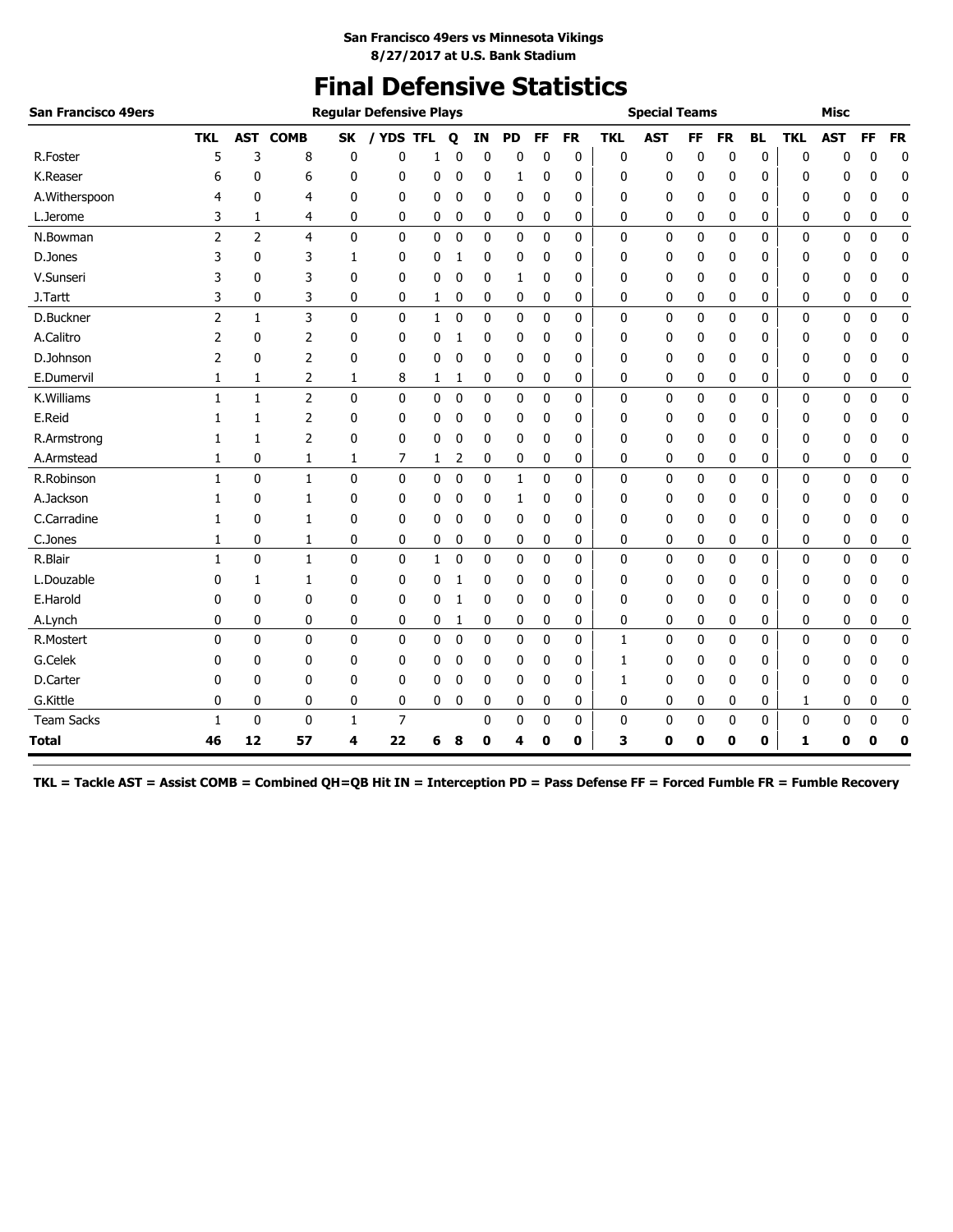# **Final Defensive Statistics**

| <b>Minnesota Vikings</b> |                |              |                |                         | <b>Regular Defensive Plays</b> |              |             |              |              |              |              |              | <b>Special Teams</b> |              |              |              |            | <b>Misc</b>  |              |             |
|--------------------------|----------------|--------------|----------------|-------------------------|--------------------------------|--------------|-------------|--------------|--------------|--------------|--------------|--------------|----------------------|--------------|--------------|--------------|------------|--------------|--------------|-------------|
|                          | <b>TKL</b>     | <b>AST</b>   | <b>COMB</b>    | <b>SK</b>               | / YDS                          | <b>TFL</b>   | <b>OH</b>   | IN           | <b>PD</b>    | <b>FF</b>    | <b>FR</b>    | <b>TKL</b>   | <b>AST</b>           | <b>FF</b>    | <b>FR</b>    | <b>BL</b>    | <b>TKL</b> | <b>AST</b>   | <b>FF</b>    | <b>FR</b>   |
| E.Kendricks              | 3              | 1            | 4              | 1                       | 9                              | 1            | 1           | 0            | 0            | 0            | 0            | $\bf{0}$     | 0                    | 0            | 0            | 0            | 0          | 0            | $\bf{0}$     | $\bf{0}$    |
| A.Exum                   | 3              | 1            | 4              | 0                       | 0                              | 0            | 0           | 1            | 2            | 0            | 0            | 0            | 0                    | 0            | 0            | 0            | 0          | 0            | 0            | 0           |
| E.Robinson               | 3              | 1            | 4              | 0                       | 0                              | 0            | 0           | 0            | 0            | 0            | 0            | 0            | 0                    | 0            | 0            | 0            | 0          | 0            | 0            | 0           |
| T.Waynes                 | 3              | 0            | 3              | 0                       | 0                              | 0            | 0           | 0            | 1            | 0            | 0            | 0            | 0                    | 0            | 0            | 0            | 0          | 0            | 0            | 0           |
| H.Smith                  | 3              | $\mathbf 0$  | 3              | $\mathbf 0$             | 0                              | $\mathbf{1}$ | $\mathbf 0$ | 0            | 0            | $\mathbf 0$  | 0            | $\mathbf 0$  | 0                    | 0            | $\mathbf 0$  | $\mathbf 0$  | 0          | 0            | $\mathbf 0$  | $\mathbf 0$ |
| E.Wilson                 | 2              | 1            | 3              | 0                       | 0                              | 0            | 0           | 0            | 0            | $\mathbf 0$  | 0            | 1            | 0                    | 0            | 0            | 0            | 0          | 0            | 0            | 0           |
| A.Sendejo                | 2              | $\mathbf{0}$ | 2              | $\mathbf{0}$            | 0                              | 0            | 0           | $\mathbf{0}$ | $\mathbf{0}$ | $\mathbf{0}$ | $\mathbf{0}$ | 0            | 0                    | 0            | $\mathbf{0}$ | $\mathbf{0}$ | 0          | 0            | 0            | 0           |
| T.Bower                  | 2              | 0            | 2              | 0                       | 0                              | 1            | 0           | 0            | 0            | 0            | 0            | 0            | 0                    | 0            | 0            | 0            | 0          | 0            | 0            | 0           |
| K.Brothers               | $\overline{2}$ | $\mathbf{0}$ | $\overline{2}$ | $\mathbf{0}$            | $\mathbf{0}$                   | 0            | $\mathbf 0$ | $\mathbf{0}$ | $\mathbf{0}$ | $\mathbf{0}$ | $\mathbf{0}$ | $\mathbf{0}$ | $\mathbf{0}$         | 0            | $\mathbf{0}$ | 0            | 0          | 0            | $\mathbf{0}$ | $\mathbf 0$ |
| J.Johnson                | $\mathbf{1}$   | 1            | 2              | $\mathbf{0}$            | 0                              | 0            | 1           | 0            | 0            | 0            | 0            | 0            | 0                    | 0            | 0            | 0            | 0          | 0            | 0            | 0           |
| A.Harris                 | 1              | $\mathbf{1}$ | 2              | $\mathbf{0}$            | 0                              | 0            | $\mathbf 0$ | 0            | 1            | $\mathbf 0$  | $\mathbf{0}$ | 0            | 0                    | 0            | $\mathbf{0}$ | 0            | 0          | 0            | 0            | 0           |
| Ja.Price                 | 1              | 1            | $\overline{2}$ | 0                       | 0                              | 0            | 0           | 0            | 1            | 0            | 0            | 0            | 0                    | 0            | 0            | 0            | 0          | 0            | 0            | 0           |
| S.Stephen                | $\mathbf{1}$   | $\mathbf{1}$ | $\overline{2}$ | $\mathbf{0}$            | 0                              | 0            | $\mathbf 0$ | $\mathbf{0}$ | $\mathbf{0}$ | $\mathbf 0$  | $\mathbf{0}$ | $\mathbf{0}$ | 0                    | $\mathbf{0}$ | $\mathbf 0$  | 0            | 0          | $\mathbf{0}$ | $\mathbf{0}$ | $\pmb{0}$   |
| W.Sutton                 | $\mathbf{1}$   | 0            | 1              | 1                       | 5                              | 1            | 1           | 0            | 0            | $\mathbf 0$  | 0            | 0            | 0                    | 0            | 0            | 0            | 0          | 0            | 0            | 0           |
| <b>B.Gedeon</b>          | 1              | $\mathbf{0}$ | 1              | 0                       | 0                              | 0            | $\mathbf 0$ | $\mathbf{0}$ | $\mathbf{0}$ | $\mathbf{0}$ | $\mathbf{0}$ | 0            | 0                    | 0            | $\mathbf{0}$ | 0            | 0          | 0            | 0            | 0           |
| D.Hunter                 | 1              | 0            | 1              | 0                       | 0                              | 0            | 0           | 0            | 0            | 0            | 0            | 0            | 0                    | 0            | 0            | 0            | 0          | 0            | 0            | 0           |
| E.Griffen                | $\mathbf{1}$   | $\mathbf 0$  | $\mathbf{1}$   | $\mathbf{0}$            | 0                              | 0            | $\mathbf 0$ | $\mathbf{0}$ | $\mathbf{0}$ | $\mathbf 0$  | $\mathbf{0}$ | 0            | 0                    | 0            | 0            | 0            | 0          | $\mathbf{0}$ | $\mathbf{0}$ | $\pmb{0}$   |
| A.Barr                   | 1              | 0            | 1              | 0                       | 0                              | 0            | 0           | 0            | 0            | 0            | 0            | 0            | 0                    | 0            | 0            | 0            | 0          | 0            | 0            | 0           |
| T.Newman                 | 1              | $\mathbf{0}$ | 1              | 0                       | 0                              | 0            | 0           | 0            | 0            | $\mathbf 0$  | 0            | 0            | 0                    | 0            | 0            | 0            | 0          | 0            | 0            | 0           |
| X.Rhodes                 | 1              | 0            | 1              | 0                       | 0                              | 0            | 0           | 0            | 0            | 0            | 0            | 0            | 0                    | 0            | 0            | 0            | 0          | 0            | 0            | 0           |
| M.Alexander              | $\mathbf{1}$   | $\mathbf 0$  | $\mathbf{1}$   | 0                       | 0                              | 0            | $\mathbf 0$ | 0            | $\mathbf{0}$ | $\mathbf 0$  | $\Omega$     | $\mathbf{0}$ | 0                    | 0            | $\mathbf 0$  | 0            | 0          | $\mathbf{0}$ | $\mathbf 0$  | $\pmb{0}$   |
| I.Odenigbo               | 1              | 0            | 1              | 0                       | 0                              | 0            | 0           | 0            | 0            | 0            | 0            | 0            | 0                    | 0            | 0            | 0            | 0          | 0            | 0            | 0           |
| E.Lee                    | 1              | 0            | 1              | 0                       | 0                              | 0            | 0           | 0            | 0            | $\mathbf 0$  | 0            | 0            | 0                    | 0            | 0            | 0            | 0          | 0            | 0            | 0           |
| N.Davis                  | 1              | 0            | 1              | 0                       | 0                              | 0            | 0           | 0            | 0            | 0            | 0            | 0            | 0                    | 0            | 0            | 0            | 0          | 0            | 0            | 0           |
| T.Roberson               | $\mathbf{1}$   | $\mathbf 0$  | $\mathbf{1}$   | 0                       | 0                              | 0            | $\mathbf 0$ | 0            | 0            | 0            | 0            | 0            | 0                    | 0            | 0            | 0            | 0          | 0            | $\mathbf 0$  | 0           |
| J.Kearse                 | 0              | 1            | 1              | 0                       | 0                              | 0            | 0           | 0            | 1            | 0            | 0            | 1            | 0                    | 0            | 0            | 0            | 0          | 0            | 0            | 0           |
| E.Lamur                  | 0              | 1            | 1              | 0                       | 0                              | 0            | 0           | 0            | 0            | $\mathbf 0$  | 0            | 0            | 0                    | 0            | 0            | 0            | 0          | 0            | 0            | 0           |
| J.Tocho                  | 0              | 1            | 1              | 0                       | 0                              | 0            | 0           | 0            | 0            | 0            | 0            | 0            | 0                    | 0            | 0            | 0            | 0          | 0            | 0            | 0           |
| S.Brown                  | 0              | 1            | 1              | 0                       | 0                              | 0            | 0           | 0            | 0            | 0            | 0            | $\mathbf{0}$ | 0                    | 0            | 0            | 0            | 0          | 0            | $\mathbf 0$  | $\pmb{0}$   |
| S.Bradford               | 0              | 0            | 0              | 0                       | 0                              | 0            | 0           | 0            | 0            | 0            | 0            | 0            | 0                    | 0            | 0            | 0            | 0          | 0            | 0            | 1           |
| <b>Total</b>             | 39             | 12           | 51             | $\overline{\mathbf{2}}$ | 14                             | 4            | 3           | 1            | 6            | 0            | 0            | 2            | 0                    | 0            | 0            | 0            | 0          | 0            | 0            | 1           |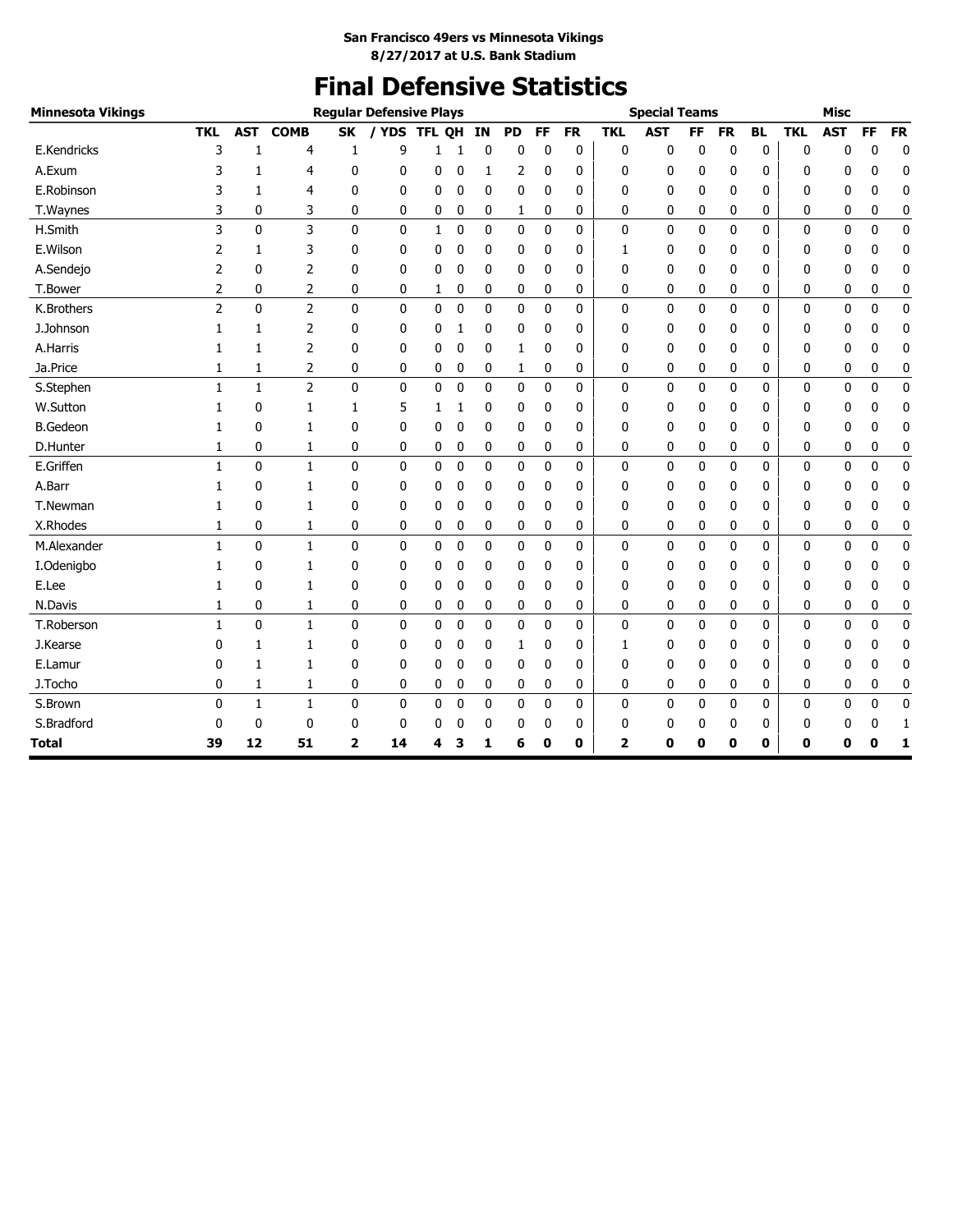### **San Francisco 49ers vs Minnesota Vikings**

**8/27/2017 at U.S. Bank Stadium**

### **First Half Summary**

|                                            |     | PERIOD SCORES              |                 |                                                                      |                                |             |                |                      |    |             |                          |             |                       | TIME OF POSSESSION |            |                          |             |            |                   |             |               |             |
|--------------------------------------------|-----|----------------------------|-----------------|----------------------------------------------------------------------|--------------------------------|-------------|----------------|----------------------|----|-------------|--------------------------|-------------|-----------------------|--------------------|------------|--------------------------|-------------|------------|-------------------|-------------|---------------|-------------|
| 49ers                                      |     |                            | $77 = 14$       |                                                                      |                                |             |                | 49ers                |    |             |                          |             |                       | 12:15              |            |                          |             |            |                   |             |               |             |
| Vikings                                    |     |                            | $0 \t0 = 0$     |                                                                      |                                |             |                | <b>Vikings</b>       |    |             |                          |             |                       | 17:45              |            |                          |             |            |                   |             |               |             |
|                                            |     |                            |                 |                                                                      |                                |             |                | <b>Scoring Plays</b> |    |             |                          |             |                       |                    |            |                          |             |            |                   |             |               |             |
| Team<br>Qtr                                |     |                            |                 | Time Play Description (Extra Point) (Drive Info)                     |                                |             |                |                      |    |             |                          |             |                       |                    |            |                          |             |            |                   | Visitor     |               | Home        |
| 49ers                                      | 1   |                            |                 | 10:30 M.Goodwin 46 yd. pass from B.Hoyer (R.Gould kick) (5-79, 2:29) |                                |             |                |                      |    |             |                          |             |                       |                    |            |                          |             |            |                   | 7           |               | 0           |
| 49ers                                      | 2   |                            |                 | 14:55 C.Hyde 24 yd. pass from B.Hoyer (R.Gould kick) (10-88, 5:31)   |                                |             |                |                      |    |             |                          |             |                       |                    |            |                          |             |            |                   | 14          |               | 0           |
|                                            |     |                            |                 |                                                                      |                                |             |                |                      |    |             |                          |             |                       |                    |            | San Francisco 49ers      |             |            | Minnesota Vikings |             |               |             |
| <b>TOTAL FIRST DOWNS</b>                   |     |                            |                 |                                                                      |                                |             |                |                      |    |             |                          |             |                       |                    |            |                          | 8           |            |                   |             |               | 9           |
| First Downs Rushing-Passing-by Penalty     |     |                            |                 |                                                                      |                                |             |                |                      |    |             |                          |             |                       |                    |            | $0 - 8 - 0$              |             |            |                   |             | $3 - 5 - 1$   |             |
| THIRD DOWN EFFICIENCY                      |     |                            |                 |                                                                      |                                |             |                |                      |    |             |                          |             |                       |                    |            | 2-5-40%                  |             |            |                   |             | $1 - 6 - 17%$ |             |
| <b>TOTAL NET YARDS</b>                     |     |                            |                 |                                                                      |                                |             |                |                      |    |             |                          |             |                       |                    |            | 188                      |             |            |                   |             |               | 134         |
| <b>Total Offensive Plays</b>               |     |                            |                 |                                                                      |                                |             |                |                      |    |             |                          |             |                       |                    |            |                          | 26          |            |                   |             |               | 32          |
| <b>NET YARDS RUSHING</b>                   |     |                            |                 |                                                                      |                                |             |                |                      |    |             |                          |             |                       |                    |            |                          | 21          |            |                   |             |               | 22          |
| <b>NET YARDS PASSING</b>                   |     |                            |                 |                                                                      |                                |             |                |                      |    |             |                          |             |                       |                    |            | 167                      |             |            |                   |             |               | 112         |
| Gross Yards Passing                        |     |                            |                 |                                                                      |                                |             |                |                      |    |             |                          |             |                       |                    |            | 176                      |             |            |                   |             |               | 134         |
| Times thrown-yards lost attempting to pass |     |                            |                 |                                                                      |                                |             |                |                      |    |             |                          |             |                       |                    |            | $1 - 9$                  |             |            |                   |             |               | $3 - 22$    |
| Pass Attempts-Completions-Had Intercepted  |     |                            |                 |                                                                      |                                |             |                |                      |    |             |                          |             |                       |                    |            | $17 - 12 - 0$            |             |            |                   |             | $21 - 17 - 0$ |             |
| <b>Punts-Number and Average</b>            |     |                            |                 |                                                                      |                                |             |                |                      |    |             |                          |             |                       |                    |            | $3 - 47$                 |             |            |                   |             | 5 - 41.8      |             |
| <b>Penalties-Number and Yards</b>          |     |                            |                 |                                                                      |                                |             |                |                      |    |             |                          |             |                       |                    |            | 2 - 10                   |             |            |                   |             |               | $2 - 5$     |
| <b>Fumbles-Number and Lost</b>             |     |                            |                 |                                                                      |                                |             |                |                      |    |             |                          |             |                       |                    |            | $0 - 0$                  |             |            |                   |             |               | $1 - 0$     |
| <b>Red Zone Efficiency</b>                 |     |                            |                 |                                                                      |                                |             |                |                      |    |             |                          |             |                       |                    |            | $0 - 0 - 0%$             |             |            |                   |             | $0 - 0 - 0%$  |             |
| <b>Average Drive Start</b>                 |     |                            |                 |                                                                      |                                |             |                |                      |    |             |                          |             |                       |                    |            | <b>SF 22</b>             |             |            |                   |             | <b>MIN 24</b> |             |
|                                            |     | <b>San Francisco 49ers</b> |                 |                                                                      |                                |             |                |                      |    |             |                          |             |                       |                    |            | <b>Minnesota Vikings</b> |             |            |                   |             |               |             |
| <b>RUSHING</b>                             |     |                            | <b>ATT</b>      | <b>YDS</b>                                                           | <b>AVG</b>                     |             | LG             | <b>TD</b>            |    |             | <b>RUSHING</b>           |             |                       |                    |            |                          | <b>ATT</b>  | <b>YDS</b> | <b>AVG</b>        |             | LG            | <b>TD</b>   |
| C.Hyde                                     |     |                            | 7               | 19                                                                   | 2.7                            |             | $\overline{7}$ | 0                    |    | D.Cook      |                          |             |                       |                    |            |                          | 5           | 17         | 3.4               |             | 6             | 0           |
| M.Breida                                   |     |                            | 1               | 2                                                                    | 2.0                            |             | 2              | 0                    |    | L.Murray    |                          |             |                       |                    |            |                          | 2           | 6          | 3.0               |             | 3             | 0           |
|                                            |     |                            |                 |                                                                      |                                |             |                |                      |    |             | A.Thielen                |             |                       |                    |            |                          | 1           | -1         | $-1.0$            |             | -1            | 0           |
| Total                                      |     |                            | 8               | 21                                                                   | 2.6                            |             | 7              | 0                    |    | Total       |                          |             |                       |                    |            |                          | 8           | 22         | 2.8               |             | 6             | 0           |
| <b>PASSING</b>                             | ATT | <b>CMP</b>                 |                 | YDS SK/YD TD                                                         |                                | LG IN       |                | <b>RT</b>            |    |             | <b>PASSING</b>           |             |                       |                    | <b>ATT</b> | <b>CMP</b>               | <b>YDS</b>  | SK/YD TD   |                   | LG IN       |               | <b>RT</b>   |
| <b>B.Hoyer</b>                             | 17  | 12                         | 176             | 1/9                                                                  | 2                              | 46          |                | $0$ 143.3            |    | S.Bradford  |                          |             |                       |                    | 21         | 17                       | 134         | 3/22       | 0                 | 28          | 0             | 93.3        |
| Total                                      | 17  | 12                         | 176             | 1/9                                                                  | 2                              | 46          |                | 0,143.3              |    | Total       |                          |             |                       |                    | 21         | 17                       | 134         | 3/22       | 0                 | 28          | 0             | 93.3        |
| <b>PASS RECEIVING</b>                      |     | <b>TAR</b>                 | <b>REC</b>      | YDS                                                                  | <b>AVG</b>                     |             | LG             | TD                   |    |             |                          |             | <b>PASS RECEIVING</b> |                    |            | <b>TAR</b>               | <b>REC</b>  | <b>YDS</b> | <b>AVG</b>        |             | LG            | TD          |
| P.Garcon                                   |     | 7                          | 6               | 64                                                                   |                                |             |                |                      |    |             |                          |             |                       |                    |            | 5                        | 5           |            |                   |             | 28            | $\Omega$    |
| C.Hyde                                     |     | 3                          | 3               | 45                                                                   | 10.7<br>15.0                   |             | 16<br>24       | 1                    | 0  |             | A.Thielen<br>L.Treadwell |             |                       |                    |            | 3                        | 3           | 50<br>36   | 10.0<br>12.0      |             | 19            | 0           |
| M.Goodwin                                  |     | 2                          | $\mathbf{1}$    | 46                                                                   | 46.0                           |             | 46             | 1                    |    |             | L.Murray                 |             |                       |                    |            | 3                        | 2           | 10         | 5.0               |             | 8             | 0           |
| K.Juszczyk                                 |     | 1                          | 1               | 16                                                                   | 16.0                           |             | 16             | 0                    |    | S.Diggs     |                          |             |                       |                    |            | 5                        | 2           | 6          | 3.0               |             | 8             | 0           |
| M.Breida                                   |     | 1                          | 1               | 5                                                                    | 5.0                            |             | 5              | 0                    |    |             | <b>B.Hodges</b>          |             |                       |                    |            | 1                        | 1           | 13         | 13.0              |             | 13            | 0           |
| J.Kerley                                   |     | 1                          | 0               | 0                                                                    | 0.0                            |             | 0              | 0                    |    |             | D.Morgan                 |             |                       |                    |            | 1                        | 1           | 9          | 9.0               |             | 9             | 0           |
| G.Kittle                                   |     | 1                          | 0               | 0                                                                    | 0.0                            |             | 0              | 0                    |    | J.McKinnon  |                          |             |                       |                    |            | 1                        | 1           | 8          | 8.0               |             | 8             | 0           |
| V.McDonald                                 |     | 1                          | 0               | 0                                                                    | 0.0                            |             | 0              | 0                    |    | C.Ham       |                          |             |                       |                    |            | 1                        | 1           | 7          | 7.0               |             | 7             | 0           |
|                                            |     |                            |                 |                                                                      |                                |             |                |                      |    | D.Cook      |                          |             |                       |                    |            | $\mathbf{1}$             | 1           | $-5$       | $-5.0$            |             | $-5$          | 0           |
| Total                                      |     | 17                         | 12              | 176                                                                  | 14.7                           |             | 46             |                      | 2  | Total       |                          |             |                       |                    |            | 21                       | 17          | 134        | 7.9               |             | 28            | 0           |
| <b>San Francisco 49ers</b>                 |     |                            |                 |                                                                      | <b>Regular Defensive Plays</b> |             |                |                      |    |             |                          |             |                       |                    |            | <b>Special Teams</b>     |             |            |                   | <b>Misc</b> |               |             |
|                                            |     | TKL                        | <b>AST COMB</b> |                                                                      | SK / YDS TFL                   |             |                | Q                    | ΙN |             | PD.                      | FF          | <b>FR</b>             | <b>TKL</b>         | <b>AST</b> | FF                       | <b>FR</b>   | BL         | <b>TKL</b>        | <b>AST</b>  | FF            | <b>FR</b>   |
| R.Foster                                   |     | 5                          | 3               | 8                                                                    | 0                              | 0           | 1              | 0                    |    | 0           | 0                        | 0           | 0                     | 0                  |            | 0<br>0                   | $\bf{0}$    | 0          | 0                 | 0           | 0             | 0           |
| N.Bowman                                   |     | 2                          | 2               | 4                                                                    | 0                              | 0           | 0              | 0                    |    | 0           | 0                        | 0           | 0                     | 0                  |            | 0<br>0                   | 0           | 0          | 0                 | 0           | 0             | 0           |
| J.Tartt                                    |     | 3                          | 0               | 3                                                                    | 0                              | 0           | $\mathbf{1}$   | 0                    |    | 0           | 0                        | 0           | 0                     | 0                  |            | 0<br>0                   | 0           | 0          | 0                 | 0           | 0             | 0           |
| D.Buckner                                  |     | 2                          | 1               | 3                                                                    | 0                              | 0           |                | 0<br>1               |    | 0           | 0                        | 0           | 0                     | 0                  |            | 0<br>0                   | 0           | 0          | 0                 | 0           | 0             | 0           |
| <b>Total</b>                               |     | 12                         | 6               | 18                                                                   | 0                              | $\mathbf 0$ |                | 3<br>$\mathbf 0$     |    | $\mathbf 0$ | 0                        | $\mathbf 0$ | 0                     | 0                  |            | $\bf{0}$<br>0            | $\mathbf 0$ | 0          | 0                 | 0           | $\bf{0}$      | $\mathbf 0$ |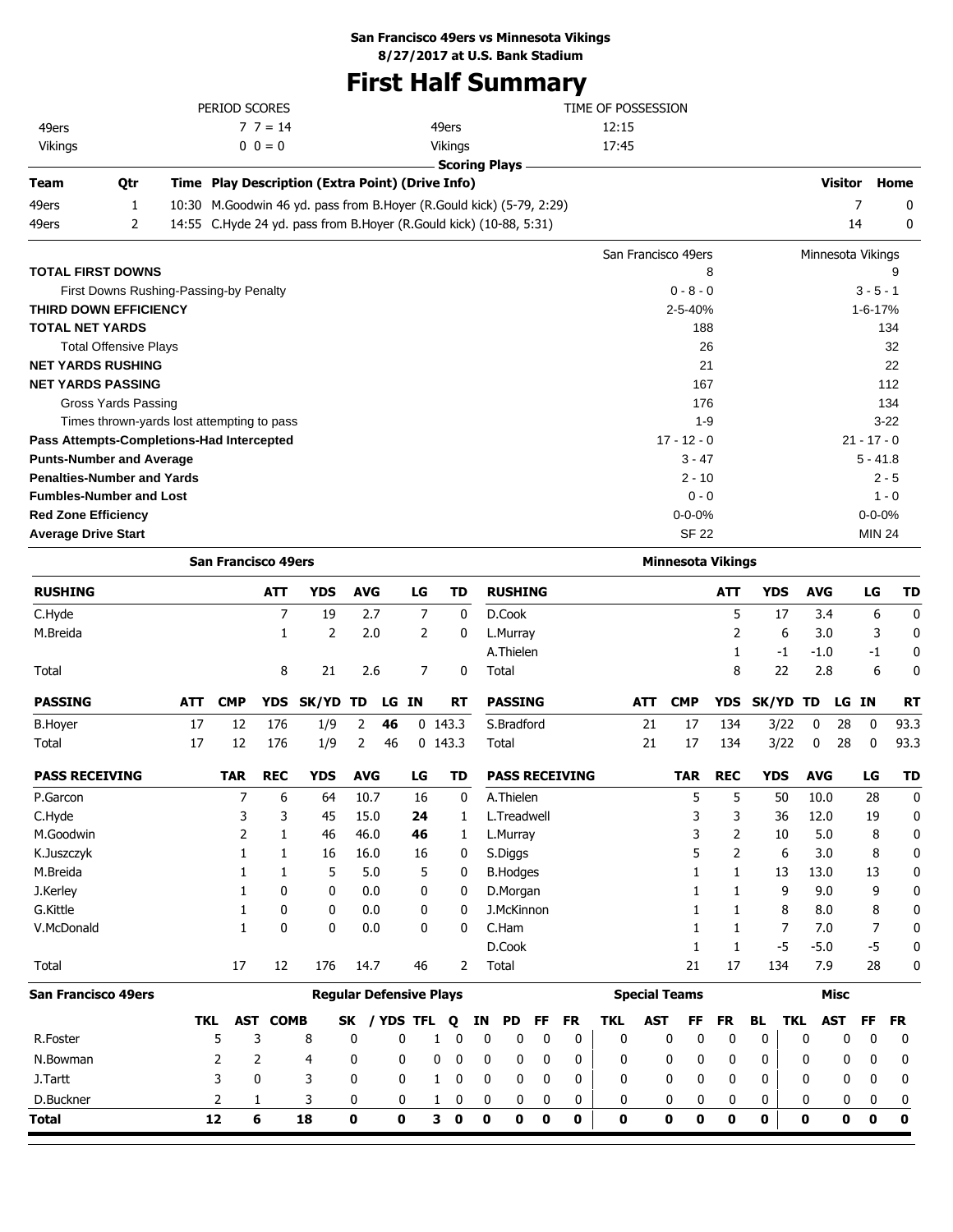# **First Half Summary**

| Minnesota Vikings |     |            |             | <b>Regular Defensive Plays</b> |            |        |    |           |    |    |     | <b>Special Teams</b> |    |           |    |            | Misc       |    |              |
|-------------------|-----|------------|-------------|--------------------------------|------------|--------|----|-----------|----|----|-----|----------------------|----|-----------|----|------------|------------|----|--------------|
|                   | TKL | <b>AST</b> | <b>COMB</b> | <b>SK</b>                      | <b>YDS</b> | TFL QH | IN | <b>PD</b> | FF | FR | TKL | <b>AST</b>           | FF | <b>FR</b> | BL | <b>TKL</b> | <b>AST</b> | FF | <b>FR</b>    |
| E.Kendricks       |     |            | 4           |                                |            |        |    |           |    |    |     |                      |    |           | 0  |            |            |    | $\Omega$     |
| H.Smith           |     |            |             |                                |            |        |    |           |    | 0  |     | 0                    |    |           | 0  | 0.         |            |    | 0            |
| T. Waynes         |     |            |             |                                |            |        |    |           |    | 0  |     | 0                    |    |           | 0  |            |            |    | $\mathbf{0}$ |
| A.Sendejo         |     |            |             |                                |            |        |    |           |    |    |     | 0                    |    |           | 0  | 0          |            |    | $\mathbf{0}$ |
| Total             |     |            | 17          |                                | 9          |        |    |           |    | 0  | 0   |                      | 0  |           | 0  |            |            |    | - 0          |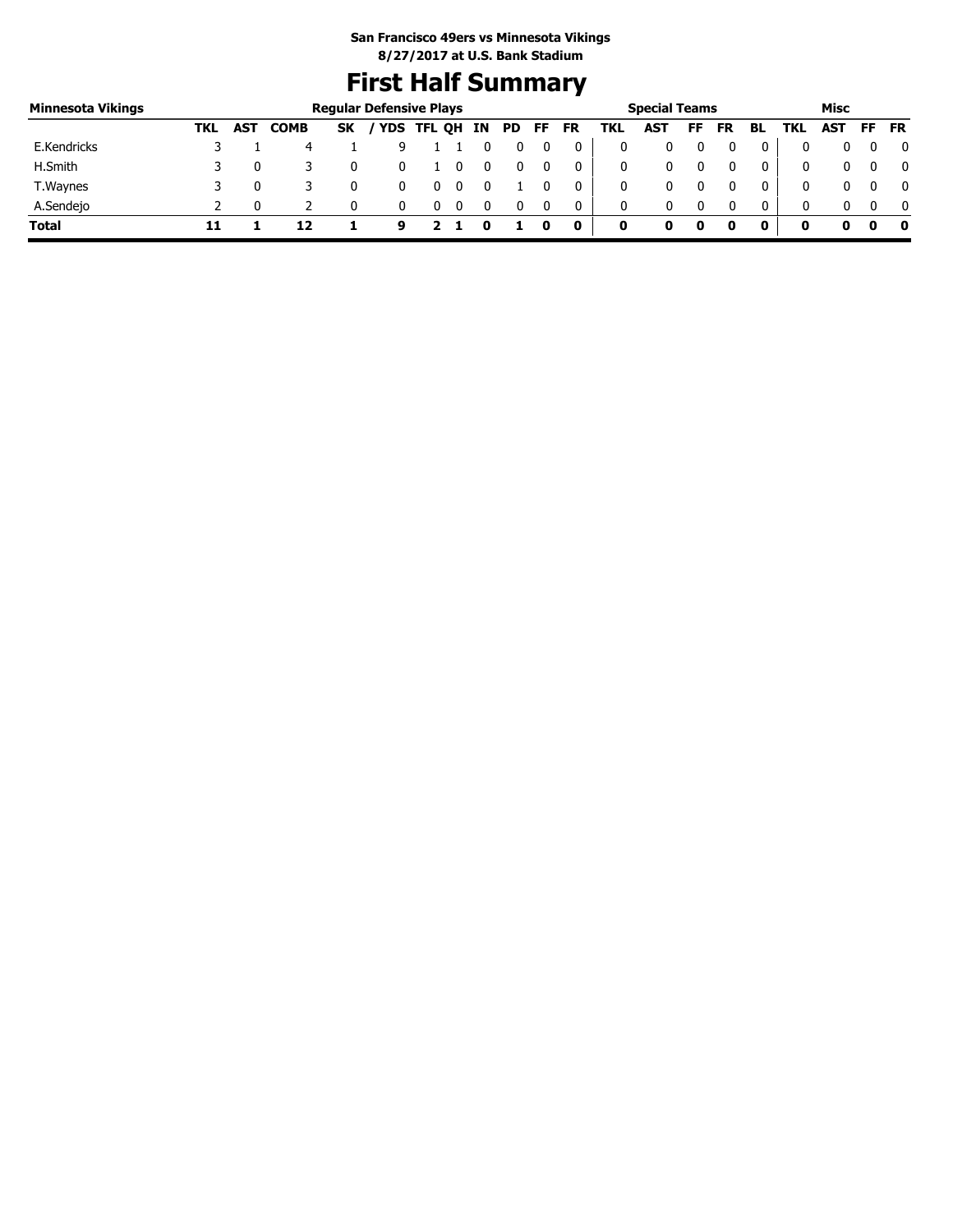### **Play By Play Play Play Play First Quarter By Play By Play By 27/2017**

SF wins the coin toss and elects to defer. MIN elects to Receive, and SF elects to defend the west goal.

B.Pinion kicks 65 yards from SF 35 to end zone, Touchback.

#### **Minnesota Vikings at 15:00**

| $1-10-MIN$ 25                | (15:00) (Shotgun) S.Bradford pass short right to D.Cook to MIN 20 for -5 yards (R.Foster).                                                 |                |
|------------------------------|--------------------------------------------------------------------------------------------------------------------------------------------|----------------|
| 2-15-MIN 20                  | (14:26) (Shotgun) S.Bradford sacked at MIN 15 for -5 yards. FUMBLES, and recovers at MIN 13. S.Bradford to MIN 13 for no gain (D.Buckner). |                |
| $3-22-MIN$ 13                | (13:43) (Shotgun) S.Bradford pass deep right to L.Treadwell to MIN 32 for 19 yards (R.Robinson).                                           |                |
| $4-3-MIN$ 32                 | (13:07) (Punt formation) R. Quigley punts 47 yards to SF 21, Center-K. McDermott, out of bounds.                                           |                |
| San Francisco 49ers at 12:59 |                                                                                                                                            |                |
| $1-10-SF21$                  | $(12:59)$ C.Hyde up the middle to SF 26 for 5 yards $(A.Sende)$ .                                                                          |                |
| $2 - 5 - SF 26$              | (12:21) (Shotgun) B. Hover pass short middle to P. Garcon to SF 36 for 10 yards (T. Waynes).                                               | P <sub>1</sub> |
| $1-10-SF$ 36                 | $(11:48)$ C. Hyde left end to SF 38 for 2 yards (B. Gedeon).                                                                               |                |
| $2 - 8 - SF$ 38              | $(11:14)$ B. Hover pass short right to P. Garcon to MIN 46 for 16 yards (H. Smith).                                                        | P <sub>2</sub> |

1-10-MIN 46 **(10:37) B.Hoyer pass deep middle to M.Goodwin for 46 yards, TOUCHDOWN.** P3 (Kick formation) R.Gould extra point is GOOD, Center-K.Nelson, Holder-B.Pinion.

### **SF 7 MIN 0, 5 plays, 79 yards, 2:29 drive, 4:30 elapsed**

R.Gould kicks 65 yards from SF 35 to end zone, Touchback.

#### **Minnesota Vikings at 10:30**

| END OF OUA DTED             | Time First Downs<br><b>Efficiancias</b>                                                                |                |
|-----------------------------|--------------------------------------------------------------------------------------------------------|----------------|
| 2-4-MIN 24                  | (:25) (Shotgun) C.Hyde right end to MIN 24 for no gain (T.Newman).                                     |                |
| 1-10-MIN 30                 | (1:07) (Shotgun) B.Hoyer pass short right to C.Hyde to MIN 24 for 6 yards (E.Kendricks).               |                |
| 2-5-MIN 46                  | $(1:51)$ B. Hover pass short left to K. Juszczyk pushed ob at MIN 30 for 16 yards (E. Kendricks).      | <b>P6</b>      |
| $1-10-SF49$                 | (2.31) (Shotgun) B. Hover pass short right to M. Breida to MIN 46 for 5 yards (A. Barr).               |                |
| $2 - 8 - SF$ 35             | (3.13) B. Hover pass short middle to P. Garcon to SF 49 for 14 yards (T. Waynes).                      | P <sub>5</sub> |
| $1-10-SF$ 33                | (3:44) M.Breida right guard to SF 35 for 2 yards (E.Griffen).                                          |                |
| 3-4-SF 18                   | (4.18) (Shotgun) B. Hoyer pass short right to C. Hyde to SF 33 for 15 yards (A. Sendejo).              | <b>P4</b>      |
| $2 - 7 - SF$ 15             | (4:51) C.Hyde left end to SF 18 for 3 yards (D.Hunter).                                                |                |
|                             | Timeout #1 by MIN at 04:51.                                                                            |                |
| $1-10-SF12$                 | (5:26) C.Hyde left end to SF 15 for 3 yards (S.Stephen).                                               |                |
| San Francisco 49ers at 5:26 |                                                                                                        |                |
| 4-18-MIN 42                 | (5:35) (Punt formation) T.Symmank punts 46 yards to SF 12, Center-K.McDermott, fair catch by J.Kerley. |                |
| $3-10-50$                   | (6:14) (Shotgun) S.Bradford sacked at MIN 42 for -8 yards (E.Dumervil).                                |                |
| 2-17-MIN 43                 | (6:59) S.Bradford pass short left to C.Ham to 50 for 7 yards (R.Foster).                               |                |
| $1 - 10 - 50$               | (7:40) (Shotgun) S.Bradford sacked at MIN 43 for -7 yards (A.Armstead).                                |                |
| 2-1-MIN 48                  | $(8:19)$ D.Cook left guard to 50 for 2 yards (R.Foster).                                               | R <sub>2</sub> |
| 1-10-MIN 39                 | (8:57) S.Bradford pass short middle to D.Morgan to MIN 48 for 9 yards (R.Foster) [A.Armstead].         |                |
| 3-1-MIN 34                  | (9:58) PENALTY on SF-E.Harold, Neutral Zone Infraction, 5 yards, enforced at MIN 34 - No Play.         | X1             |
| 2-7-MIN 28                  | (9:58) D.Cook left end to MIN 34 for 6 yards (D.Johnson).                                              |                |
| 1-10-MIN 25                 | (10:30) D.Cook right tackle to MIN 28 for 3 yards (C.Carradine).                                       |                |
|                             |                                                                                                        |                |

| <b>END OF OUARTER</b>      |              | Time |                     | <b>First Downs</b> |     | <b>Efficiencies</b> |        |  |
|----------------------------|--------------|------|---------------------|--------------------|-----|---------------------|--------|--|
|                            | <b>Score</b> | Poss |                     | R P X T            |     | 3 Down              | 4 Down |  |
| <b>San Francisco 49ers</b> |              | 7:55 | $0 \quad 6 \quad 0$ |                    | - 6 | 1/1                 | 0/0    |  |
| <b>Minnesota Vikings</b>   |              | 7:05 |                     | 1 0 1 2            |     | 0/2                 | 0/0    |  |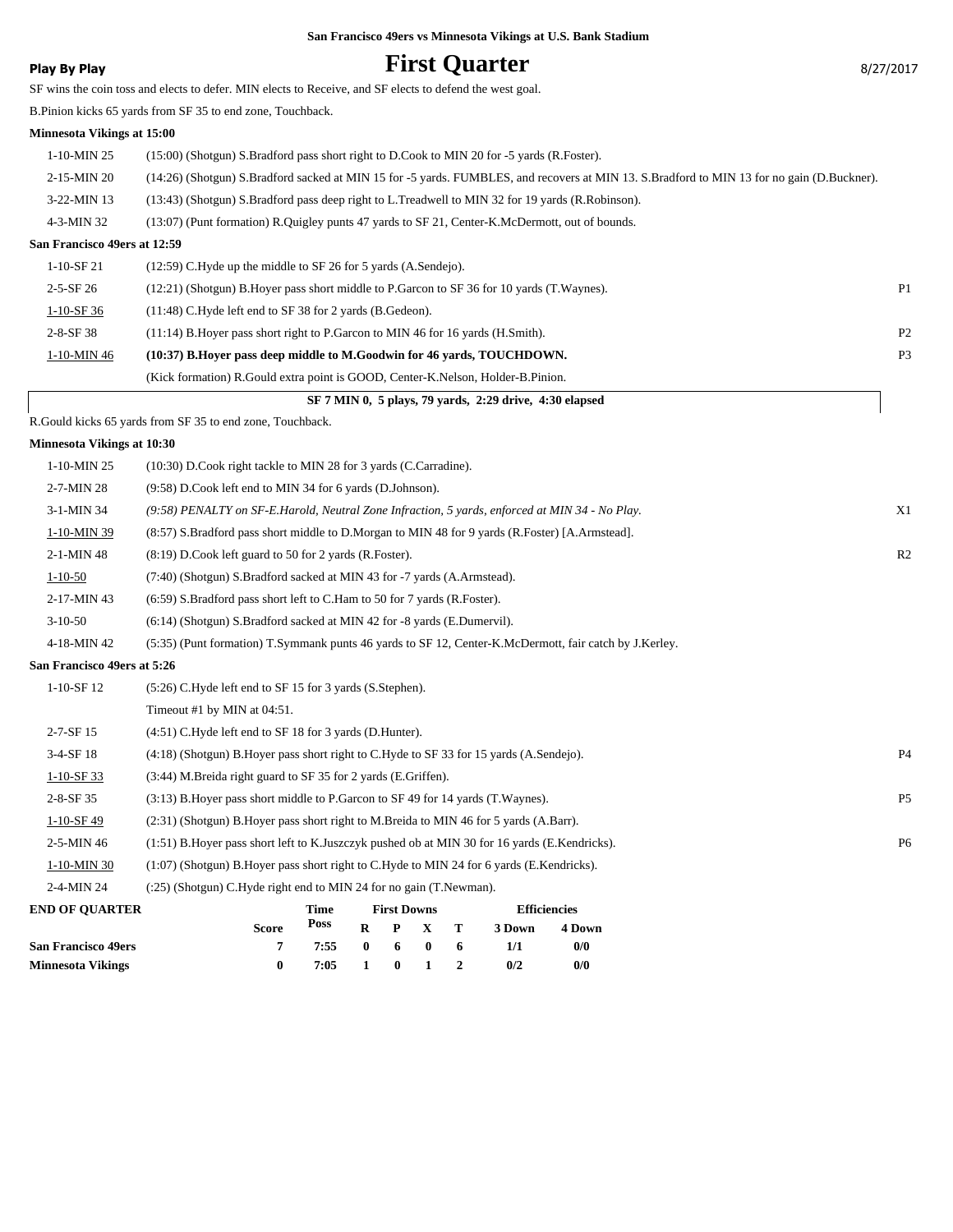### **Play By Play Play Play Second Quarter** 8/27/2017

| San Francisco 49ers continued.    |                                                                                                                                                                                |                |
|-----------------------------------|--------------------------------------------------------------------------------------------------------------------------------------------------------------------------------|----------------|
| 3-4-MIN 24                        | (15:00) (Shotgun) B.Hoyer pass short middle to C.Hyde for 24 yards, TOUCHDOWN.                                                                                                 | P7             |
|                                   | (Kick formation) R.Gould extra point is GOOD, Center-K.Nelson, Holder-B.Pinion.                                                                                                |                |
|                                   | SF 14 MIN 0, 10 plays, 88 yards, 5:31 drive, 0:05 elapsed                                                                                                                      |                |
|                                   | N. Rose kicks 65 yards from SF 35 to end zone, Touchback.                                                                                                                      |                |
| <b>Minnesota Vikings at 14:55</b> |                                                                                                                                                                                |                |
| 1-10-MIN 25                       | (14:55) (Shotgun) S.Bradford pass short left to A.Thielen to MIN 27 for 2 yards (K.Williams).                                                                                  |                |
| 2-8-MIN 27                        | (14:13) (Shotgun) S.Bradford pass short left to A.Thielen to MIN 38 for 11 yards (J.Tartt).                                                                                    | P <sub>3</sub> |
| 1-10-MIN 38                       | (13:37) (Shotgun) D.Cook right end to MIN 40 for 2 yards (D.Buckner).                                                                                                          |                |
| 2-8-MIN 40                        | (12:56) (Shotgun) D.Cook right tackle to MIN 44 for 4 yards (N.Bowman; D.Buckner).                                                                                             |                |
|                                   | Timeout #1 by SF at 12:18.                                                                                                                                                     |                |
| 3-4-MIN 44                        | (12:18) (Shotgun) S.Bradford pass short middle to A.Thielen to 50 for 6 yards (E.Reid).                                                                                        |                |
|                                   | PENALTY on MIN-M.Remmers, Illegal Formation, 5 yards, enforced at MIN 44 - No Play.                                                                                            |                |
| 3-9-MIN 39                        | (11:52) (Shotgun) S.Bradford pass short right to S.Diggs to MIN 37 for -2 yards (E.Reid; E.Dumervil).                                                                          |                |
|                                   | Penalty on MIN-N. Easton, Offensive Holding, declined.                                                                                                                         |                |
| 4-11-MIN 37                       | (11:36) (Punt formation) R.Quigley punts 45 yards to SF 18, Center-K.McDermott. T.Taylor to SF 28 for 10 yards (J.Kearse).                                                     |                |
| San Francisco 49ers at 11:26      |                                                                                                                                                                                |                |
| $1-10-SF$ 28                      | (11:26) B. Hoyer pass incomplete deep middle to J. Kerley.                                                                                                                     |                |
| 2-10-SF 28                        | (11:21) C.Hyde right end to SF 35 for 7 yards (S.Stephen; E.Kendricks).                                                                                                        |                |
| $3-3-SF$ 35                       | (10:36) (Shotgun) B. Hoyer pass incomplete short left to V. McDonald.                                                                                                          |                |
| 4-3-SF 35                         | (10:32) (Punt formation) B.Pinion punts 56 yards to MIN 9, Center-K.Nelson. M.Sherels to MIN 19 for 10 yards (R.Mostert).                                                      |                |
| <b>Minnesota Vikings at 10:20</b> |                                                                                                                                                                                |                |
| 1-10-MIN 19                       | (10:20) S.Bradford pass short middle to L.Murray to MIN 27 for 8 yards (R.Foster; K.Williams).                                                                                 |                |
| 2-2-MIN 27                        | (9:44) (Shotgun) L.Murray left guard to MIN 30 for 3 yards (N.Bowman; R.Foster).                                                                                               | R4             |
| 1-10-MIN 30                       | (9:10) S.Bradford pass short right to S.Diggs to MIN 38 for 8 yards (N.Bowman).                                                                                                |                |
| $2-2-MIN38$                       | (8:31) L.Murray left guard to MIN 41 for 3 yards (C.Jones).                                                                                                                    | R5             |
| 1-10-MIN 41<br>2-11-MIN 40        | (7:56) A. Thielen right end to MIN 40 for -1 yards (J. Tartt).                                                                                                                 |                |
| 3-11-MIN 40                       | (7:14) (Shotgun) S.Bradford pass incomplete deep right to S.Diggs (R.Robinson).                                                                                                |                |
| 4-11-MIN 40                       | (7:08) (Shotgun) S. Bradford pass incomplete short left to S. Diggs.<br>(7:02) (Punt formation) T.Symmank punts 37 yards to SF 23, Center-K.McDermott, fair catch by T.Taylor. |                |
| San Francisco 49ers at 6:55       |                                                                                                                                                                                |                |
| $1-10-SF$ 23                      | (6:55) B. Hoyer pass incomplete short right to G. Kittle.                                                                                                                      |                |
| 2-10-SF 23                        | (6:51) B. Hoyer pass short middle to P. Garcon to SF 36 for 13 yards (H. Smith).                                                                                               | P8             |
| $1-10-SF36$                       | $(6:18)$ (Shotgun) C.Hyde up the middle to SF 35 for $-1$ yards (H.Smith).                                                                                                     |                |
| 2-11-SF 35                        | (5:46) B. Hoyer pass short right to P. Garcon to SF 43 for 8 yards (T. Waynes).                                                                                                |                |
| $3-3-SF$ 43                       | (5:04) (Shotgun) B.Hoyer pass incomplete deep right to M.Goodwin (T.Waynes).                                                                                                   |                |
| 4-3-SF 43                         | (4:57) (Punt formation) B.Pinion punts 44 yards to MIN 13, Center-K.Nelson, fair catch by M.Sherels.                                                                           |                |
| <b>Minnesota Vikings at 4:50</b>  |                                                                                                                                                                                |                |
| 1-10-MIN 13                       | (4:50) S. Bradford pass incomplete short left to L. Murray.                                                                                                                    |                |
|                                   | PENALTY on MIN-L.Murray, Illegal Touch Pass, 0 yards, enforced at MIN 13.                                                                                                      |                |
| 2-10-MIN 13                       | (4:24) (Shotgun) S.Bradford pass short right to A.Thielen to MIN 16 for 3 yards (N.Bowman).                                                                                    |                |
| 3-7-MIN 16                        | (3:44) (Shotgun) S.Bradford pass short left to L.Treadwell pushed ob at MIN 30 for 14 yards (D.Johnson).                                                                       | P6             |
| 1-10-MIN 30                       | (3:15) (Shotgun) S. Bradford pass incomplete short left to S. Diggs.                                                                                                           |                |
| 2-10-MIN 30                       | (3:11) (Shotgun) S.Bradford pass short left to L.Murray to MIN 32 for 2 yards (D.Jones).                                                                                       |                |
| 3-8-MIN 32                        | (2:27) (Shotgun) S.Bradford pass short right to A.Thielen to MIN 38 for 6 yards (E.Reid).                                                                                      |                |
| Two-Minute Warning                |                                                                                                                                                                                |                |
| 4-2-MIN 38                        | (2:00) (Punt formation) R.Quigley punts 34 yards to SF 28, Center-K.McDermott, fair catch by T.Taylor.                                                                         |                |
| San Francisco 49ers at 1:53       |                                                                                                                                                                                |                |
| 1-10-SF 28                        | (1:53) (Shotgun) B. Hoyer pass incomplete short left to P. Garcon.                                                                                                             |                |
|                                   |                                                                                                                                                                                |                |

2-10-SF 28 (1:47) (Shotgun) B.Hoyer pass short middle to P.Garcon to SF 31 for 3 yards (X.Rhodes).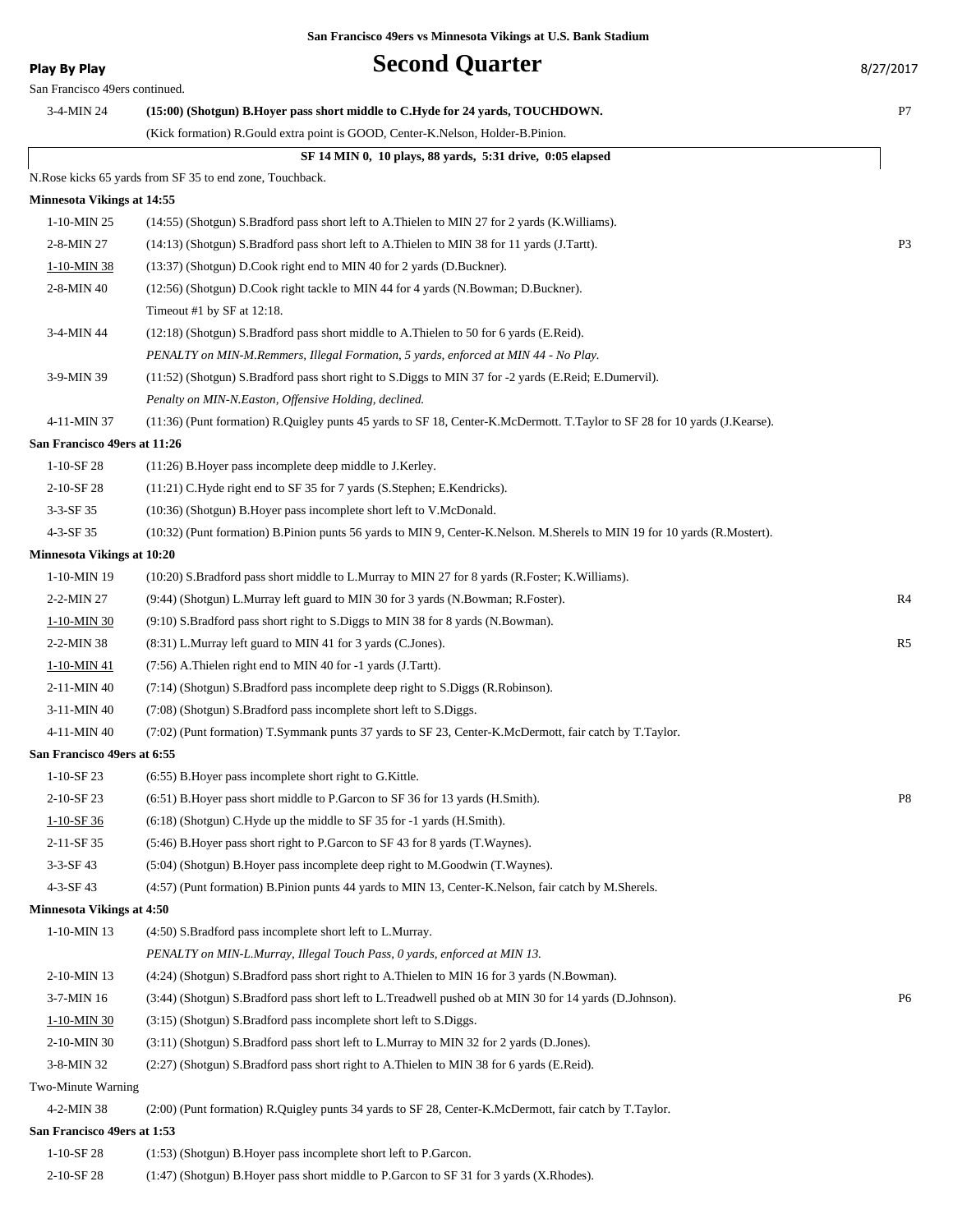| $3 - 7 - SF$ 31                  | (1:01) (Shotgun) B.Hoyer sacked at SF 22 for -9 yards (E.Kendricks).                                       |       |              |                    |              |                |        |                     |  |                |
|----------------------------------|------------------------------------------------------------------------------------------------------------|-------|--------------|--------------------|--------------|----------------|--------|---------------------|--|----------------|
|                                  | Timeout #2 by MIN at 00:56.                                                                                |       |              |                    |              |                |        |                     |  |                |
| 4-16-SF 22                       | (:55) (Punt formation) B. Pinion punts 41 yards to MIN 37, Center-K. Nelson, out of bounds.                |       |              |                    |              |                |        |                     |  |                |
| <b>Minnesota Vikings at 0:49</b> |                                                                                                            |       |              |                    |              |                |        |                     |  |                |
| 1-10-MIN 37                      | (:49) (Shotgun) S.Bradford pass short middle to L.Treadwell to MIN 40 for 3 yards (R.Foster).              |       |              |                    |              |                |        |                     |  |                |
| $2 - 7 - MIN 40$                 | (:30) (Shotgun) S.Bradford pass short left to J.McKinnon to MIN 48 for 8 yards (J.Tartt).                  |       |              |                    |              |                |        |                     |  | P7             |
| Timeout #3 by MIN at $00:23$ .   |                                                                                                            |       |              |                    |              |                |        |                     |  |                |
| 1-10-MIN 48                      | $(.23)$ (Shotgun) PENALTY on SF-D. Watson, Neutral Zone Infraction, 5 yards, enforced at MIN 48 - No Play. |       |              |                    |              |                |        |                     |  |                |
| $1-5-SF47$                       | (:23) (Shotgun) S.Bradford pass short left to B.Hodges to SF 34 for 13 yards (R.Foster; L.Jerome).         |       |              |                    |              |                |        |                     |  | P <sub>8</sub> |
| $1-10-SF$ 34                     | (:16) (Shotgun) S.Bradford pass deep middle to A.Thielen to SF 6 for 28 yards (L.Jerome).                  |       |              |                    |              |                |        |                     |  | P <sub>9</sub> |
| <b>END OF OUARTER</b>            |                                                                                                            | Time  |              | <b>First Downs</b> |              |                |        | <b>Efficiencies</b> |  |                |
|                                  | <b>Score</b>                                                                                               | Poss  | $\bf{R}$     | P                  | X            | т              | 3 Down | 4 Down              |  |                |
| <b>San Francisco 49ers</b>       | 14                                                                                                         | 4:20  | $\mathbf{0}$ | $\overline{2}$     | $\bf{0}$     | $\overline{2}$ | 1/4    | 0/0                 |  |                |
| <b>Minnesota Vikings</b>         | $\bf{0}$                                                                                                   | 10:40 | $\mathbf{2}$ | 5                  | $\mathbf{0}$ | 7              | 1/4    | 0/0                 |  |                |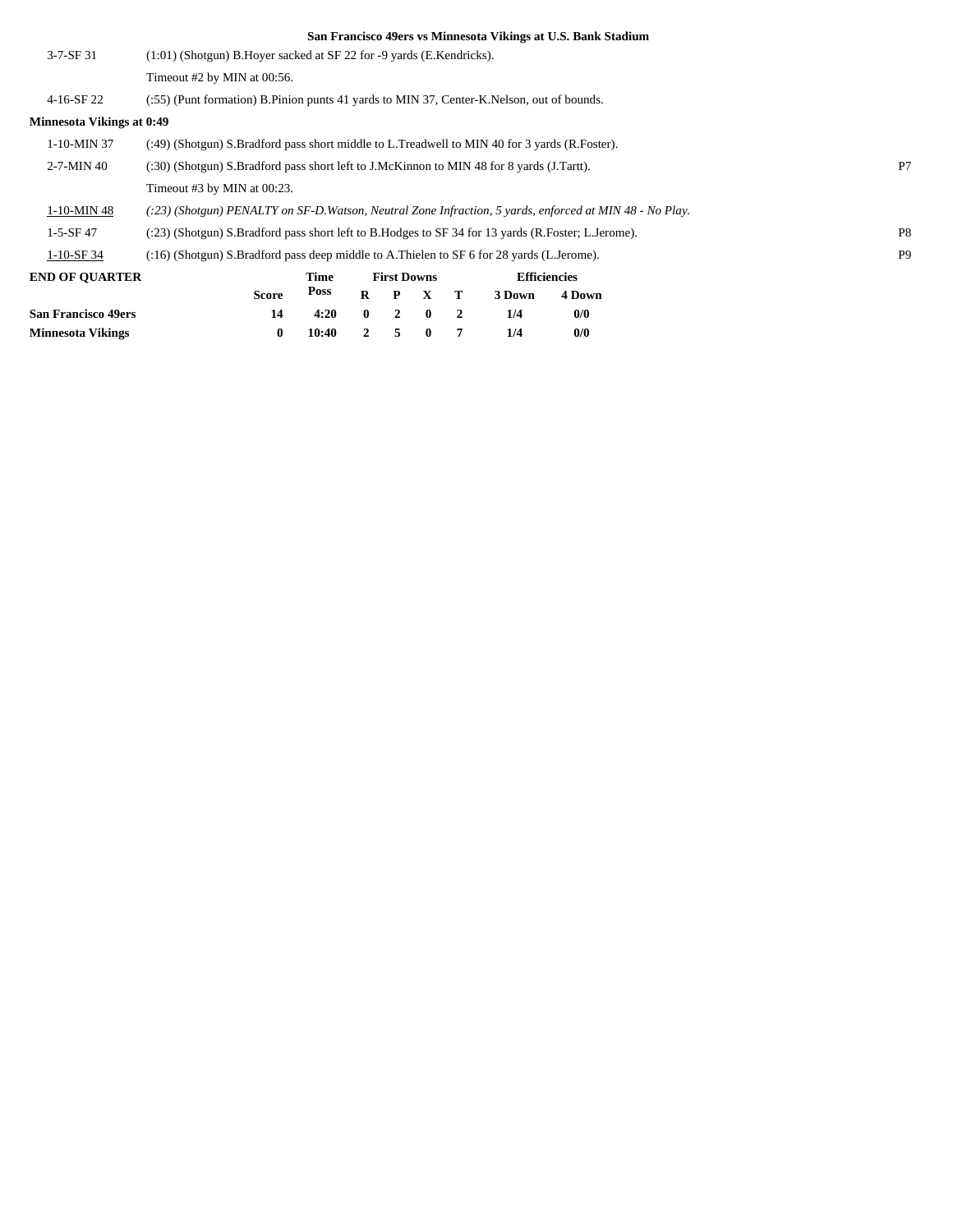| <b>Play By Play</b>               | <b>Third Quarter</b>                                                                                                                            | 8/27/2017       |
|-----------------------------------|-------------------------------------------------------------------------------------------------------------------------------------------------|-----------------|
|                                   | SF elects to Receive, and MIN elects to defend the goal.                                                                                        |                 |
|                                   | M. Koehn kicks 65 yards from MIN 35 to end zone, Touchback.                                                                                     |                 |
| San Francisco 49ers at 15:00      |                                                                                                                                                 |                 |
| $1 - 10 - SF$ 25                  | (15:00) (Run formation) M.Breida left end to SF 31 for 6 yards (E.Robinson; E.Lamur).                                                           |                 |
| $2-4-SF31$                        | (14:24) M.Breida left tackle to SF 34 for 3 yards (J.Johnson).                                                                                  |                 |
| $3-1-SF34$                        | (13:46) M.Breida right end to SF 34 for no gain (A.Harris; A.Exum).                                                                             |                 |
| 4-1-SF 34                         | (13:04) B.Pinion punts 42 yards to MIN 24, Center-K.Nelson. M.Sherels to MIN 33 for 9 yards (G.Celek).                                          |                 |
| <b>Minnesota Vikings at 12:52</b> |                                                                                                                                                 |                 |
| $1-10-MIN$ 33                     | (12:52) (Shotgun) J.McKinnon left tackle pushed ob at 50 for 17 yards (L.Jerome).                                                               | R <sub>10</sub> |
| $1 - 10 - 50$                     | (12:21) J.McKinnon left tackle to SF 45 for 5 yards (D.Jones).                                                                                  |                 |
|                                   | PENALTY on SF-Q.Dial, Defensive Holding, 5 yards, enforced at SF 45.                                                                            | X11             |
| $1 - 10 - SF - 40$                | $(11:57)$ J.McKinnon right end to SF 40 for no gain (R.Armstrong).                                                                              |                 |
| $2-10-SF$ 40                      | (11:15) (Shotgun) C.Keenum pass incomplete short left to S.Coley. MIN-S.Coley was injured during the play.                                      |                 |
| $3-10-SF$ 40                      | (11:08) (Shotgun) C.Keenum pass incomplete short right to M.Floyd (K.Reaser). SF-B.Coyle was injured during the play.                           |                 |
| 4-10-SF 40                        | (11:04) (Field Goal formation) M.Koehn 58 yard field goal is GOOD, Center-K.McDermott, Holder-R.Quigley.                                        |                 |
|                                   | SF 14 MIN 3, 6 plays, 27 yards, 1 penalty, 1:53 drive, 4:01 elapsed                                                                             |                 |
|                                   | M.Koehn kicks 68 yards from MIN 35 to SF -3. V.Bolden to SF 25 for 28 yards (E.Wilson).                                                         |                 |
|                                   | San Francisco 49ers at 10:59, (1st play from scrimmage 10:51)                                                                                   |                 |
| 1-10-SF 25                        | (10:51) C.Beathard pass short left intended for L.Murphy INTERCEPTED by A.Exum (Ja.Price) at SF 36. A.Exum to SF 26 for 10 yards<br>(G.Kittle). |                 |
| <b>Minnesota Vikings at 10:43</b> |                                                                                                                                                 |                 |
| $1-10-SF26$                       | (10:43) (Shotgun) J.McKinnon right guard to SF 31 for -5 yards (R.Blair).                                                                       |                 |
| 2-15-SF 31                        | (10:06) (Shotgun) C.Keenum pass short middle to B.Hodges to SF 25 for 6 yards (A.Calitro).                                                      |                 |
|                                   | PENALTY on MIN-W.Beavers, Offensive Holding, 10 yards, enforced at SF 31 - No Play.                                                             |                 |
| 2-25-SF41                         | (9:36) (Shotgun) C.Keenum pass short right to J.McKinnon to SF 33 for 8 yards (V.Sunseri).                                                      |                 |
| 3-17-SF 33                        | (9:06) (Shotgun) C.Keenum pass short right to J.McKinnon to SF 29 for 4 yards (V.Sunseri) [E.Harold].                                           |                 |
| 4-13-SF 29                        | (8:43) M.Koehn 47 yard field goal is No Good, Wide Right, Center-K.McDermott, Holder-R.Quigley.                                                 |                 |
| San Francisco 49ers at 8:39       |                                                                                                                                                 |                 |
| 1-10-SF 37                        | (8:39) C.Beathard pass incomplete deep right to L.Murphy (A.Exum).                                                                              |                 |
| 2-10-SF 37                        | (8:26) C.Beathard pass short middle to L.Murphy to 50 for 13 yards (A.Harris).                                                                  | P9              |
| $1 - 10 - 50$                     | (7:53) M.Breida up the middle to MIN 47 for 3 yards (E.Robinson).                                                                               |                 |
| 2-7-MIN 47                        | (7:19) M.Breida left end pushed ob at MIN 37 for 10 yards (M.Alexander).                                                                        | R10             |
| 1-10-MIN 37                       | (6:54) M.Breida left tackle to MIN 32 for 5 yards (A.Exum). MIN-E.Lamur was injured during the play.                                            |                 |
| 2-5-MIN 32                        | (6:26) C.Beathard pass incomplete short right to A.Robinson (A.Harris).                                                                         |                 |
| 3-5-MIN 32                        | (6:20) (Shotgun) C.Beathard sacked at MIN 37 for -5 yards (W.Sutton).                                                                           |                 |
| 4-10-MIN 37                       | (5:35) (Field Goal formation) N.Rose 55 yard field goal is GOOD, Center-K.Nelson, Holder-B.Pinion.                                              |                 |
|                                   | SF 17 MIN 3, 8 plays, 26 yards, 3:07 drive, 9:28 elapsed                                                                                        |                 |
|                                   | B.Pinion kicks 65 yards from SF 35 to end zone, Touchback.                                                                                      |                 |
| <b>Minnesota Vikings at 5:32</b>  |                                                                                                                                                 |                 |
| $1-10-MIN$ 25                     | (5.32) (Shotgun) J.McKinnon up the middle to MIN 29 for 4 yards (A.Calitro).                                                                    |                 |
| 2-6-MIN 29                        | (5:00) (Shotgun) C.Keenum pass short right to J.McKinnon pushed ob at MIN 40 for 11 yards (K.Reaser).                                           | P <sub>12</sub> |
| 1-10-MIN 40                       | (4:32) (Shotgun) J.McKinnon left tackle to MIN 45 for 5 yards (A.Calitro).                                                                      |                 |
| 2-5-MIN 45                        | (3:53) (Shotgun) C.Keenum pass incomplete deep left to M.Floyd.                                                                                 |                 |
|                                   | PENALTY on SF-A. Witherspoon, Defensive Pass Interference, 23 yards, enforced at MIN 45 - No Play.                                              | X13             |
| $1-10-SF32$                       | (3:48) (Shotgun) C.Keenum pass short right to S.Coley to SF 20 for 12 yards (K.Reaser).                                                         | P <sub>14</sub> |
| $1-10-SF20$                       | (3:11) J.McKinnon up the middle to SF 19 for 1 yard (R.Armstrong; L.Douzable).                                                                  |                 |
| 2-9-SF 19                         | (2:32) C.Keenum pass short middle to M.Floyd to SF 9 for 10 yards (L.Jerome).                                                                   | P <sub>15</sub> |
| $1-9-SF9$                         | (1:49) (Shotgun) C.Keenum pass short right to R.Adams for 9 yards, TOUCHDOWN.                                                                   | P <sub>16</sub> |
|                                   | (Kick formation) PENALTY on MIN-W.Sutton, False Start, 5 yards, enforced at SF 15 - No Play.                                                    |                 |
|                                   | (Kick formation) M.Koehn extra point is GOOD, Center-K.McDermott, Holder-R.Quigley.                                                             |                 |

 **SF 17 MIN 10, 7 plays, 75 yards, 1 penalty, 3:49 drive, 13:17 elapsed**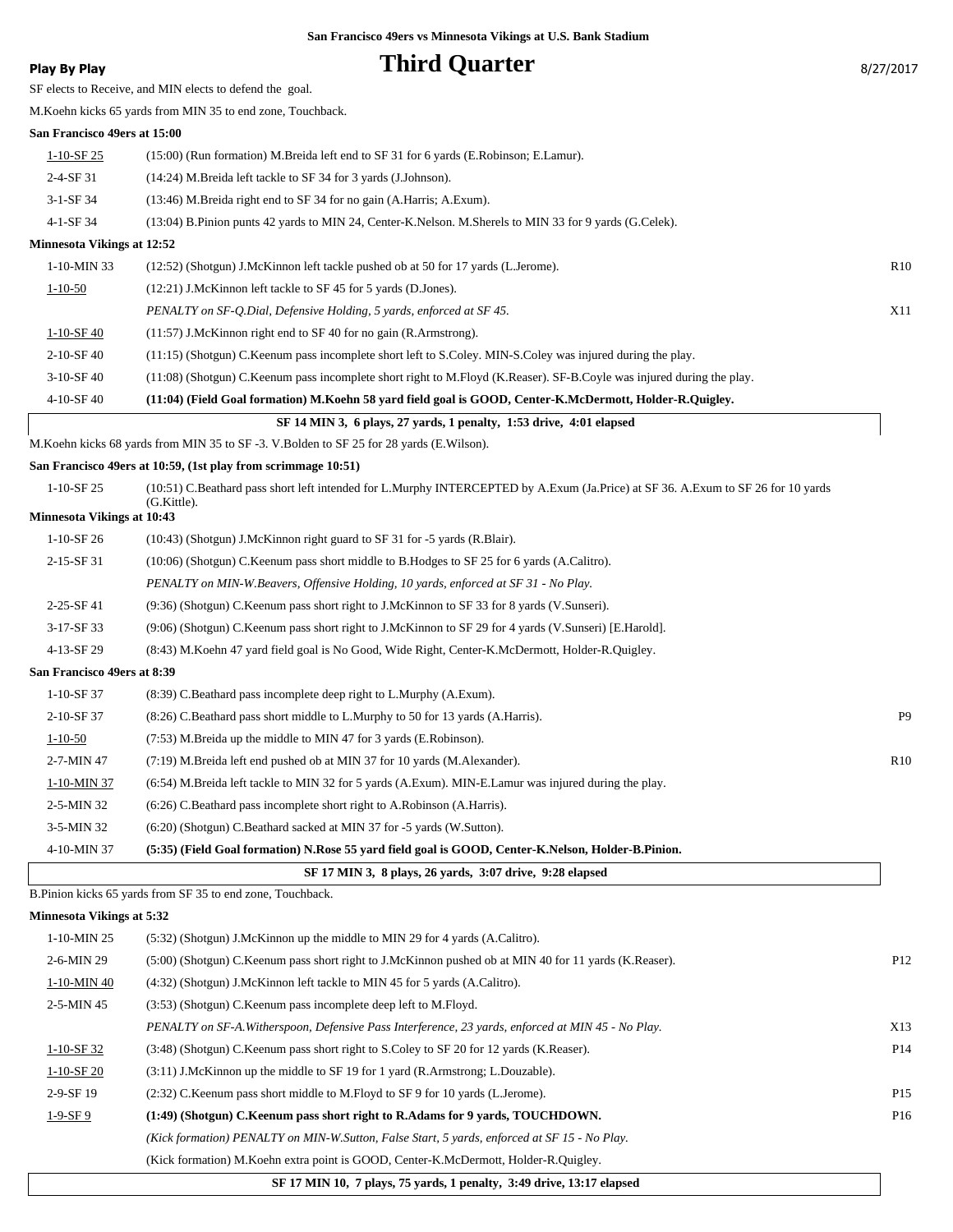M.Koehn kicks 65 yards from MIN 35 to end zone, Touchback.

#### **San Francisco 49ers at 1:43**

| $1-10-SF25$      | $(1:43)$ C. Beathard pass incomplete short right to G. Kittle.               |                 |
|------------------|------------------------------------------------------------------------------|-----------------|
| $2-10-$ SF 25    | (1:36) C.Beathard scrambles left end to SF 26 for 1 yard (Ja.Price).         |                 |
|                  | PENALTY on SF-J.Flynn, Illegal Blindside Block, 13 yards, enforced at SF 26. |                 |
| $2 - 22 - SF$ 13 | $(1:10)$ (Shotgun) C.Beathard pass incomplete deep middle to V.Bolden.       |                 |
| $3-22-SF13$      | (:59) (Shotgun) C.Beathard pass to R.Mostert for 87 vards, TOUCHDOWN.        | P <sub>11</sub> |
|                  | N. Rose extra point is GOOD, Center-K. Nelson, Holder-B. Pinion.             |                 |

 **SF 24 MIN 10, 4 plays, 75 yards, 0:54 drive, 14:11 elapsed**

#### **R.Gould kicks 73 yards from SF 35 to MIN -8. J.McKinnon for 108 yards, TOUCHDOWN.**

#### **Minnesota Vikings at 0:49**

M.Koehn extra point is GOOD, Center-K.McDermott, Holder-R.Quigley.

 **SF 24 MIN 17, 0 plays, 100 yards, 0:12 drive, 14:23 elapsed**

M.Koehn kicks 65 yards from MIN 35 to end zone, Touchback.

#### **San Francisco 49ers at 0:37**

1-10-SF 25 (:37) J.Williams right end to SF 25 for no gain (T.Bower).

| <b>END OF OUARTER</b>      |              | Time         | <b>First Downs</b> |  |                 |  | <b>Efficiencies</b> |        |  |
|----------------------------|--------------|--------------|--------------------|--|-----------------|--|---------------------|--------|--|
|                            | <b>Score</b> | Poss         |                    |  | $R$ $P$ $X$ $T$ |  | 3 Down              | 4 Down |  |
| <b>San Francisco 49ers</b> | 24           | 7:02 1 2 0 3 |                    |  |                 |  | 1/3                 | 0/0    |  |
| <b>Minnesota Vikings</b>   |              | 7:58 1 4 2 7 |                    |  |                 |  | 0/2                 | 0/0    |  |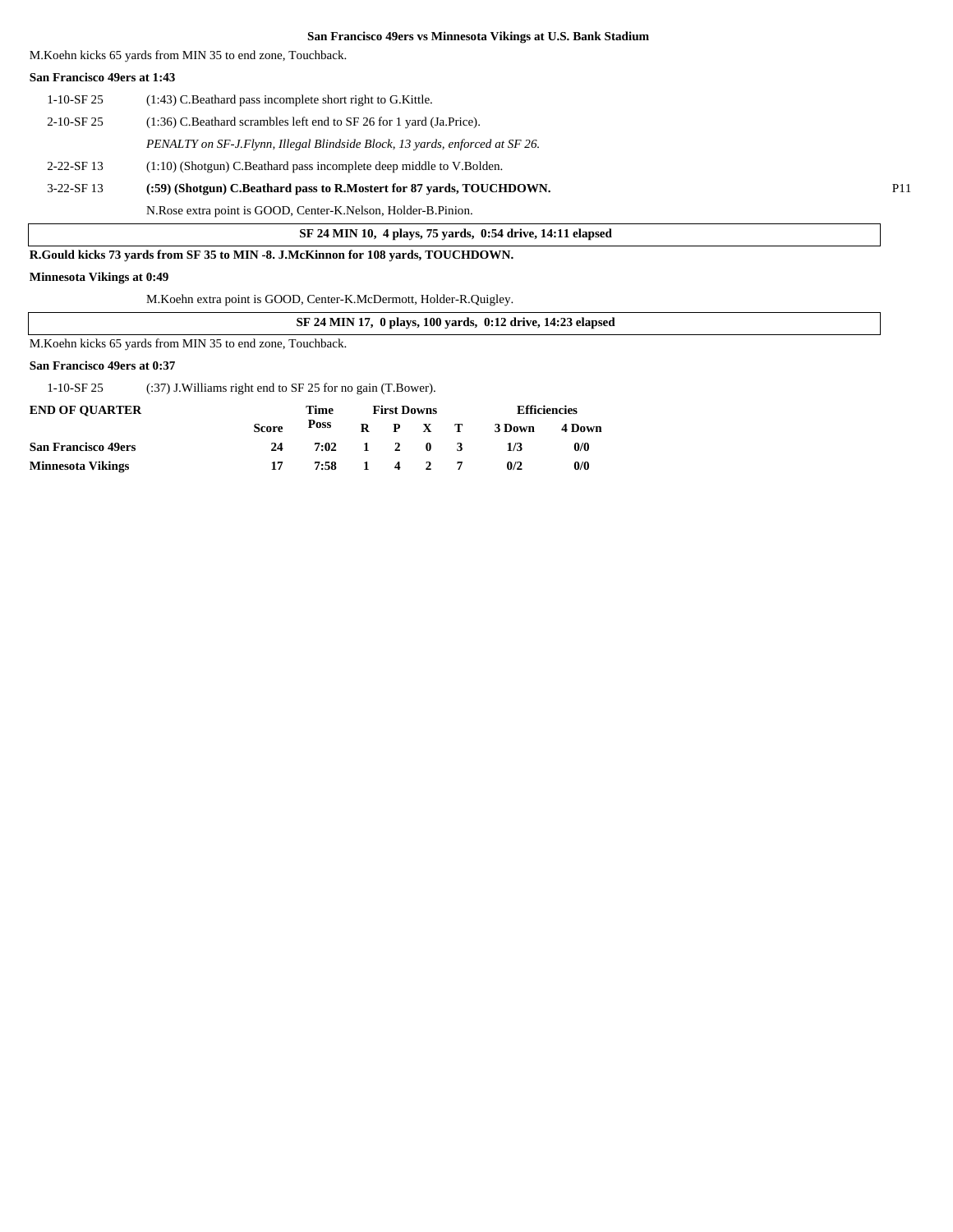| <b>Play By Play</b>              | <b>Fourth Quarter</b>                                                                                                 | 8/27/2017       |
|----------------------------------|-----------------------------------------------------------------------------------------------------------------------|-----------------|
| San Francisco 49ers continued.   |                                                                                                                       |                 |
| 2-10-SF 25                       | $(15:00)$ J. Williams up the middle to SF 25 for no gain (E. Robinson).                                               |                 |
| 3-10-SF 25                       | (14:19) (Shotgun) C.Beathard pass deep middle to T.Taylor to SF 43 for 18 yards (A.Exum).                             | P <sub>12</sub> |
| $1 - 10 - SF$ 43                 | (13:44) C.Beathard pass incomplete short left to L.Paulsen (J.Kearse).                                                |                 |
| 2-10-SF 43                       | (13:38) PENALTY on SF-J.Flynn, False Start, 5 yards, enforced at SF 43 - No Play.                                     |                 |
| 2-15-SF 38                       | (13:38) (Shotgun) C.Beathard pass short left to R.Mostert to MIN 45 for 17 yards (E.Robinson).                        | P13             |
| 1-10-MIN 45                      | (13:02) R. Mostert left tackle pushed ob at MIN 27 for 18 yards (Ja. Price; J. Kearse).                               | R14             |
| 1-10-MIN 27                      | (12:25) J. Williams right end to MIN 22 for 5 yards (J. Johnson; E. Wilson).                                          |                 |
| 2-5-MIN 22                       | $(11:47)$ J. Williams up the middle to MIN 17 for 5 yards (E. Wilson).                                                |                 |
|                                  | PENALTY on SF-E.Magnuson, Offensive Holding, 10 yards, enforced at MIN 22 - No Play.                                  |                 |
| 2-15-MIN 32                      | (11:16) (Shotgun) C.Beathard pass short middle to T.Taylor to MIN 24 for 8 yards (E.Wilson) [J.Johnson].              |                 |
| 3-7-MIN 24                       | (10:32) (Shotgun) C.Beathard pass short right to T.Taylor to MIN 14 for 10 yards (E.Wilson).                          | P15             |
| 1-10-MIN 14                      | (9:48) C.Beathard pass short right to T.McCloskey to MIN 8 for 6 yards (A.Exum).                                      |                 |
| 2-4-MIN 8                        | (9:14) R.Mostert right guard to MIN 5 for 3 yards (I.Odenigbo).                                                       |                 |
| $3-1-MIN5$                       | (8:35) R.Mostert up the middle to MIN 4 for 1 yard (K.Brothers).                                                      | R <sub>16</sub> |
| $1-4-MIN$ 4                      | (7:53) R.Mostert right end for 4 yards, TOUCHDOWN.                                                                    | R <sub>17</sub> |
|                                  | (Kick formation) R.Gould extra point is GOOD, Center-K.Nelson, Holder-B.Pinion.                                       |                 |
|                                  | SF 31 MIN 17, 13 plays, 75 yards, 7:49 drive, 7:12 elapsed                                                            |                 |
|                                  | N.Rose kicks 65 yards from SF 35 to end zone, Touchback.                                                              |                 |
| <b>Minnesota Vikings at 7:48</b> |                                                                                                                       |                 |
| 1-10-MIN 25                      | (7:48) (Shotgun) C.Keenum pass incomplete short middle to K.Carter (V.Sunseri).                                       |                 |
| 2-10-MIN 25                      | (7:42) (Shotgun) C.Keenum pass deep left to S.Coley pushed ob at SF 36 for 39 yards (A.Witherspoon).                  | P17             |
| $1-10-SF$ 36                     | (7:20) (Shotgun) C.Keenum pass short middle to K.Carter to SF 29 for 7 yards.                                         |                 |
|                                  | PENALTY on MIN-Z.Kerin, Illegal Use of Hands, 10 yards, enforced at SF 36 - No Play.                                  |                 |
| $1-20-SF46$                      | (6:59) (Shotgun) C.Keenum pass short left to S.Coley to SF 36 for 10 yards (A.Witherspoon).                           |                 |
| 2-10-SF 36                       | (6:40) (Shotgun) C.Keenum pass incomplete deep middle to R.Adams.                                                     |                 |
| 3-10-SF 36                       | (6:31) (Shotgun) C.Keenum pass deep right to R.Adams ran ob at SF 16 for 20 yards.                                    | P <sub>18</sub> |
| $1-10-SF16$                      | (6:15) (No Huddle, Shotgun) C.Keenum pass deep middle to K.Carter for 16 yards, TOUCHDOWN.                            | P <sub>19</sub> |
|                                  | (Kick formation) M. Koehn extra point is GOOD, Center-K. McDermott, Holder-R. Quigley.                                |                 |
|                                  | SF 31 MIN 24, 6 plays, 75 yards, 1:39 drive, 8:51 elapsed                                                             |                 |
|                                  | M.Koehn kicks 65 yards from MIN 35 to end zone, Touchback.                                                            |                 |
| San Francisco 49ers at 6:09      |                                                                                                                       |                 |
| $1-10-SF$ 25                     | (6:09) J. Williams right end to SF 29 for 4 yards (K. Brothers).                                                      |                 |
| 2-6-SF 29                        | (5:26) J. Williams right end to SF 35 for 6 yards (J. Tocho; S. Brown).                                               | R <sub>18</sub> |
| $1-10-SF$ 35                     | (4:43) M.Barkley pass short right to J.Williams pushed ob at SF 46 for 11 yards (E.Lee).                              | P19             |
| $1-10-SF$ 46                     | (4:35) J. Williams up the middle to SF 48 for 2 yards (N. Davis).                                                     |                 |
| $2 - 8 - SF 48$                  | (3:56) J. Williams left end to SF 47 for -1 yards (T. Bower).                                                         |                 |
|                                  | Timeout #1 by SF at 03:05.                                                                                            |                 |
| 3-9-SF 47                        | (3:05) (Shotgun) M.Barkley pass short left to K.Bourne pushed ob at MIN 45 for 8 yards (T.Roberson).                  |                 |
|                                  | Timeout #1 by MIN at 02:56.                                                                                           |                 |
| 4-1-MIN 45                       | (2:56) (Punt formation) B.Pinion punts 40 yards to MIN 5, Center-K.Nelson. R.Adams to MIN 37 for 32 yards (D.Carter). |                 |
| <b>Minnesota Vikings at 2:44</b> |                                                                                                                       |                 |
| 1-10-MIN 37                      | (2:44) (Shotgun) T. Heinicke pass incomplete short left to R. Adams.                                                  |                 |
| 2-10-MIN 37                      | (2:40) (Shotgun) T.Heinicke pass short right to C.Jones to MIN 44 for 7 yards (K.Reaser).                             |                 |
| 3-3-MIN 44                       | (2:17) (No Huddle, Shotgun) T.Heinicke pass short left to T.Newby to MIN 49 for 5 yards (A.Witherspoon) [A.Lynch].    | P <sub>20</sub> |
| Two-Minute Warning               |                                                                                                                       |                 |
| 1-10-MIN 49                      | (2:00) (Shotgun) T.Heinicke pass short right to N.Truesdell to SF 43 for 8 yards (K.Reaser).                          |                 |
| $2 - 2 - SF$ 43                  | (1:52) (Shotgun) T. Heinicke pass incomplete short right to C. Jones.                                                 |                 |
| 3-2-SF 43                        | (1:48) (Shotgun) T.Heinicke pass incomplete short left to C.Jones.                                                    |                 |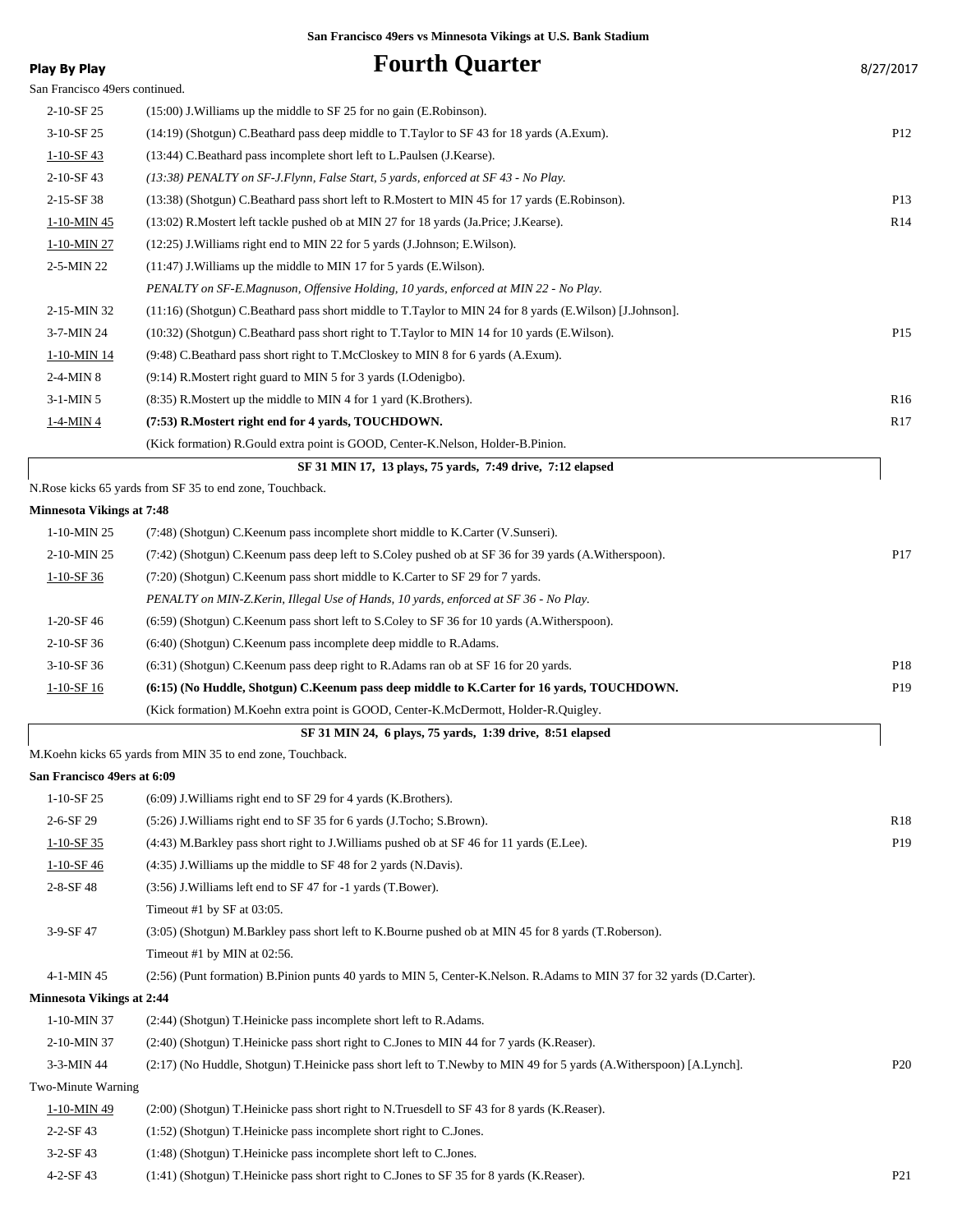|                 | San Francisco 47618 vs ivininesola Vikings at O.S. Dank Staulum                                                                |                 |
|-----------------|--------------------------------------------------------------------------------------------------------------------------------|-----------------|
| $1-10-SF35$     | $(1:19)$ (No Huddle, Shotgun) T. Heinicke scrambles right end ran ob at SF 30 for 5 yards.                                     |                 |
|                 | PENALTY on MIN-A.Collins, Offensive Holding, 10 yards, enforced at SF 35 - No Play.                                            |                 |
| $1-20-SF$ 45    | $(1:12)$ (Shotgun) T. Heinicke pass short left to I. Fruechte to SF 32 for 13 yards (A. Witherspoon).                          |                 |
| $2 - 7 - SF$ 32 | (:49) (No Huddle, Shotgun) T. Heinicke pass short right to R. Adams pushed ob at SF 26 for 6 yards (A. Jackson) [L. Douzable]. |                 |
| $3-1-SF26$      | (:45) (Shotgun) T.Heinicke pass incomplete deep left to I.Fruechte [A.Lynch].                                                  |                 |
|                 | PENALTY on SF-A.Lynch, Defensive Offside, 5 yards, enforced at SF 26 - No Play.                                                | X22             |
| $1-10-SF21$     | $(.37)$ (Shotgun) T. Heinicke sacked at SF 21 for 0 yards (D. Jones).                                                          |                 |
| 2-10-SF 21      | (:30) (Shotgun) T. Heinicke pass incomplete short right to I. Fruechte.                                                        |                 |
|                 | PENALTY on MIN-T.Clemmings, Offensive Holding, 10 yards, enforced at SF 21 - No Play.                                          |                 |
| $2-20-SF31$     | (:26) (Shotgun) T.Heinicke pass short middle to C.Jones to SF 20 for 11 yards (V.Sunseri).                                     |                 |
|                 | Timeout #2 by MIN at 00:19.                                                                                                    |                 |
| $3-9-SF20$      | (:19) (Shotgun) T. Heinicke pass short right to S. Coley to SF 5 for 15 yards (K. Reaser) [A. Calitro].                        | P <sub>23</sub> |
|                 | Timeout #3 by MIN at 00:10.                                                                                                    |                 |
| $1 - 5 - SF 5$  | (:10) (Shotgun) T. Heinicke pass incomplete short left to I. Fruechte (A. Jackson).                                            |                 |
| $2 - 5 - SF 5$  | (:05) (Shotgun) T. Heinicke pass incomplete short right to S. Coley (K. Reaser).                                               |                 |
|                 | PENALTY on SF-K.Reaser, Defensive Pass Interference, 4 yards, enforced at SF 5 - No Play.                                      | X24             |
| $1 - 1 - SF$ 1  | (:01) (Shotgun) T. Newby up the middle for 1 yard, TOUCHDOWN.                                                                  | R <sub>25</sub> |
|                 | Timeout #2 by $SF$ at 00:00.                                                                                                   |                 |
|                 |                                                                                                                                |                 |

(Pass formation) TWO-POINT CONVERSION ATTEMPT. T.Heinicke rushes right end. ATTEMPT SUCCEEDS.

| SF 31 MIN 32, 14 plays, 63 yards, 2 penalties, 2:44 drive, 15:00 elapsed |       |       |       |                    |                 |                     |        |        |  |
|--------------------------------------------------------------------------|-------|-------|-------|--------------------|-----------------|---------------------|--------|--------|--|
| <b>END OF OUARTER</b>                                                    |       |       |       | <b>First Downs</b> |                 | <b>Efficiencies</b> |        |        |  |
|                                                                          | Score | Poss  |       |                    | $R$ $P$ $X$ $T$ |                     | 3 Down | 4 Down |  |
| <b>San Francisco 49ers</b>                                               | 31    | 10:37 | 4 4 0 |                    |                 |                     | 3/4    | 0/0    |  |
| <b>Minnesota Vikings</b>                                                 | 32    | 4:23  |       | 6 2                |                 |                     | 3/4    | 1/1    |  |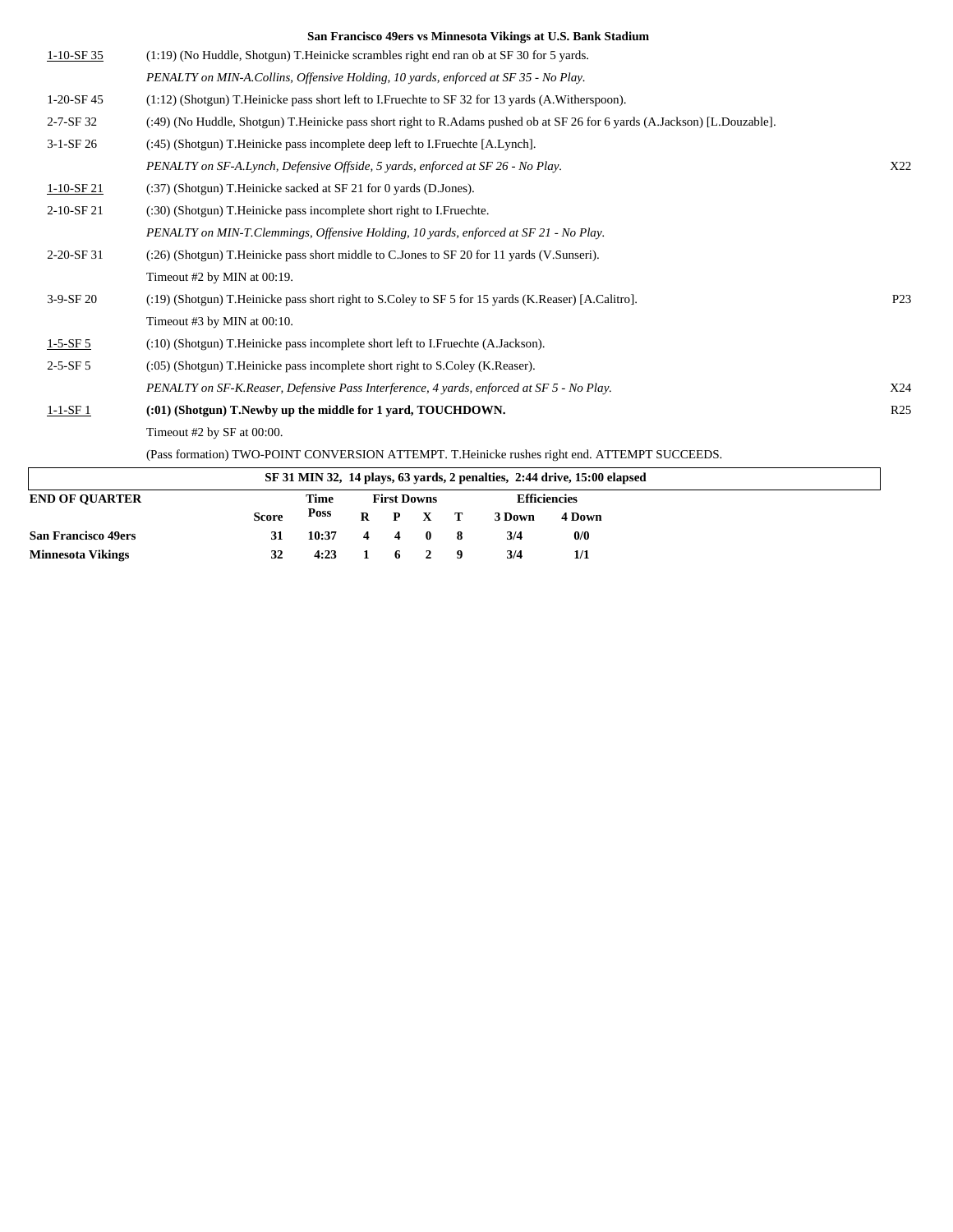### **Miscellaneous Statistics Report**

**San Francisco 49ers vs Minnesota Vikings**

**8/27/2017 at U.S. Bank Stadium**

### **Ten Longest Plays for San Francisco 49ers**

| <b>Otr</b> | <b>Play Start</b> | <b>Play Description</b>                                                                         |
|------------|-------------------|-------------------------------------------------------------------------------------------------|
|            |                   | (:59) (Shotqun) C.Beathard pass to R.Mostert for 87 yards, TOUCHDOWN.                           |
|            | 1-10-MIN 46       | (10:37) B. Hoyer pass deep middle to M. Goodwin for 46 yards, TOUCHDOWN.                        |
|            | 3-4-MIN 24        | (15:00) (Shotgun) B. Hoyer pass short middle to C. Hyde for 24 yards, TOUCHDOWN.                |
|            |                   | (14:19) (Shotqun) C.Beathard pass deep middle to T.Taylor to SF 43 for 18 yards (A.Exum).       |
|            |                   | (13:02) R. Mostert left tackle pushed ob at MIN 27 for 18 yards (Ja. Price; J. Kearse).         |
|            |                   | (13:38) (Shotgun) C.Beathard pass short left to R.Mostert to MIN 45 for 17 yards (E.Robinson).  |
|            | 2-8-SF 38         | (11:14) B. Hoyer pass short right to P. Garcon to MIN 46 for 16 yards (H. Smith).               |
|            | 2-5-MIN 46        | (1:51) B. Hoyer pass short left to K. Juszczyk pushed ob at MIN 30 for 16 yards (E. Kendricks). |
|            | 3-4-SF 18         | (4:18) (Shotgun) B. Hoyer pass short right to C. Hyde to SF 33 for 15 yards (A. Sendejo).       |
|            | 2-8-SF 35         | (3:13) B. Hoyer pass short middle to P. Garcon to SF 49 for 14 yards (T. Waynes).               |
|            |                   | 3-22-SF 13<br>3<br>4 3-10-SF 25<br>4 1-10-MIN 45<br>4 2-15-SF 38                                |

### **Ten Longest Plays for Minnesota Vikings**

| Yards | 0tr | <b>Play Start</b> | <b>Play Description</b>                                                                                  |
|-------|-----|-------------------|----------------------------------------------------------------------------------------------------------|
| 39    |     | 4 2-10-MIN 25     | (7:42) (Shotgun) C.Keenum pass deep left to S.Coley pushed ob at SF 36 for 39 yards (A.Witherspoon).     |
| 28    |     | 2 1-10-SF 34      | (:16) (Shotgun) S.Bradford pass deep middle to A.Thielen to SF 6 for 28 yards (L.Jerome).                |
| 20    |     | 4 3-10-SF 36      | (6:31) (Shotgun) C.Keenum pass deep right to R.Adams ran ob at SF 16 for 20 yards.                       |
| 19    |     | 1 3-22-MIN 13     | (13:43) (Shotgun) S.Bradford pass deep right to L.Treadwell to MIN 32 for 19 yards (R.Robinson).         |
| 17    |     | 3 1-10-MIN 33     | (12:52) (Shotgun) J.McKinnon left tackle pushed ob at 50 for 17 yards (L.Jerome).                        |
| 16    |     | 4 1-10-SF 16      | (6:15) (No Huddle, Shotgun) C.Keenum pass deep middle to K.Carter for 16 yards, TOUCHDOWN.               |
| 15    |     | 4 3-9-SF 20       | (19) (Shotgun) T.Heinicke pass short right to S.Coley to SF 5 for 15 yards (K.Reaser) [A.Calitro].       |
| 14    |     | 2 3-7-MIN 16      | (3:44) (Shotgun) S.Bradford pass short left to L.Treadwell pushed ob at MIN 30 for 14 yards (D.Johnson). |
| 13    |     | 2 1-5-SF 47       | (:23) (Shotgun) S.Bradford pass short left to B.Hodges to SF 34 for 13 yards (R.Foster; L.Jerome).       |
| 13    | 4   | 1-20-SF 45        | (1:12) (Shotgun) T.Heinicke pass short left to I.Fruechte to SF 32 for 13 yards (A.Witherspoon).         |

|             | <b>Touchdown Scoring Information</b> | <b>Offense</b> |   | <b>Defense</b> Special Teams |
|-------------|--------------------------------------|----------------|---|------------------------------|
| VISITOR     | San Francisco 49ers                  | 4              |   |                              |
| <b>HOME</b> | Minnesota Vikings                    | -3             | n |                              |
|             | <b>Player Scoring Information</b>    |                |   |                              |

| Club       | Player     | TD | Rush<br>TD   | <b>Rec KO TD</b><br>TD |          | <b>Punt Int TD</b><br>TD |   | <b>Fum</b><br>TD | Misc<br>TD   | FG | <b>XP</b> | 2Pt<br>Rush | 2Pt<br>Rec | <b>Sfty</b> | <b>Points</b> |
|------------|------------|----|--------------|------------------------|----------|--------------------------|---|------------------|--------------|----|-----------|-------------|------------|-------------|---------------|
| <b>SF</b>  | R.Mostert  | 0  |              |                        |          | 0                        | 0 | 0                | 0            | 0  | 0         | 0           | 0          | 0           | 12            |
| SF         | M.Goodwin  | 0  |              |                        |          |                          | 0 | 0                | 0            | 0  | 0         | 0           | 0          | 0           | 6             |
| SF         | C.Hyde     | 0  | 0            |                        |          |                          | 0 | 0                | 0            | 0  | 0         | 0           | 0          | 0           | 6             |
| <b>SF</b>  | N.Rose     | 0  | 0            | 0                      |          | 0                        | 0 | 0                | 0            |    |           | 0           | 0          | 0           | 4             |
| <b>SF</b>  | R.Gould    | 0  | 0            | 0                      | 0        | 0                        | 0 | 0                | $\mathbf{0}$ | 0  | 3         | 0           | 0          | 0           | 3             |
| <b>MIN</b> | T.Newby    | 0  |              | 0                      |          | 0                        | 0 | 0                | $\mathbf{0}$ | 0  | 0         | 0           | 0          | 0           | 6             |
| <b>MIN</b> | K.Carter   | 0  | $\mathbf{0}$ |                        | O        | 0                        | 0 | 0                | $\mathbf{0}$ | 0  | 0         | 0           | 0          | 0           | 6             |
| <b>MIN</b> | R.Adams    | 0  | 0            |                        | O        | 0                        | 0 | 0                | $\mathbf{0}$ | 0  | 0         | 0           | 0          | 0           | 6             |
| <b>MIN</b> | J.McKinnon | 0  | $\mathbf{0}$ | 0                      |          | 0                        | 0 | 0                | $\Omega$     | 0  | 0         | 0           | 0          | 0           | 6             |
| <b>MIN</b> | M.Koehn    | 0  | $\mathbf{0}$ | 0                      | $\Omega$ | 0                        | 0 | $\mathbf{0}$     | $\Omega$     |    | 3         | 0           | 0          | 0           | 6             |
| <b>MIN</b> | T.Heinicke | 0  | 0            | 0                      | 0        | 0                        | 0 | 0                | 0            | 0  | 0         |             | 0          | 0           |               |

| <b>Possession Detail</b>    | <b>First Half</b> |       | <b>Second Half</b> |              | Game           |       |  |  |
|-----------------------------|-------------------|-------|--------------------|--------------|----------------|-------|--|--|
|                             | <b>Visitor</b>    | Home  | <b>Visitor</b>     | Home         | <b>Visitor</b> | Home  |  |  |
| Largest Lead                | 14                | 0     | 14                 |              | 14             |       |  |  |
| Drives Leading              | 4                 | 0     | 6                  | $\mathbf{0}$ | 10             | 0     |  |  |
| Time of Possession Leading  | 9:46              | 0:00  | 17:39              | 0:00         | 27:25          | 0:00  |  |  |
| Largest Deficit             | 0                 | $-14$ | $-1$               | $-14$        | -1             | $-14$ |  |  |
| Drives Trailing             | $\mathbf{0}$      | 5     | 0                  | 6            |                | 11    |  |  |
| Time of Possession Trailing | 0:00              | 15:44 | 0:00               | 12:21        | 0:00           | 28:05 |  |  |
| Times Score Tied Up         |                   | 0     |                    | 0            |                | 0     |  |  |
| Lead Changes                |                   |       |                    |              |                |       |  |  |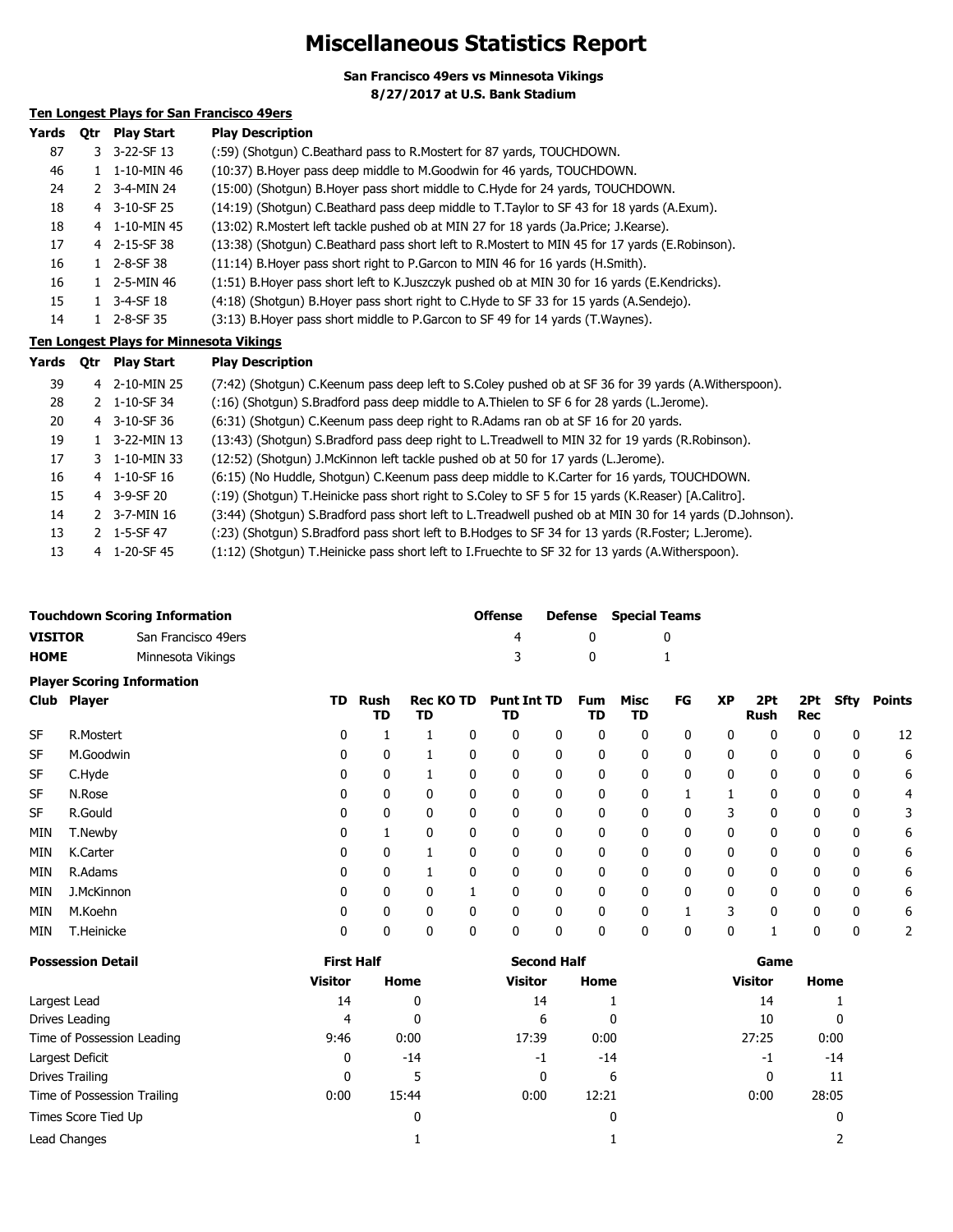### **Playtime Percentage**

*Percent of playtime per player on offense, defense and special teams*

|                 | <b>San Francisco 49ers</b> |    |                |    |                      |    | <b>Minnesota Vikings</b> |                  |                 |                |                |    |                      |                |     |
|-----------------|----------------------------|----|----------------|----|----------------------|----|--------------------------|------------------|-----------------|----------------|----------------|----|----------------------|----------------|-----|
|                 | <b>Offense</b>             |    | <b>Defense</b> |    | <b>Special Teams</b> |    |                          |                  |                 | <b>Offense</b> | <b>Defense</b> |    | <b>Special Teams</b> |                |     |
| J Theus         | Τ                          | 51 | 82%            |    |                      | 4  |                          | 12% N Easton     | C               | 44             | 56%            |    |                      | $\overline{2}$ | 6%  |
| E Magnuson      | Τ                          | 33 | 53%            |    |                      | 3  |                          | 9% A Collins     | т               | 43             | 55%            |    |                      |                |     |
| J Flynn         | G                          | 33 | 53%            |    |                      | 3  |                          | 9% W Beavers     | G               | 38             | 49%            |    |                      | 1              | 3%  |
| G Gilliam       | Τ                          | 33 | 53%            |    |                      | 2  |                          | 6% J Berger      | C               | 35             | 45%            |    |                      |                |     |
| A Gardner       | G                          | 33 | 53%            |    |                      |    |                          | S Bradford       | QB              | 35             | 45%            |    |                      |                |     |
| A Robinson      | <b>WR</b>                  | 31 | 50%            |    |                      |    |                          | <b>M</b> Remmers | т               | 35             | 45%            |    |                      |                |     |
| C Beathard      | QB                         | 30 | 48%            |    |                      |    |                          | A Thielen        | <b>WR</b>       | 35             | 45%            |    |                      |                |     |
| T Brown         | Τ                          | 29 | 47%            |    |                      | 2  |                          | 6% Z Kerin       | G               | 34             | 44%            |    |                      | 8              | 25% |
| D Kilgore       | C                          | 29 | 47%            |    |                      | 2  | 6%                       | S Diggs          | <b>WR</b>       | 33             | 42%            |    |                      |                |     |
| <b>B</b> Fusco  | G                          | 29 | 47%            |    |                      | 2  | 6%                       | R Adams          | <b>WR</b>       | 32             | 41%            |    |                      | 1              | 3%  |
| Z Beadles       | G                          | 29 | 47%            |    |                      | 2  |                          | 6% S Coley       | <b>WR</b>       | 31             | 40%            |    |                      |                |     |
| L Murphy        | <b>WR</b>                  | 27 | 44%            |    |                      |    |                          | D Morgan         | TE              | 28             | 36%            |    |                      | 3              | 9%  |
| <b>G</b> Kittle | TE                         | 27 | 44%            |    |                      |    |                          | P Elflein        | C               | 27             | 35%            |    |                      | $\overline{2}$ | 6%  |
| <b>B</b> Hoyer  | QB                         | 26 | 42%            |    |                      |    |                          | T Clemmings      | Τ               | 26             | 33%            |    |                      | 6              | 19% |
| P Garcon        | <b>WR</b>                  | 23 | 37%            |    |                      |    |                          | L Treadwell      | <b>WR</b>       | 26             | 33%            |    |                      |                |     |
| C Hyde          | <b>RB</b>                  | 20 | 32%            |    |                      |    |                          | C Keenum         |                 | 24             | 31%            |    |                      |                |     |
| M Goodwin       | <b>WR</b>                  | 18 | 29%            |    |                      |    |                          | J McKinnon       | QB<br><b>RB</b> |                |                |    |                      | 13             | 41% |
| L Paulsen       | TE                         | 17 | 27%            |    |                      | 7  | 22%                      | R Hill           |                 | 23<br>23       | 29%            |    |                      |                | 3%  |
| T Taylor        | <b>WR</b>                  | 16 | 26%            |    |                      | 3  | 9%                       |                  | Т               |                | 29%            |    |                      | 1              |     |
| R Mostert       | RB                         | 15 | 24%            |    |                      | 9  | 28%                      | N Truesdell      | <b>TE</b>       | 22             | 28%            |    |                      |                |     |
| V McDonald      | TE                         | 15 | 24%            |    |                      | 2  | 6%                       | I Fruechte       | <b>WR</b>       | 19             | 24%            |    |                      | 8              | 25% |
| M Breida        | RB                         | 15 | 24%            |    |                      | 1  | 3%                       | C Jones          | <b>WR</b>       | 19             | 24%            |    |                      | 4              | 12% |
| V Bolden        | <b>WR</b>                  | 14 | 23%            |    |                      | 4  | 12%                      | A Shepherd       | Τ               | 19             | 24%            |    |                      | 1              | 3%  |
| T McCloskey     | FB                         | 12 | 19%            |    |                      | 5  | 16%                      | T Heinicke       | QB              | 19             | 24%            |    |                      |                |     |
| J Williams      | RB                         | 12 | 19%            |    |                      |    |                          | T Newby          | RB              | 19             | 24%            |    |                      |                |     |
| K Bourne        | <b>WR</b>                  | 11 | 18%            |    |                      | 5  | 16%                      | K Carter         | TE              | 18             | 23%            |    |                      | 1              | 3%  |
| J Kerley        | <b>WR</b>                  | 11 | 18%            |    |                      | 2  | 6%                       | J Sirles         | $\mathsf T$     | 17             | 22%            |    |                      | 5              | 16% |
| K Juszczyk      | FB                         | 11 | 18%            |    |                      |    |                          | M Floyd          | <b>WR</b>       | 17             | 22%            |    |                      |                |     |
| G Celek         | <b>TE</b>                  | 9  | 15%            |    |                      | 8  | 25%                      | R Reiff          | т               | 17             | 22%            |    |                      |                |     |
| <b>B</b> Bell   | TE                         | 6  | 10%            |    |                      | 19 | 59%                      | A Boone          | G               | 17             | 22%            |    |                      |                |     |
| D Williams      | $\mathsf T$                | 6  | 10%            |    |                      | 3  | 9%                       | C Ham            | RB              | 16             | 21%            |    |                      | 12             | 38% |
| M Barkley       | QB                         | 6  | 10%            |    |                      |    |                          | D Cook           | <b>RB</b>       | 16             | 21%            |    |                      |                |     |
| J Staley        | Т                          | 5  | 8%             |    |                      | 1  | 3%                       | D Isidora        | G               | 15             | 19%            |    |                      | 7              | 22% |
| L Jerome        | S                          |    |                | 55 | 71%                  | 6  | 19%                      | <b>B</b> Hodges  | TE              | 15             | 19%            |    |                      | 3              | 9%  |
| A Jackson       | CB                         |    |                | 53 | 68%                  | 7  | 22%                      | L Murray         | <b>RB</b>       | 13             | 17%            |    |                      |                |     |
| V Sunseri       | SS                         |    |                | 43 | 55%                  | 20 | 62%                      | J Wright         | <b>WR</b>       | 8              | 10%            |    |                      |                |     |
| A Witherspoon   | DB                         |    |                | 43 | 55%                  | 11 | 34%                      | T Bower          | DE              |                |                | 32 | 52%                  | 12             | 38% |
| K Reaser        | CB                         |    |                | 43 | 55%                  | 9  | 28%                      | E Robinson       | LB              |                |                | 30 | 48%                  | 17             | 53% |
| J Tartt         | SS                         |    |                | 35 | 45%                  | 6  | 19%                      | A Exum           | <b>FS</b>       |                |                | 30 | 48%                  | 16             | 50% |
| D Johnson       | CB                         |    |                | 35 | 45%                  | 5  | 16%                      | J Price          | CB              |                |                | 30 | 48%                  | 10             | 31% |
| A Lynch         | LB                         |    |                | 35 | 45%                  | 5  | 16%                      | M Sherels        | CB              |                |                | 30 | 48%                  | 10             | 31% |
| E Reid          | FS                         |    |                | 35 | 45%                  | 3  | 9%                       | W Sutton         | DT              |                |                | 27 | 44%                  | 9              | 28% |
| R Foster        | LB                         |    |                | 35 | 45%                  |    |                          | M Alexander      | <b>CB</b>       |                |                | 26 | 42%                  | 6              | 19% |
| R Robinson      | CB                         |    |                | 34 | 44%                  | 3  | 9%                       | E Kendricks      | LB              |                |                | 26 | 42%                  | 2              | 6%  |
| D Jones         | DT                         |    |                |    | 32 41%               | 6  |                          | 19% D Hunter     | DE              |                |                |    | 26 42%               | 2              | 6%  |